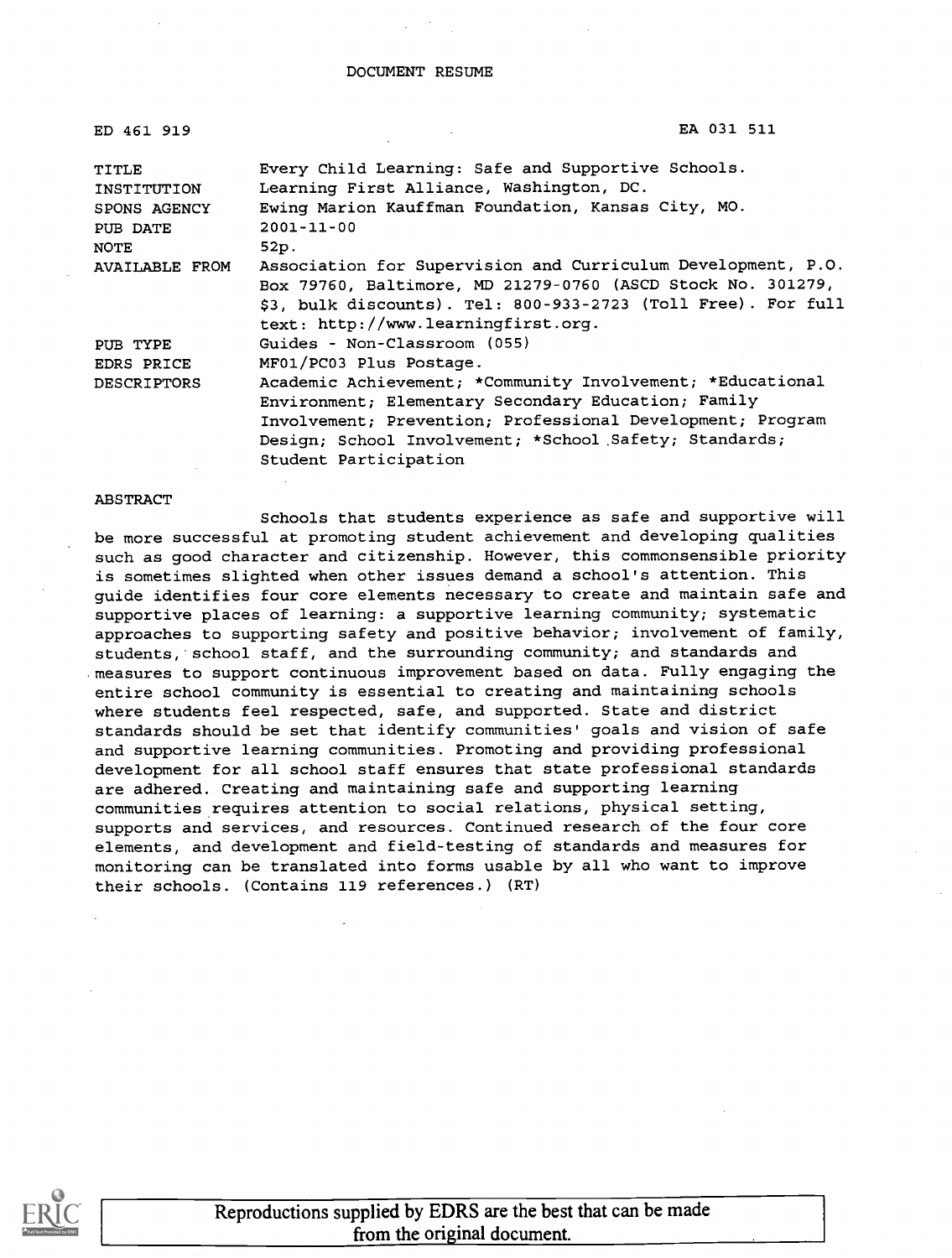

PERMISSION TO REPRODUCE AND<br>DISSEMINATE THIS MATERIAL HAS<br>BEEN GRANTED BY

441/P

<u>J. Wurtze</u>

TO THE EDUCATIONAL RESOURCES INFORMATION CENTER (ERIC)

1

**WATER** 

 $78151$ 

ED 461919

 $\sqrt{2}$ 

U.S. DEPARTMENT OF EDUCATION<br>Office of Educational Research and Improvement<br>EDUCATIONAL RESOURCES INFORMATION

- CENTER (ERIC)<br>
This document has been reproduced as<br>
received from the person or organization originating it
- O Minor changes have been made to improve reproduction quality
- Points of view or opinions stated in this document do not necessarily represent official OERI position or policy

48 125

**BEST COPY AVAILABI** 

 $\overline{2}$ 

14.4,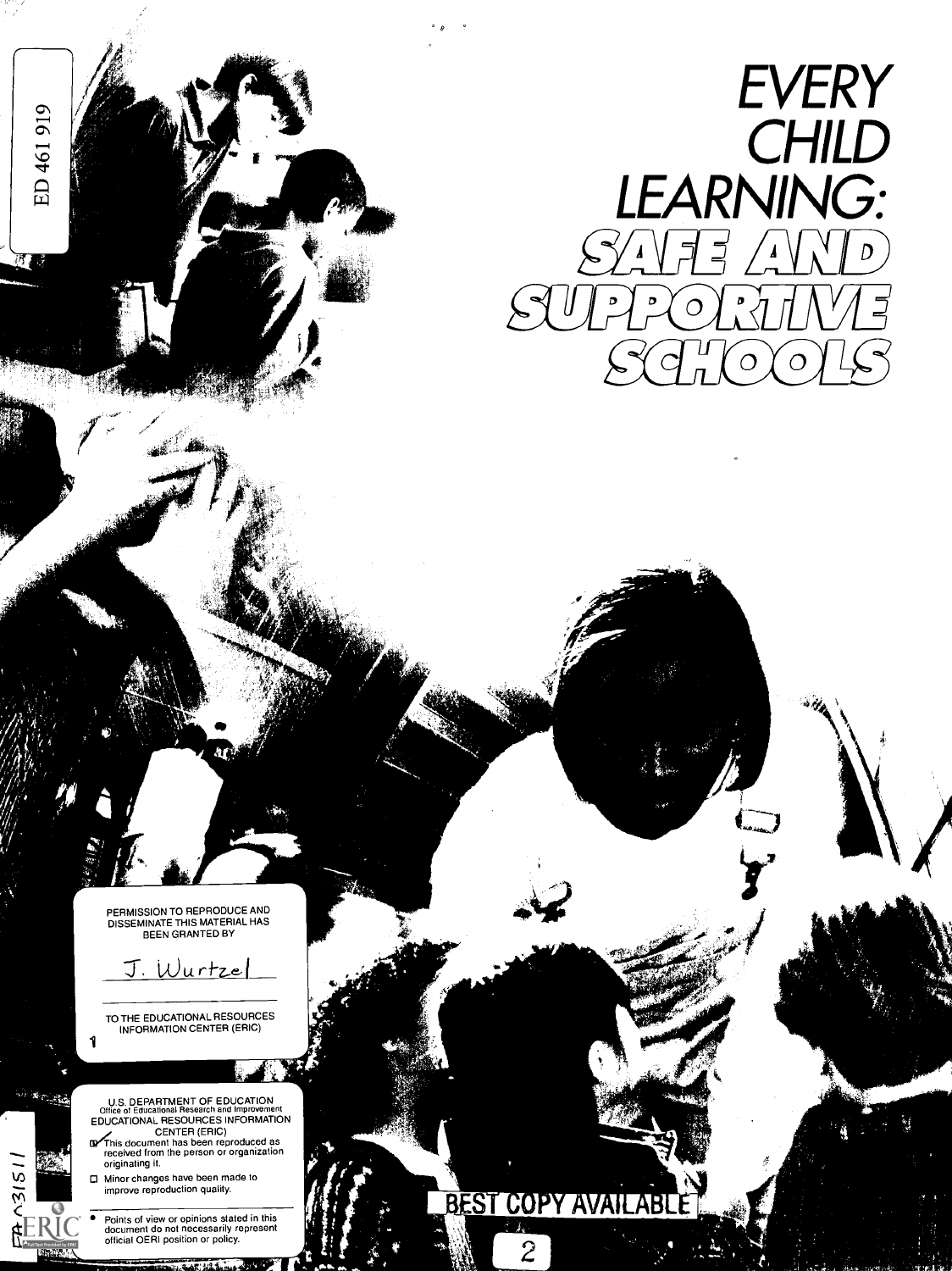

The Learning First Alliance is composed of the following organizations:

American Association of Colleges for Teacher Education American Association of School Administrators American Federation of Teachers Association for Supervision and Curriculum Development Council of Chief State School Officers Education Commission of the States National Association of Elementary School Principals National Association of Secondary School Principals National Association of State Boards of Education National Education Association National PTA National School Boards Association

Development and production of Every Child Learning: Safe and Supportive Schools were supported by a generous grant from the Ewing Marion Kauffman Foundation.

ڪ

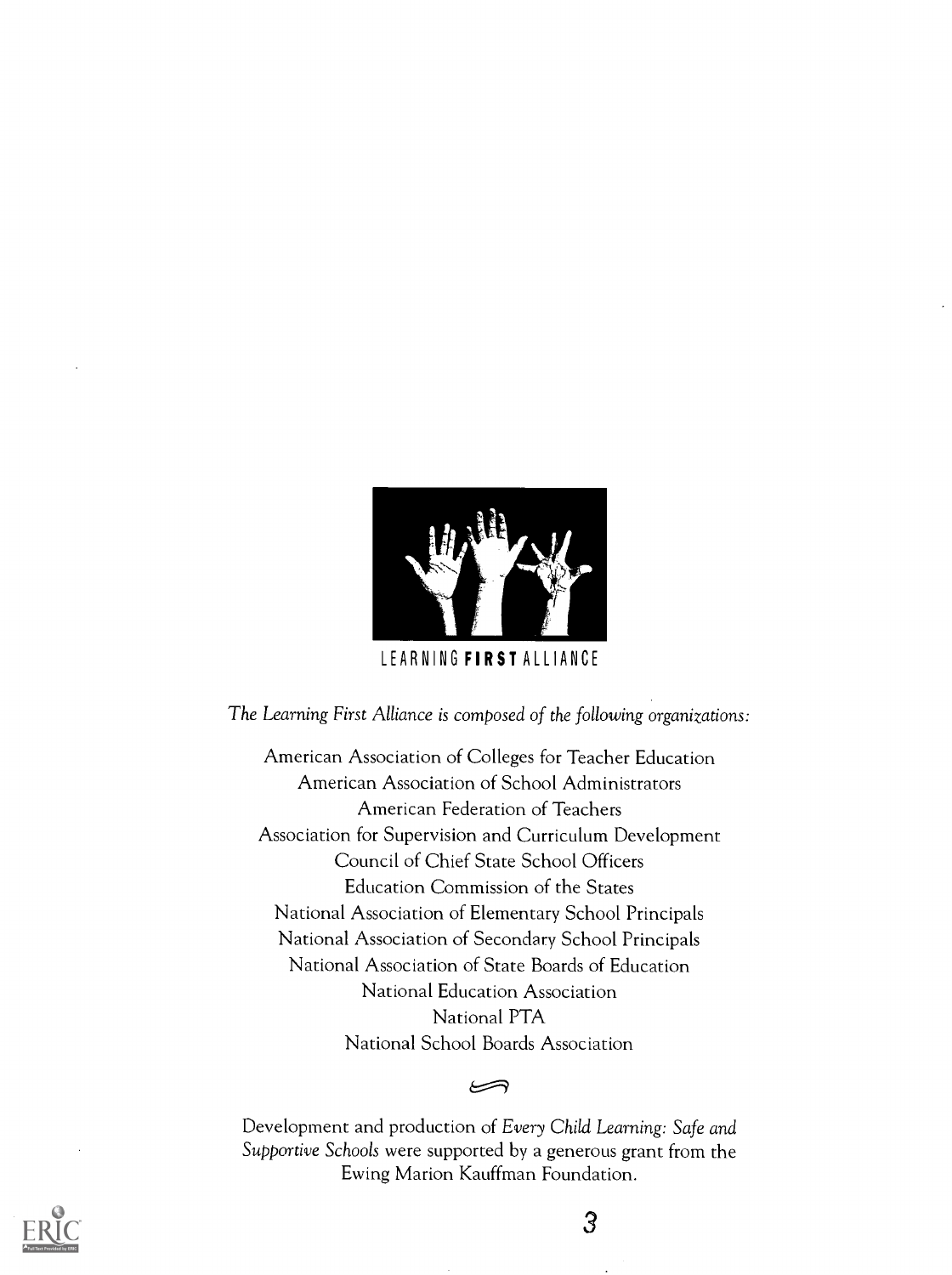

-7

W.

7.W 1. JOST

toC's and Club

" , alleni<br>Kalendar

> - "42

FR

### Learning First Alliance

November 2001

z

,  $1,4$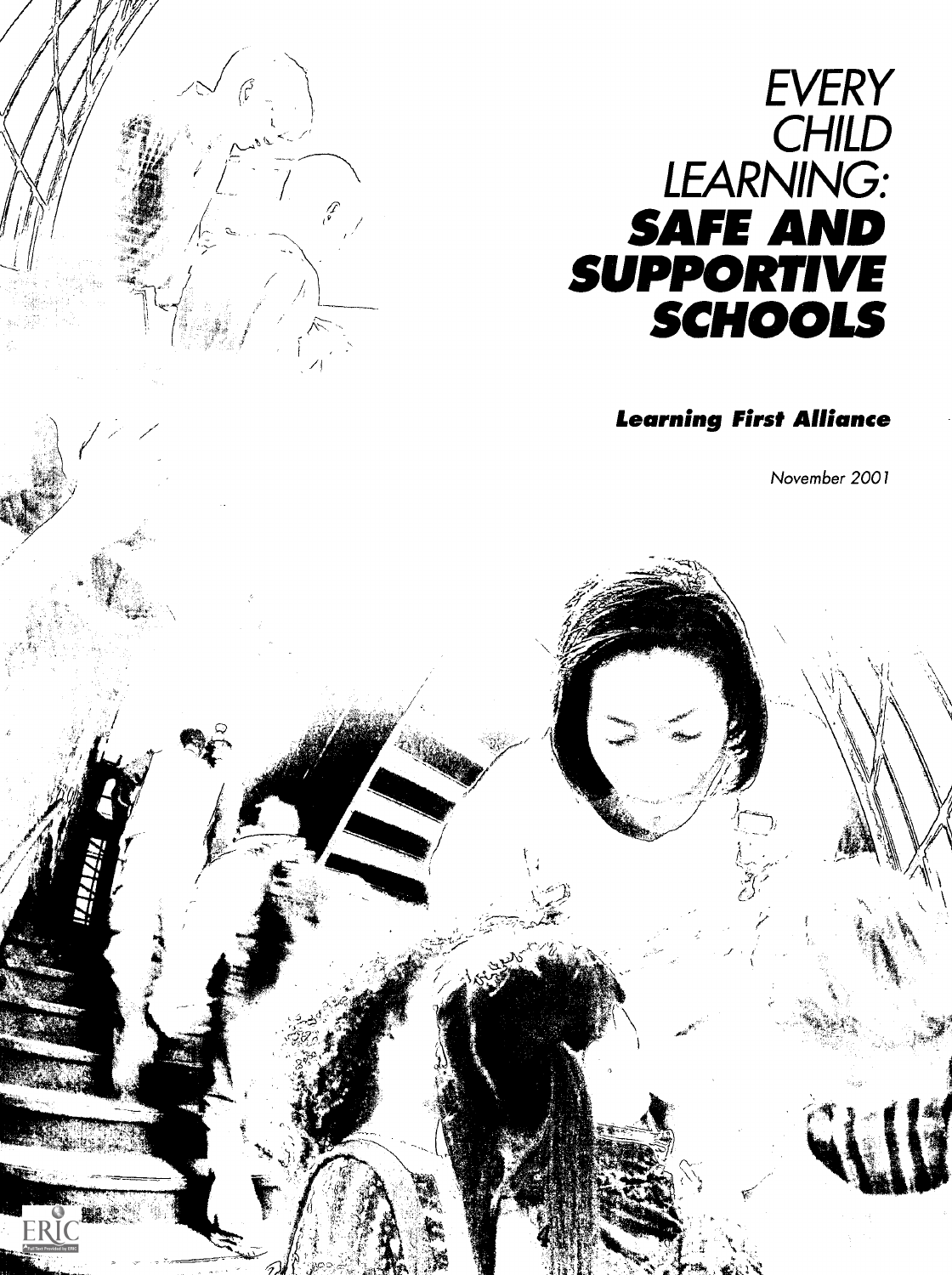Copyright © 2001 by the Learning First Alliance. Permission is granted to copy portions or all of this document. Each copy must include the above notice of copyright.

Printed in the United States of America

#### Ordering Information

#### ASCD Stock No. 301279

For additional copies, contact the Association for Supervision and Curriculum Development at I-800-933-ASCD (2723) extension 2 or, in the Washington, DC, metro area, (703) 578-9600. You may mail your order to ASCD, P.O. Box 79760, Baltimore, MD 21279-0760 or order from the ASCD website at www.ascd.org.

Cost for additional copies is \$3.00 per copy plus shipping and handling.

10% discount for orders of 10-49 copies

15% discount for orders of 50 or more copies

For member organizations of the Learning First Alliance and their state or local affiliates or members, orders of 400 or more copies are \$1.00 per copy plus shipping and handling.

#### Additional Learning First Alliance publications available from ASCD

#### Every Child Reading: An Action Plan

This paper expresses the consensus view of principals, teachers, superintendents, PTAs, school boards, teachers colleges, state education commissioners, and other members of the Learning First Alliance regarding some basic principles about how to teach reading. The report calls for an end to the reading wars and a sensible balance between whole language and phonics approaches. It outlines eight steps necessary to ensure the reading success of every child, as well as a detailed action plan for making these things happen. (Product No. 300342)

#### Every Child Reading: A Professional Development Guide

This guide, which follows from Every Child Reading: An Action Plan, describes what teachers need to know and be able to do to teach and improve the reading skills of students. It includes the conditions that must be in place for teachers to improve reading instruction; the eight components of effective, research-based reading instruction in which teachers must have a thorough grounding; and examples of specific professional development experiences that enable teachers to acquire the knowledge and skills necessary to teach reading effectively. (Product No. 300303)

#### Every Child Mathematically Proficient: An Action Plan

This action plan puts forward research-based strategies "to bring American students to world class levels in mathematics." The paper addresses the growing need for American students to become more proficient in increasingly complex mathematics subjects at earlier ages. To accomplish the report's goal of virtually all students mastering the content now included in Algebra I and Geometry by the end of 9th grade, the Alliance proposes several action steps to strengthen professional practice. They include initiating incentive programs to attract more qualified teachers of mathematics, ensuring that all mathematics teachers are licensed and qualified, and equipping teachers with skills and support to help children of all backgrounds complete mathematics courses. (Product No. 300343)

All Learning First Alliance publications are available from ASCD for \$3.00 per copy. All discounts above apply.

Learning First Alliance publications can be downloaded free of charge from the Learning First Alliance's Web site: www.learningfirst.org. 5

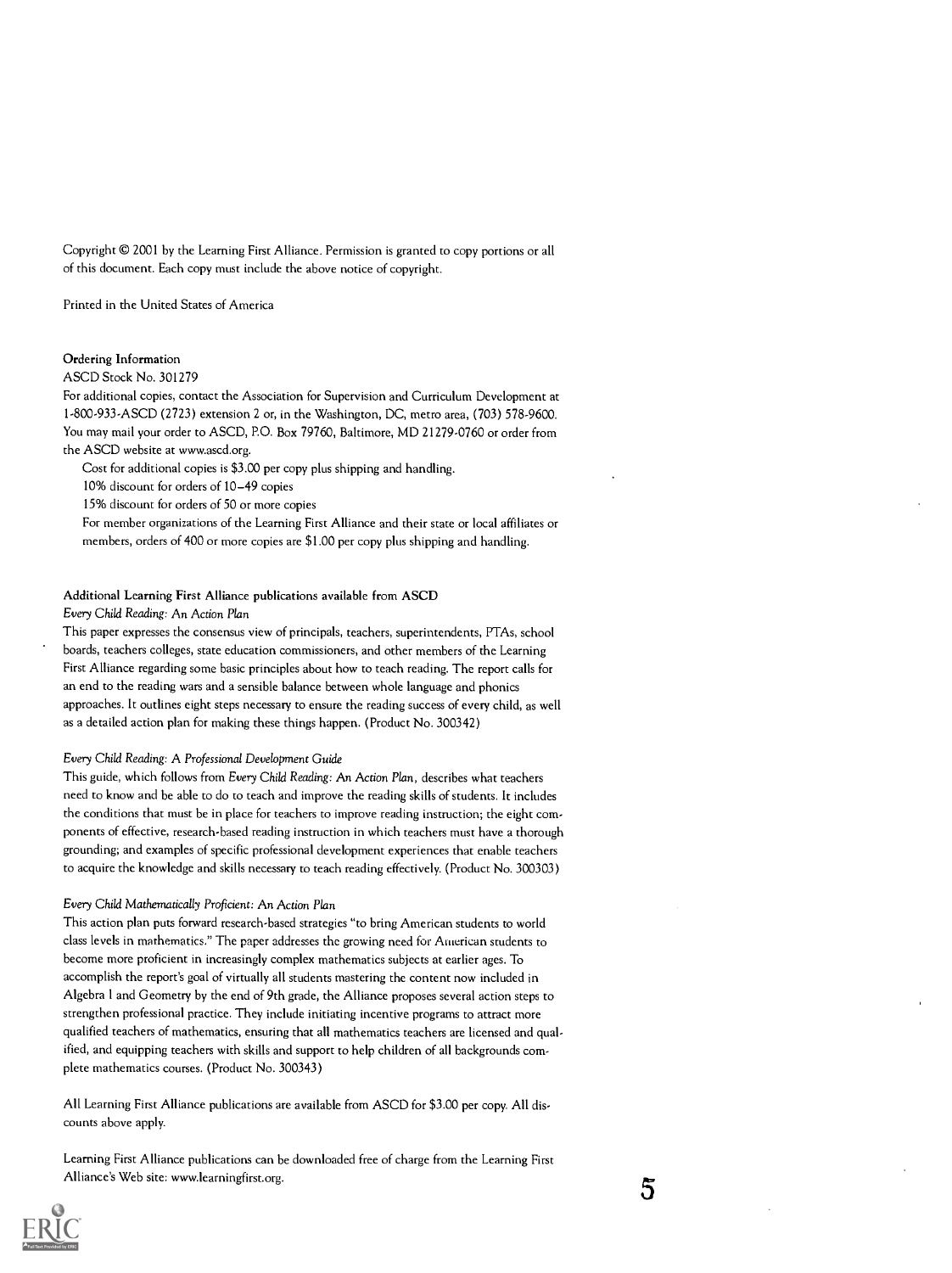# LEARNING: | ¨ **SAFE AND** Rationale ........ **SUPPORTIVE** Background .... SCHOOLS **Andre**

| Core Elements of Safe and Supportive Learning Communities 1                                              |  |
|----------------------------------------------------------------------------------------------------------|--|
|                                                                                                          |  |
| Systematic Approaches to Supporting Safety and Positive Behavior  14                                     |  |
| Involvement of Families, Students, School Staff, and the                                                 |  |
|                                                                                                          |  |
| Standards and Measures to Support Continuous Improvement                                                 |  |
|                                                                                                          |  |
| Recommendations $\ldots \ldots \ldots \ldots \ldots \ldots \ldots \ldots \ldots \ldots \ldots \ldots 25$ |  |
| Engaging Students, Families, School Staff, and the                                                       |  |
|                                                                                                          |  |
| Standards and Measures to Support Continuous Improvement  27                                             |  |
|                                                                                                          |  |
|                                                                                                          |  |
|                                                                                                          |  |
|                                                                                                          |  |



J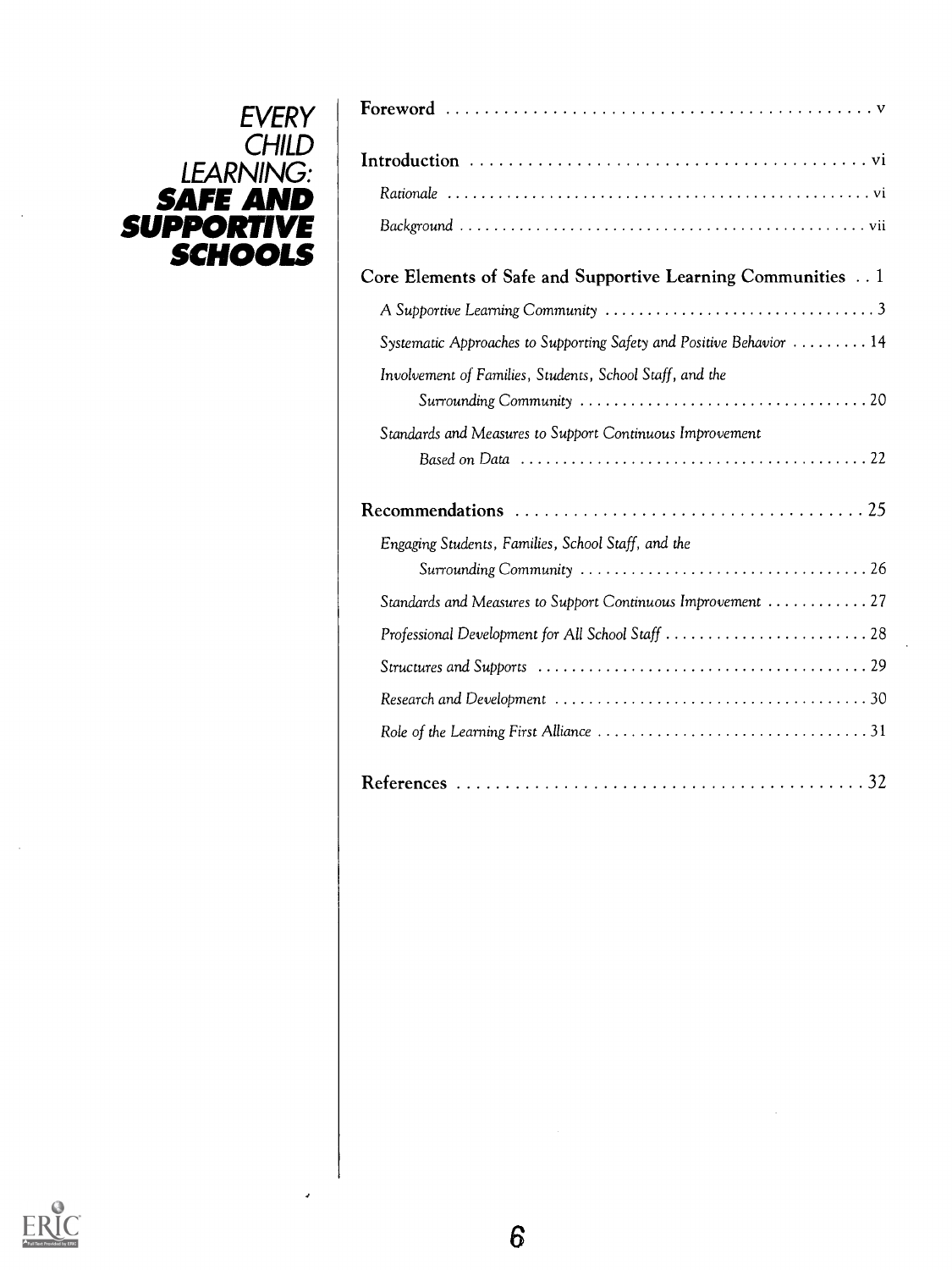# Foreword

I

I

his guide to safe and supportive schools has been adopted by the Learning First Alliance, an organization of 12 leading national education associations. It has been shaped by the leaders and staff of these 12 associations. In addition, we are

pleased to acknowledge the assistance of Eric Schaps, President, Developmental Studies Center (Oakland, CA), and Daniel Solomon, Consultant in Social and Educational Research and Evaluation, in drafting the paper, as well as the advice provided by Howard Adelman, Department of Psychology, University of California, Los Angeles; Marty Blank, Coalition for Community Schools/Institute for Educational Leadership; Bob Blum, Professor and Director of General Pediatrics and Adolescent Health, University of Minnesota; James P. Comer, M.D., Maurice Falk Professor of Child Psychiatry, Yale University Child Study Center; C. William Day, Senior Analyst, KBD Planning Group, Inc.; Jerome Freiberg, Moores University Professor of Curriculum and Instruction, College of Education, University of Houston; Denise Gottfredson, Professor, Department of Criminology and Criminal Justice, University of Maryland at College Park; Ann Henderson, Consultant; David Hornbeck, Consultant; Rob Homer, Director of Educational and Community Supports, University of Oregon; Clea McNeely, Assistant Professor, Division of General Pediatrics and Adolescent Health, University of Minnesota; Oliver Moles, Education Research Analyst, Office of Educational Research and Improvement, U.S. Department of Education; Nel Noddings, Lee L. Jacks Professor Emerita of Child Education, School of Education, Stanford University; Pedro Noguera, Professor of Education, Graduate School of Education, Harvard University; David Osher, Managing Research Scientist and Director, Center for Effective Collaboration and Practice, American Institutes for Research; Karen Pittman, Executive Director, Forum for Youth Investment; Ronald Stephens, Executive Director, National School Safety Center; and Hill Walker, Director of Center on Human Development, College of Education, University of Oregon.

Although many individuals have offered suggestions that have been incorporated herein, this guide does not necessarily represent the views of any individual who assisted in the writing or provided advice and comment.

## $\mathbf v$

LEARNING FIRST ALLIANCE

)

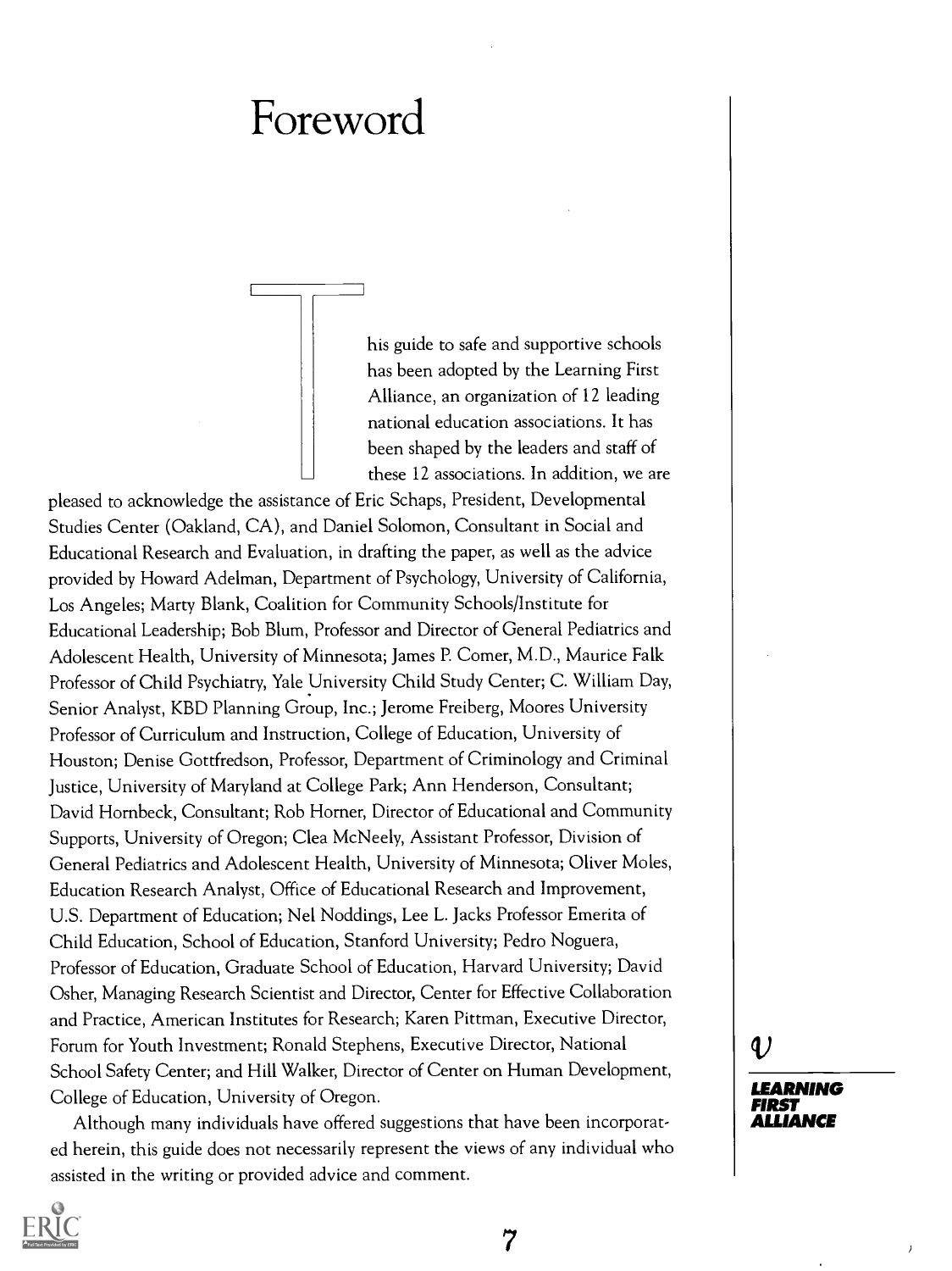# Introduction

#### Rationale

Imagine that it's the first day of the new school year. Picture the students as they approach their school that morning. Zero in on them as they walk toward the front doors and try to imagine what they are thinking and feeling.

Are they thinking, "Boy, I can't wait to pick up where we left off in history class last June to find out what happened after the Revolutionary War"? Or, "Now that I've mastered long division, I hope I get lots of chances to use it"? Or, "I know I can do better on the SAT-9 this year if I just buckle down"?

Probably not. More likely they're wondering, "Will I have friends this year? Will I know anyone in my class? Will my teachers like me? Will they care enough to try to help me? Will I be able to do the work? What if I can't?" And sadly, in more places than anyone would like, students may be worrying, "Will I be safe here? Will I be picked on or threatened or beaten up or ripped off?"

These questions-the ones that actually are on students' minds-reflect their basic, legitimate needs for physical and psychological safety; for a sense of belonging and connection to others; and for reassurance that they are capable, worthy people. As such, these questions constitute compelling evidence that our schools must be safe, supportive places.

Schools that satisfy students' basic needs benefit from students' improved attitudes and behavior. In addition to helping their students learn and grow academically, socially, emotionally, and ethically-these schools also help the students avoid problems ranging from emotional distress to drug use to violence. Promoting academic achievement is of course an essential goal for schools, but outcomes in these other areas are also critical. The mission of our public schools historically has been—and still needs to be—to prepare students to be productive citizens, to cultivate moral character, and to promote an appreciation of the arts and culture. Emphasizing the importance of learning along with other qualities that are essential to our society, such as fairness, concern for others, and responsibility, helps promote a shared commitment to the school's goals, establishes common ground, and shapes the norms that govern daily interactions.

**SCHOOLS** | that schools which students experience as safe and supportive will be more success-Most readers will not be surprised by the central assertion of this document:

 $\bm{\mathcal{R}}$ 

### 4 Л



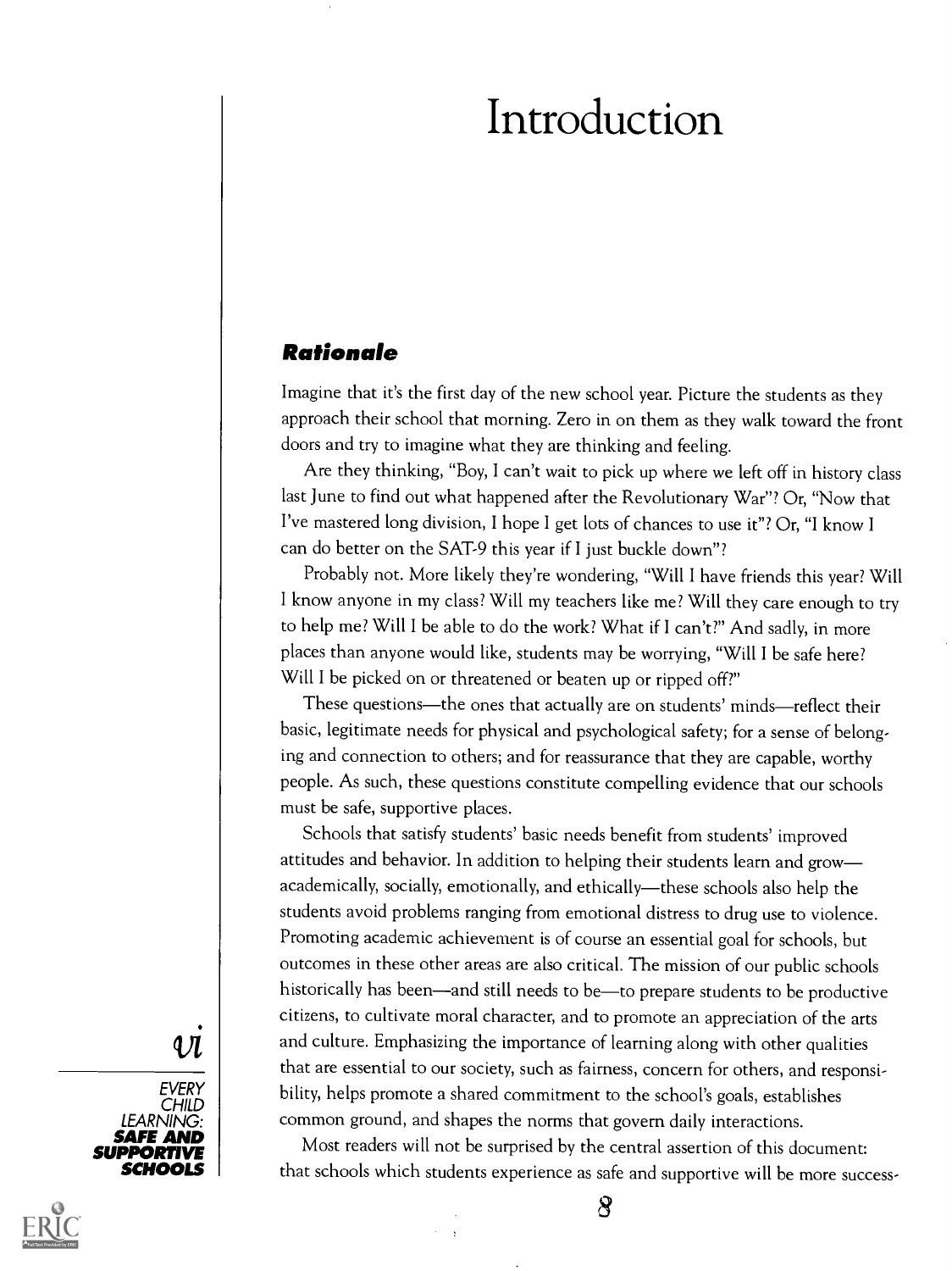ful at promoting student achievement and developing such qualities as good character and citizenship. But as obvious and commonsensical as this priority on a safe and supportive learning community may be, it is sometimes slighted. For example, while the movement to raise academic standards has rightly focused the nation on improving student achievement, a narrow concentration on higher standards is, in some places, crowding out attention to the fundamental issues of safe and supportive learning communities.

Another mistake is to consider the creation of a safe and supportive school community as an add-on effort consisting of special programs to address specific topics such as bullying, character education, or dispute resolution. Unless the school has a clear sense of its vision and goals, along with a comprehensive plan to realize them, such programs will likely do little to positively affect the daily experience of most students and staff.

The Learning First Alliance advocates a comprehensive approach to safe and supportive learning communities as an essential component of effective school reform, and has set the creation of safe and supportive places of learning as one of its top priorities, equal with its priorities of high student achievement and effective family and community involvement.

### Background

Just a century ago, the average public school enrolled only 40 students; the size of the average school district was only 120 students (U.S. Census Bureau, 1900). Safety was easier to ensure, and close, supportive relationships among teachers and students, parents and teachers, and among students themselves were easier to establish. At the same time, schools were more racially, ethnically and economically homogeneous, and society as a whole more ethnocentric; issues of intergroup tolerance, acceptance, and social harmony were evaded through segregation in the schools and neighborhoods.

Today, a typical elementary school enrolls more than 400 students and a high school more than 2,000 students. These students may come from varied cultures and backgrounds, many locales, and a variety of family configurations. As a result, schools must deliberately cultivate and artfully orchestrate a sense of connection, cohesion, and safety.

Despite the media attention, schools are one of the safest places for children to be. In fact, the incidence of violence in schools has actually been decreasing over the past decade. Ninety percent of all public schools reported no serious violent crimes in 1997 (National Center for Education Statistics, 1998). Still, educators, students, families, and communities must continue to strive to make schools safe from the horrific use of deadly weapons, as well as from fighting, bullying, vandalism, and other harmful behavior.

The multiple shootings at schools during the past few years are a major reason school safety has become a national issue. The roughly 20 student suicides and

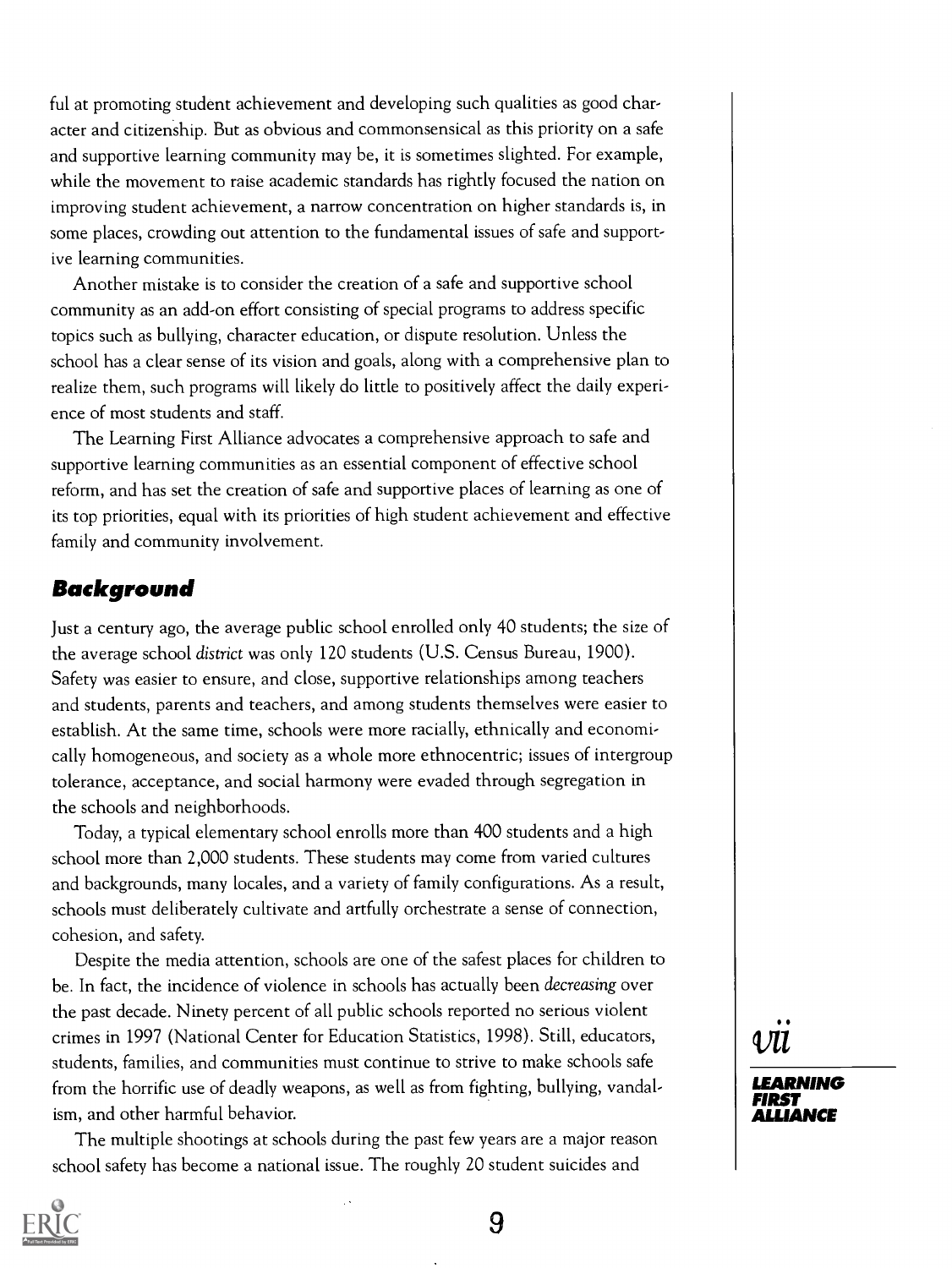30-40 school-related homicides each year also capture headlines. But in our schools in 1996-97 there were also 4,000 cases of rape or sexual battery, 7,000 robberies, 11,000 physical attacks or fights involving weapons, 100,000 acts of vandalism, 116,000 thefts or larcenies, 188,000 physical attacks or fights without weapons, 300,000 incidents in which teachers were victimized, and 800,000 guns brought to school (Bums et al., 1998).

These startling statistics do not reflect the uncounted millions of acts of bullying, teasing, and nonviolent misbehavior of every other hue. For example, 30 percent of students in grades 6-10 report being bullied, or victims of bullies, or both (Nansel et al., 2001). This type of misbehavior, vastly more common than any other, ruins the school day for many students. Being threatened, teased, or jostled in the hall inevitably causes students to feel anger, fear, frustration, and alienation. These feelings can erupt or simmer below the surface, but either way they distract students from learning and teachers from teaching. Nationwide, 27 percent of teachers say that student misbehavior keeps them from teaching "a fair amount to a great deal of the time" (Gottfredson et al., 2000).



School-Related Incidents (1996–1997)

ЛП

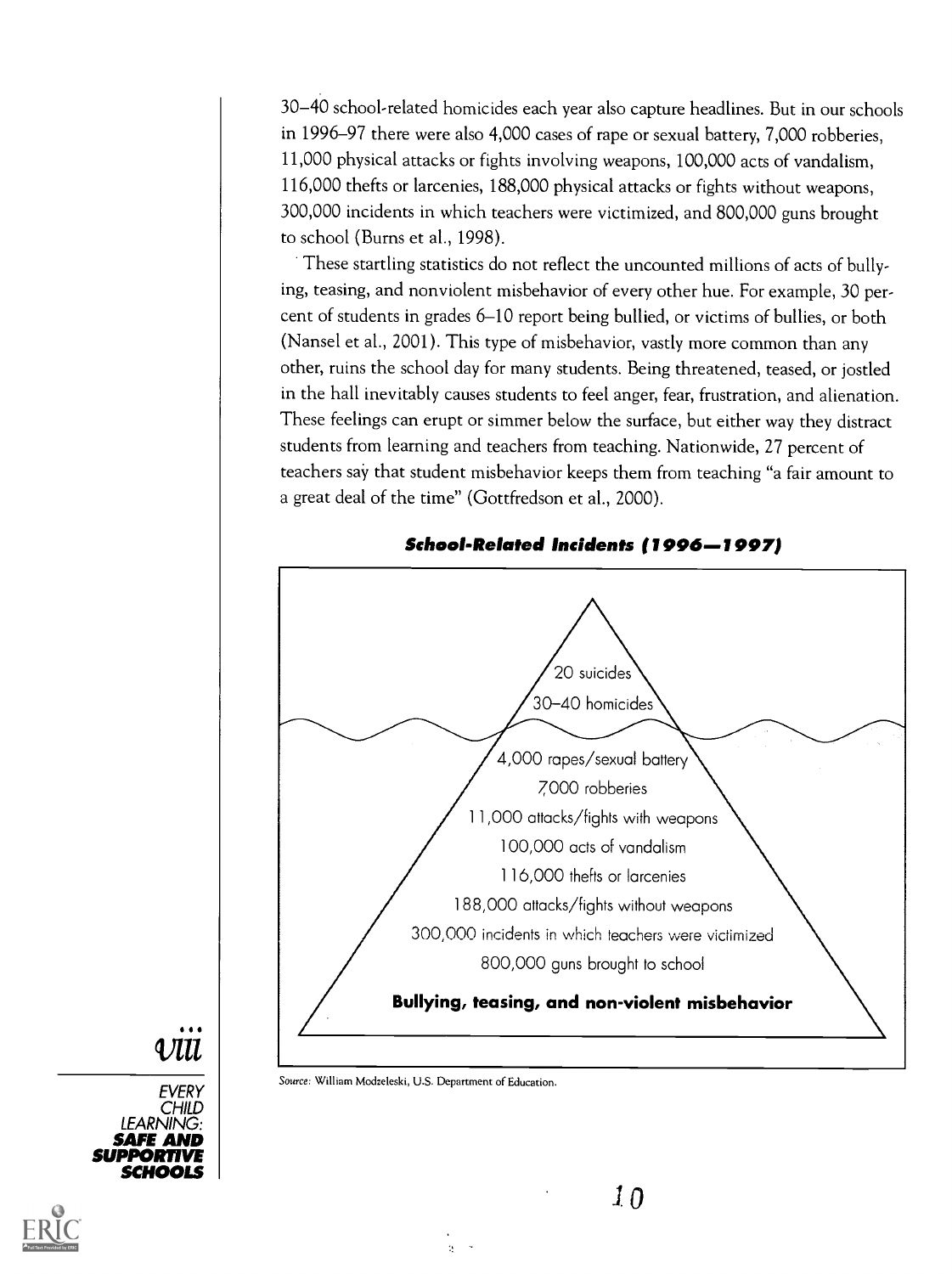# Core Elements of Safe and Supportive Learning Communities



o what makes a school a place that students experience as safe and supportive? Four core elements are necessary to create and maintain schools as safe and supportive places of learning. We address these four core elements in this section;

the following section presents recommended actions and policies for helping schools implement these core elements. The four core elements we identify are

A supportive learning community, including

- A challenging and engaging curriculum for all students;
- Respectful, supportive relationships among and between students, school staff, and parents;
- Frequent opportunities for student participation, collaboration, service, and self-direction; and
- A physical plant that promotes safety and community.

Systematic approaches to supporting safety and positive behavior, including

- Schoolwide approaches to climate, safety, and discipline;
- Orderly and focused classrooms; and
- A continuum of supports for the few students who need them.

Involvement of family, students, school staff, and the surrounding community.

Standards and measures to support continuous improvement based on data.

Circumstances differ for students and schools in urban, rural, and suburban communities, in affluent and impoverished communities, and even among the students and schools within each community. In addition, developmental needs of

 $t_{\rm max}$ 

"Most of the teachers here really care about me. They help not just with the subjects they teach, but with other subjects and personal things. It is different than at other schools where they tell you to get your mind off anything that is not their subject."

7th grade student

LEARNING FIRST ALLIANCE

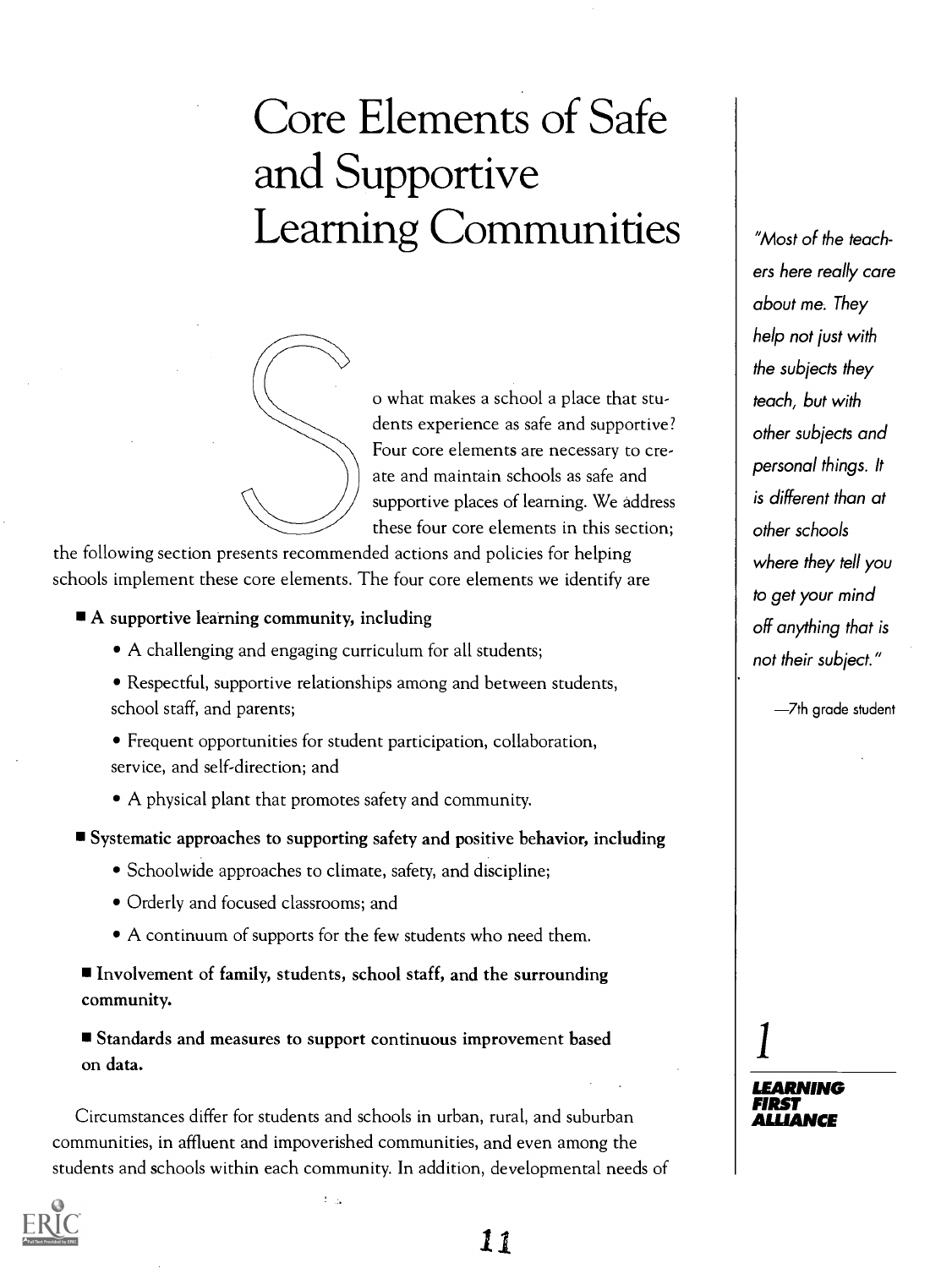students vary greatly from elementary to middle to high school. However, research suggests that these four core elements—and the subtopics for each—are relevant to all schools and all communities. Schools and communities should apply each element according to their own unique circumstances. Attention to our fourth element, using data to support continuous improvement, is therefore vital.



#### Core Elements and Outcomes of Safe and Supportive Learning Communities

 $2 \mid$  and press for high academic expectations, students learn little. Similarly, schools  $_{\rm{max}}$  be warm and supportive, but if they have low expectations for their students The central theme of this action plan is that every school must make the creation of a safe and supportive learning community one of its highest priorities. Each component of this phrase—safe, supportive, learning, community-is critical. Schools may be safe and orderly, but if they fail to build a supportive community may be warm and supportive, but if they have low expectations for their students, little learning takes place.

**SAFE AND** students' basic psychological needs for belonging, autonomy, influence, compe-Why is a safe and supportive learning community so powerful? Because it fulfills tence, and physical security. As those basic needs are met, because they are being

# EVERY CHILD | **North State**

LEARNING: |

SUPPORTIVE SCHOOLS

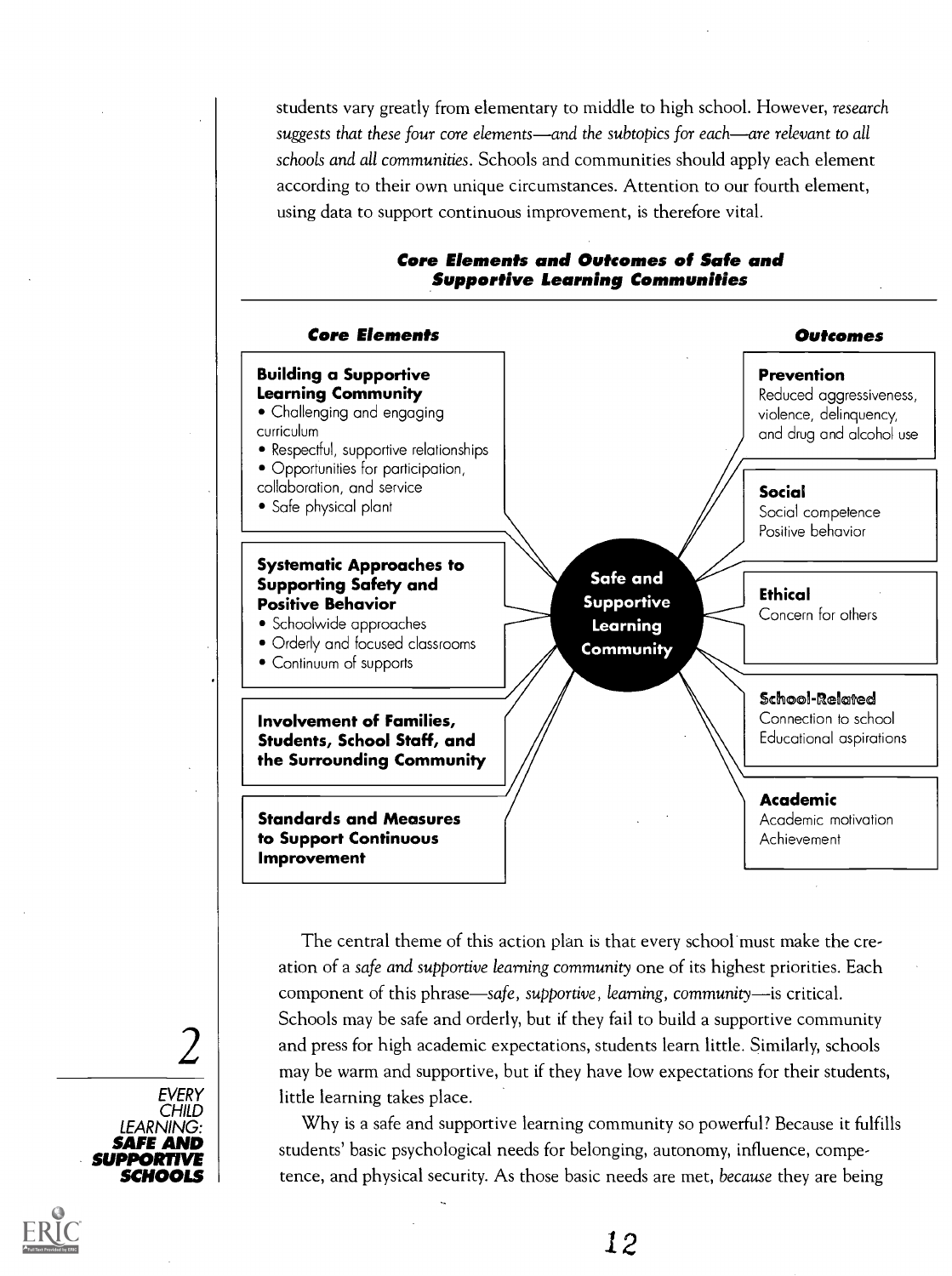

met, students tend to become increasingly committed to the school community's norms, rules, and values. As students subscribe more deeply to these constructive norms, their behavior changes accordingly, which in turn creates an upward spiral that benefits everyone.

The following core elements are central to achieving this vision of safe and supportive learning communities for all students.

### Core Element 1: A Supportive Learning Community

The idea that safety is an essential element of an effective school is usually readily accepted. However, this notion of a supportive community may strike some as a bit warm and fuzzy, a little "soft," perhaps even suspicious for fear that it might divert attention from more important considerations such as academic rigor. But in fact, the creation of a supportive school community has proven to be remarkably powerful, wide-ranging, and enduring in its benefits.

The objective of creating a supportive learning community ought to be that everyone involved—staff, parents, and especially students—feels a strong sense of belonging in school, being concerned about one another's welfare, making significant contributions, having opportunities for ongoing learning and growth, and holding important goals and values in common with others. Students must be central in the effort to build the school community because students themselves their relations with each other and with adults in the school—are key to their motivation, attitudes, and interpersonal behavior, and are the single greatest influence on school climate. Adults should share responsibility with students for creating and maintaining a supportive school environment. When we encourage and help students to be active contributors to the school climate, they usually live up to the trust and confidence we place in them.

 $\mathcal{L}^{\mathcal{L}}$ 



13

LEARNING FIRST ALLIANCE

 $3 \qquad \qquad$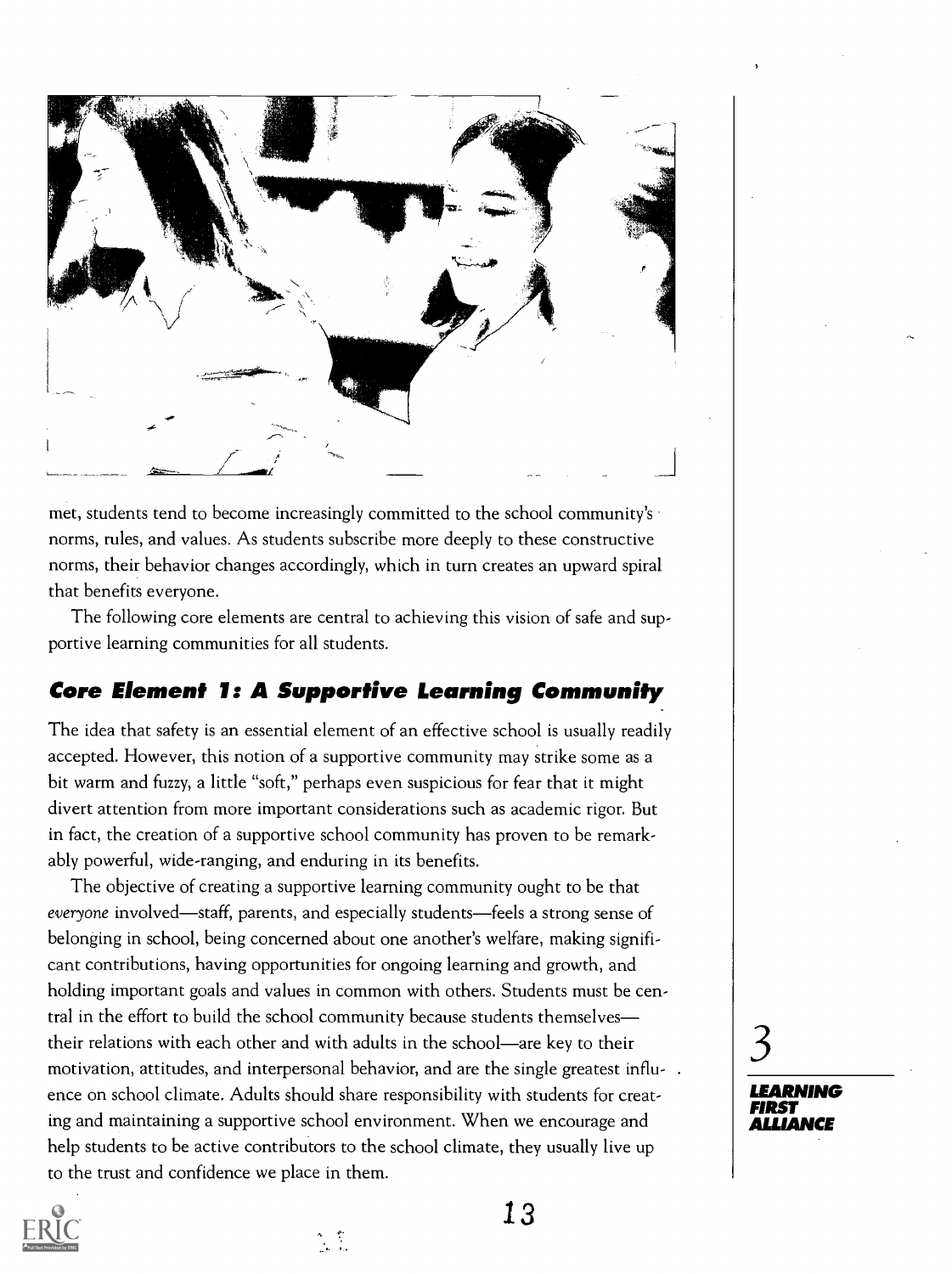Supporting evidence. The effects of strengthening students' sense of community are far-ranging. The National Longitudinal Study of Adolescent Health, a study of 90,000 middle and high school students, found that students who feel "connected" to school measured by the strength and quality of their relationships with teachers and other students—are more likely to have improved attitudes toward school, learning, and teachers; heightened academic aspirations, motivation, and achievement; and more positive social attitudes, values, and behavior. In addition, when students feel "connected" to school, they are less likely to use drugs, be violent, commit suicide, or exhibit other at-risk behaviors (Resnick et al., 1997). Others have presented similar findings (Verdugo & Schneider, 1999; Gottfredson, 2001).

Additional research shows that students' sense of school as community is related to a number of improved student outcomes. These include reduced drug use, victimization, and delinquency, as well as increased positive interpersonal attitudes, enjoyment of school, school engagement, and academic motivation (Battistich & Horn, 1997; Solomon, Battistich, Watson, Schaps, & Lewis, 2000, on research by Developmental Studies Center); reduced delinquency, drug use, misbehavior, violence, and sexual activity (O'Donnell, Hawkins, Catalano, Abbot, & Day, 1995, on research by the Seattle Social Development Project); and improved school climate, reading and math achievement, behavior, and anger control (Cook, Murphy, & Hunt, 2000, on implementation of the Comer School Development Program). Students with a sense of community tend to abide by the classroom's expressed norms and values (Solomon, Watson, Battistich, Schaps, & Delucchi, 1992).

When coupled with a consistent emphasis on academic performance ("academic press"), a strong sense of community boosts academic achievement (Shouse, 1996; Lee & Smith, 1999). While the research evidence indicates that the communal organization of schools, or a sense among students of the school as a community, has generally positive effects for achievement and various other student outcomes, there is also evidence that these effects may be most pronounced for the most at-risk students (Battistich, Solomon, Kim, Watson, & Schaps, 1995; Shouse, 1996).

Substantial theoretical and empirical evidence supports the existence of basic human psychological needs for autonomy, belonging, competence, and physical security (Connell & Wellbom, 1991; Deci, Vallerand, Pelletier, & Ryan, 1991; Pittman & Wright, 1991; Deci & Ryan, 1985).

#### A challenging and engaging curriculum for all students.

 $\boldsymbol{A} \mid$  capturing their intrinsic motivation and making the value of what they learn<br>readily apparent to them. Guiding students to think about their academic work in . Students are most motivated to learn, feel the greatest sense of accomplishment, and achieve at the highest levels when they are able to succeed at tasks that spark their interest and stretch their capacities. To be meaningful, learning must effectively connect to students' questions, concerns, and personal experiences, thereby

**SAFE AND** students find purpose in their learning, and when they feel challenged and suc-**SCHOOLS** | cessful much of the time, they become more involved in their own learning and  $\cdot$  readily apparent to them. Guiding students to think about their academic work in relation to the challenges of daily life helps them develop a deeper understanding of their academic value and the myriad ways work skills can be applied. When

 $\frac{1}{2}$ 

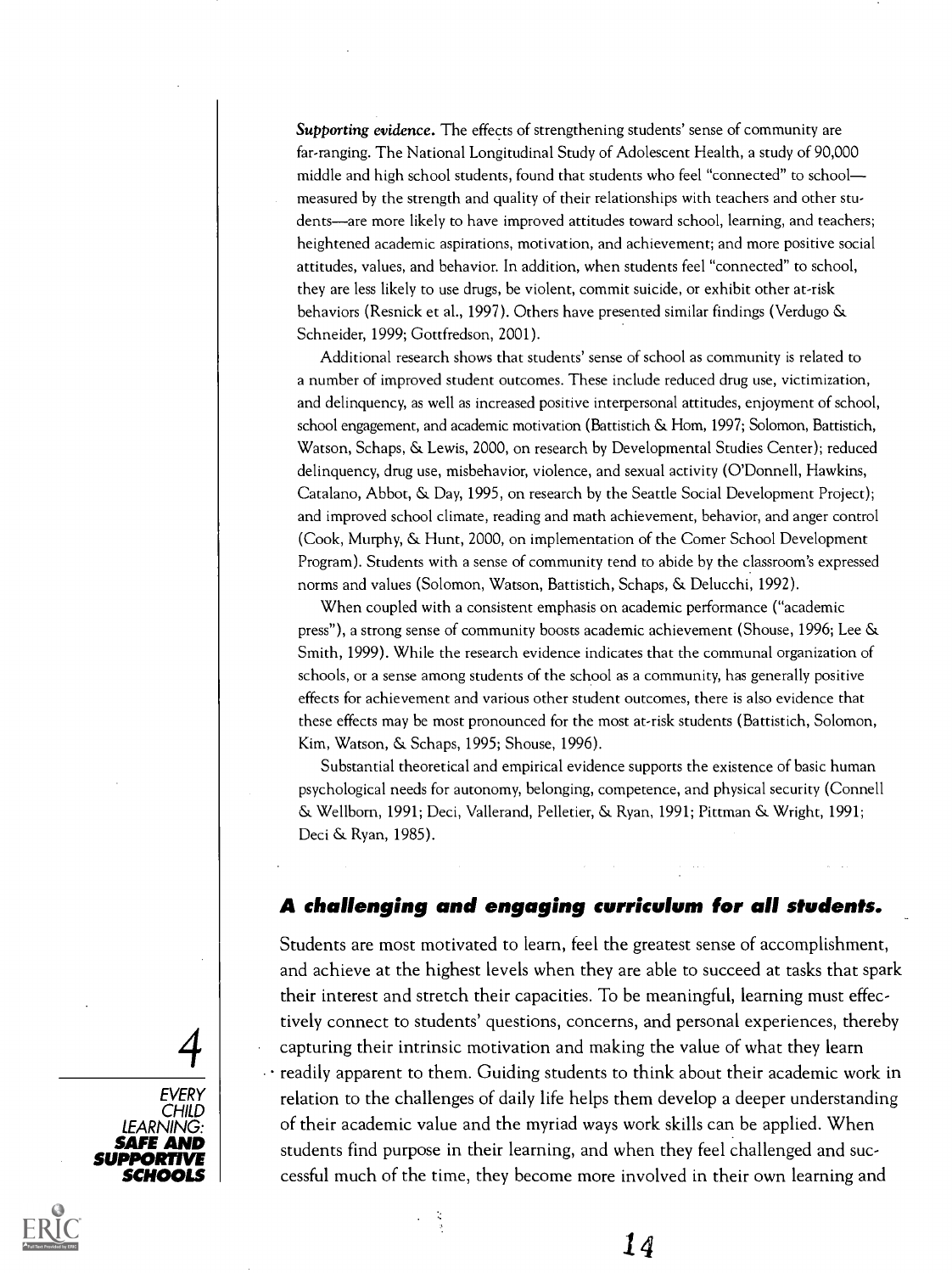more invested in, and attached to, the school community. Conversely, when students see little meaning in what they are asked to learn, or when they find that learning tasks are consistently too easy or too difficult, they lose interest, "tune out," and become disruptive.

Schools that provide a challenging and engaging curriculum for all students generally are organized around students and their work and place a strong and consistent emphasis on high academic achievement. Staff in these schools articulate and emphasize these high expectations in many ways, such as by showing interest in intellectual issues and problems, expressing their high expectations for students, encouraging and taking an interest in student performance, sharing and exhibiting the work of all students, and providing constructive feedback to students about their performance and efforts. Moreover, teachers hold high expectations for all students, not just those considered "gifted" or "college material." No student is identified as unable to succeed or warehoused in dead-end classes.

All schools should put in place a robust curriculum that emphasizes both the basics and higher levels of thinking. Recognizing that students learn in many ways, teachers should use an appropriate mix of lecture, small-group work and problem solving, hands-on activities, and extended, in-depth inquiry. Teachers should regularly expect students to analyze and synthesize complex ideas and materials in classroom discussion and writing. Schools can maintain student engagement in learning not only by providing consistently challenging tasks, but also by promoting student self-direction and providing clear explanations of the purpose of learning activities and their interconnections.

Finally, effective schools generally involve staff, parents, and students in developing, understanding, and supporting academic standards and the school's curriculum. Emphasizing the importance of learning in the wider school community creates a common ground among students, families, and staff; promotes shared commitment; and shapes norms that govern daily interactions.

Supporting evidence. A wealth of research has shown that optimal challenge leads to maximum motivation and engagement (Deci, Vallerand, Pelletier, & Ryan, 1991; Harter, 1978; Heinzen, 1989; Paris & Turner, 1994; Turner, Parkes, Cox, & Meyer, 1995). Student engagement and enthusiasm are critical to student achievement, school attendance, and staying in school (Finn, 1989, 1992). However, it is essential to couple community building with a consistent emphasis on academic press to increase student achievement (Lee & Smith, 1999; Shouse, 1996).

An emerging body of research shows that increased student achievement is found in schools and classrooms with high expectations, a challenging curriculum, and instruction that focuses on the development of both thinking skills and content understanding (Schlecty, 1997; Newmann & Wehlage, 1995). Effective instruction engages students in higher levels of thinking; uses multiple ways of working with students, such as lectures, small groups, and independent projects; and connects schoolwork to real-life contexts

"In a lot of high schools there's an entire authoritarian structure. Students are not people; they're babysitting charges. You don't get looked at; you don't get respected. People glare at you. There are security guards. . . . They carry guns. It scares me. I'm not afraid of being physically harmed. But that's not a safe [environment] for the person that I want to become and the things that I want to do."

> Sarah, high school student

# 5

LEARNING FIRST ALLIANCE

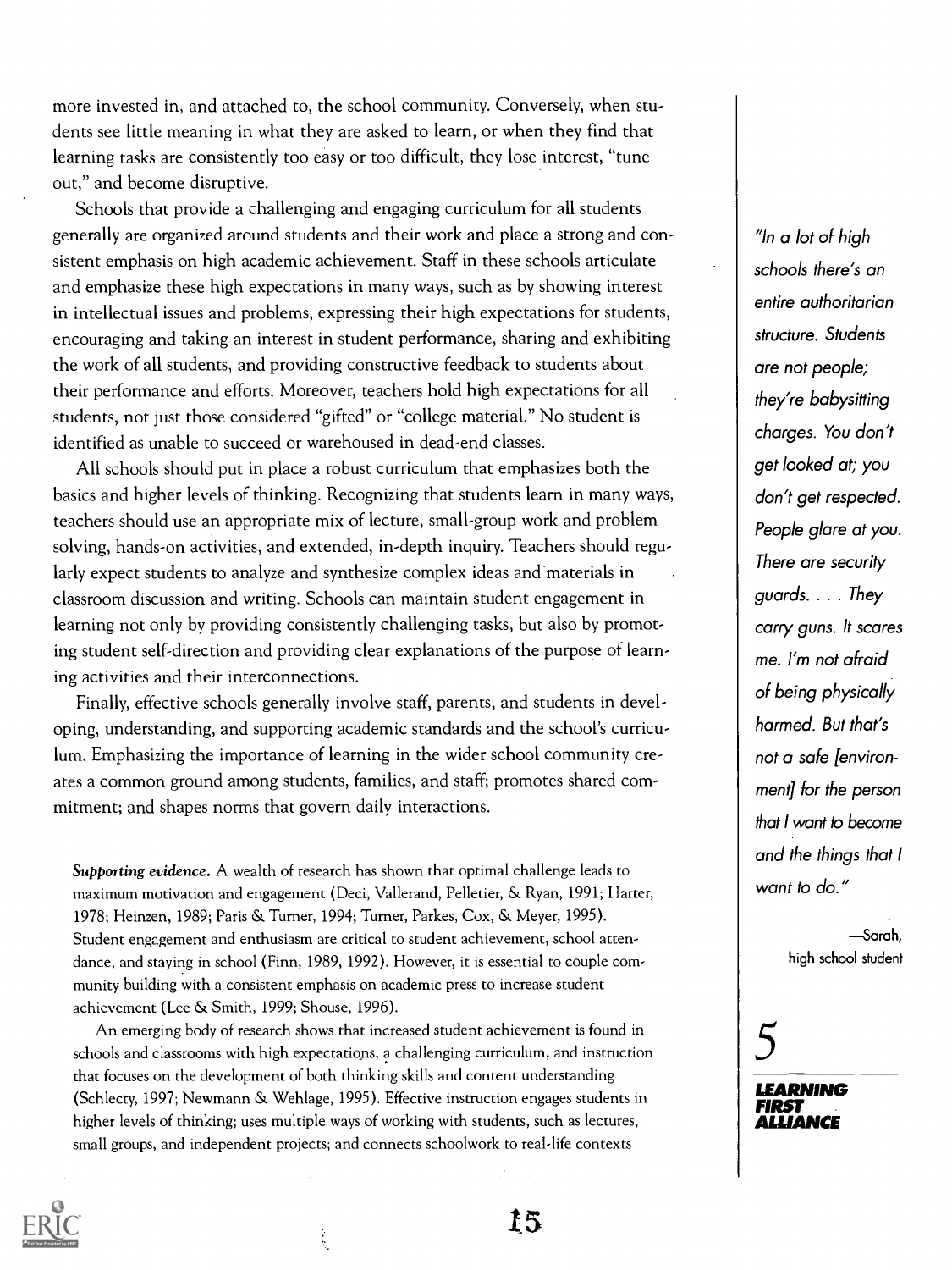(Stigler & Heibert, 1999; Newmann & Whelage, 1995; Brown, 1997; Knapp & Associates, 1995). Research also suggests that increased student learning is best achieved where the school and community have clear goals to help all students meet high standards and teachers, administrators, students, and families take collective responsibility for meeting those goals (Newmann & Wehlage, 1995; Stigler & Heibert, 1999; Ragland, Asera, & Johnson, 1999).

Failure to support the academic achievement of students is related to students' disengagement from school and increased risk-taking behavior. National longitudinal data show that regardless of ethnic background or social class, youth who have problems with schoolwork are more likely than others to be involved in every health risk studied, including alcohol, sexual intercourse, and weapon-related violence (Blum, Beuhring, & Rinehard, 2000).

#### Respectful, supportive relationships among and between students, school staff, and parents.

We learn best from those with whom we are in caring, mutually respectful relationships that promote independence. Such supportive relationships enable students from diverse backgrounds to feel comfortable bringing their personal experiences into the classroom, discover their common humanity, and feel as though they are viewed as assets to the school community.

Supportive relationships help parents—especially those who otherwise would feel vulnerable or ill at ease—to take active roles in the school and in their children's education. Parents should feel valued and welcome in the school, as their participation helps create and maintain the sense of community in the school. Students are more committed to the school's goals when they see close collaboration between their parents and the school.

Similarly, supportive relationships among educators tend to improve their teaching skills, enhance their sense of collegiality and collective responsibility, and heighten their satisfaction with teaching. When teachers work together, they learn more about professional issues, instructional approaches, and the content of their lessons. By working together in planning and assessment, they create continuity for themselves and their students. Collaboration among faculty enriches both technical and social resources and ultimately leads to more effective teaching.

 $\mathbf{6}$  easier to promote student engagement, supportive relationships, respect for others, Two important structural foundations for facilitating supportive relationships and thus safe and supportive learning communities-are smaller schools and smaller class sizes. In smaller schools, students and staff know each other well, making it and opportunities for challenge, service, and participation.

**SAFE AND** ties; student, teacher, and parent satisfaction; and, often, academic achievement, SCHOOLS particularly among students from low-income and minority backgrounds. Smaller schools experience lower rates of fighting and disruptive behavior and improved rates of attendance; graduation; participation in extracurricular activi-

ر<br>بار



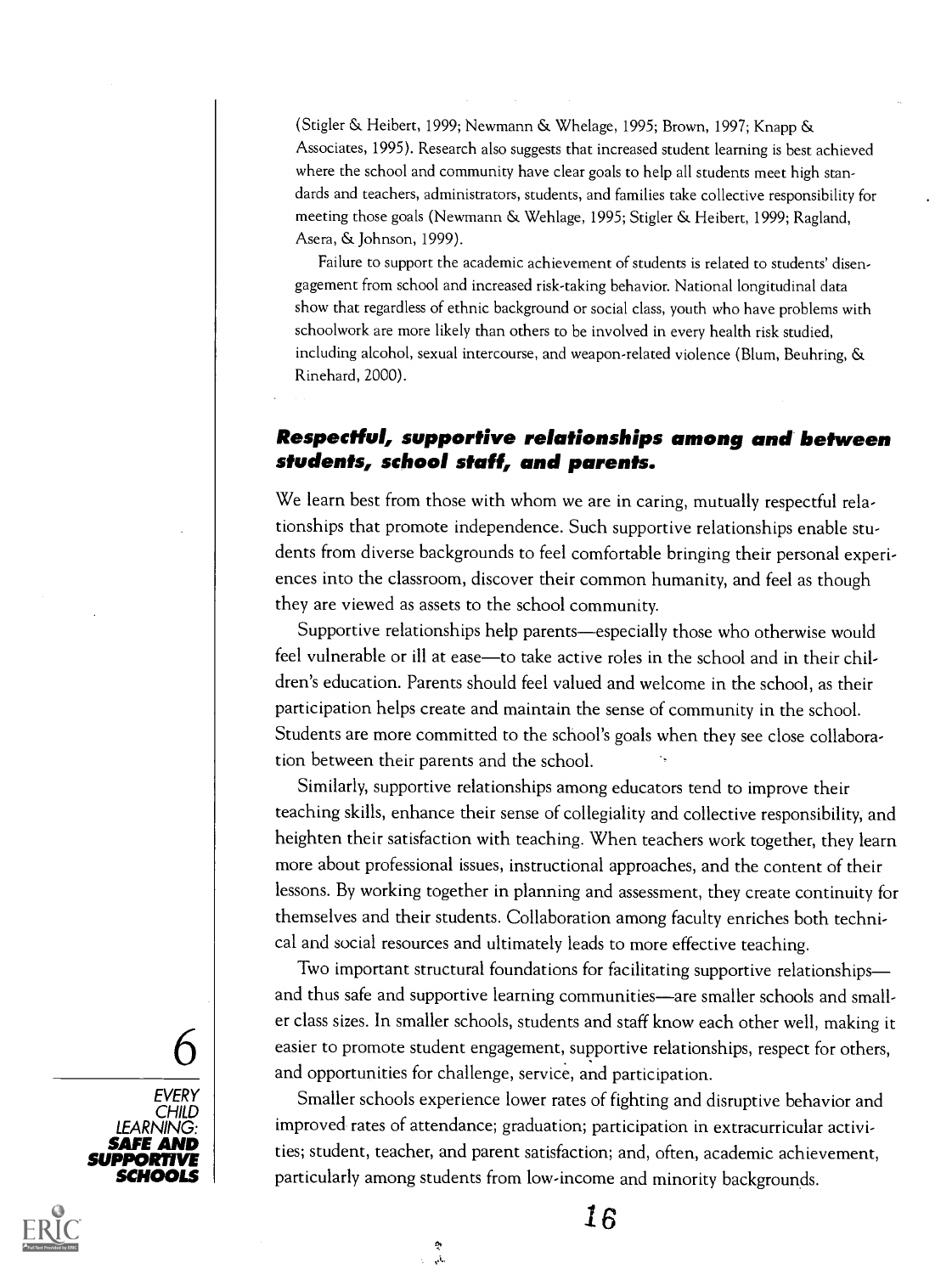While there is no precise answer to the question "How small is small enough?" research suggests that 300-400 students is an effective size for elementary schools, as is 600-900 for secondary schools. Existing larger schools can be divided into smaller learning communities called schools-within-schools, which can include specialty academies, houses, and alternative schools. When schools-within-schools are autonomous and have a distinct program, staff, students, and space, they can produce the same levels of support and connectedness and provide many of the same benefits as stand-alone smaller schools.

Smaller class size, particularly classes of 20 students or fewer in the early grades, also lays a foundation for safe and supportive learning communities. In smaller classes, there are generally fewer discipline problems, higher levels of student participation, heightened enthusiasm, and improved morale among students and



teachers. Teachers are also better able to form a relationship with each child's family. When smaller classes are coupled with individualized instruction and other teaching strategies that are more easily implemented in smaller classrooms, the result is often increased student achievement.

Regardless of school and class size, schools can take deliberate steps to build respectful and supportive relationships within and across classes, among students and staff, among parents and staff, and among school staff. Schools can help students feel more personally connected and supported by ensuring that they are known well by one or more of their teachers and other adults in the school. At least one school staff member should know, without looking at a file, whether the student is thriving or struggling, who

LEARNING FIRST ALLIANCE

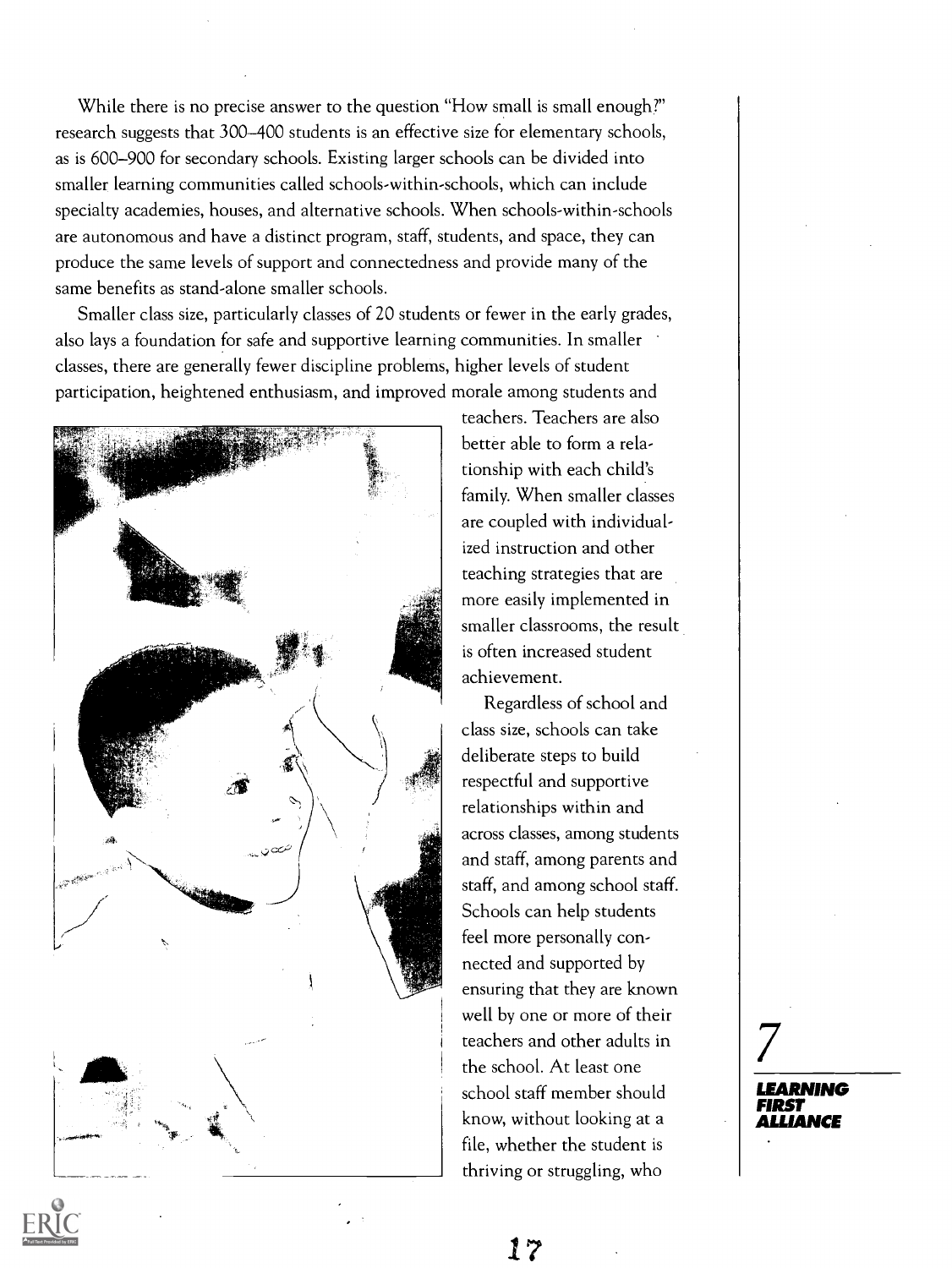her friends are, whether her parents support her learning, and whether she is involved in safe and productive activities outside of school hours. This studentadult relationship can be promoted in many ways, including student advisory systems, team teaching, and looping (keeping students with the same teacher or teachers for more than one year). These practices facilitate the development of close adult-student relationships, but they do not ensure them. Staff must take time to learn about and listen to students—about their personal lives, their experiences at school, their hopes, disappointments, and concerns-and also to let students get to know them as people.

\*Some educators may need help learning how to relate to students in this way. Many educators may need help understanding their ethical and legal responsibilities when communicating with students about personal and sensitive issues. They may, for instance, need instruction on making referrals to health and social service agencies, or information about laws governing the kinds of student disclosures that must be reported to health or safety agencies.

To promote supportive relationships among students, schools can provide opportunities for them to learn about and understand people from different cultures and backgrounds. Activities might include lessons that teach about diverse cultures; presentations during which students from different cultures describe their histories, traditions, and experiences; and opportunities for students from different backgrounds to participate together in academic or nonacademic activities. Teachers can emphasize these values of compassion through character education; by expressing and demonstrating their own concern for others; and by encouraging parents to support and reinforce classroom discussions, activities, and projects related to interpersonal or intergroup issues. Students themselves can strengthen these values by participating in service learning projects designed to help others, reading and discussing literature that deals with interpersonal or intergroup problems or issues, and engaging in class discussions and problem solving around interpersonal issues and conflicts.

Students often remember how adults behave more than what they say. School staff should model these values and behaviors, emphasize them in daily interactions, and discuss them explicitly and directly.

 $8\,$  develop mutually helpful relationships, and enhance their expertise through ongo-<br>ing staff development To strengthen relationships among staff, schools should create conditions in which teachers and other staff members feel a part of a cohesive professional community. These conditions can be achieved by providing teachers with opportunities to influence school goals and directions, collaborate with each other and ing staff development.

**SAFE AND** | feel comfortable voicing concerns—whether about their own experiences at school In schools that foster close relationships, respect for others, and clear avenues of communication, students and others in the school community are more likely to or home or about the behavior or needs of other students.

18





Ą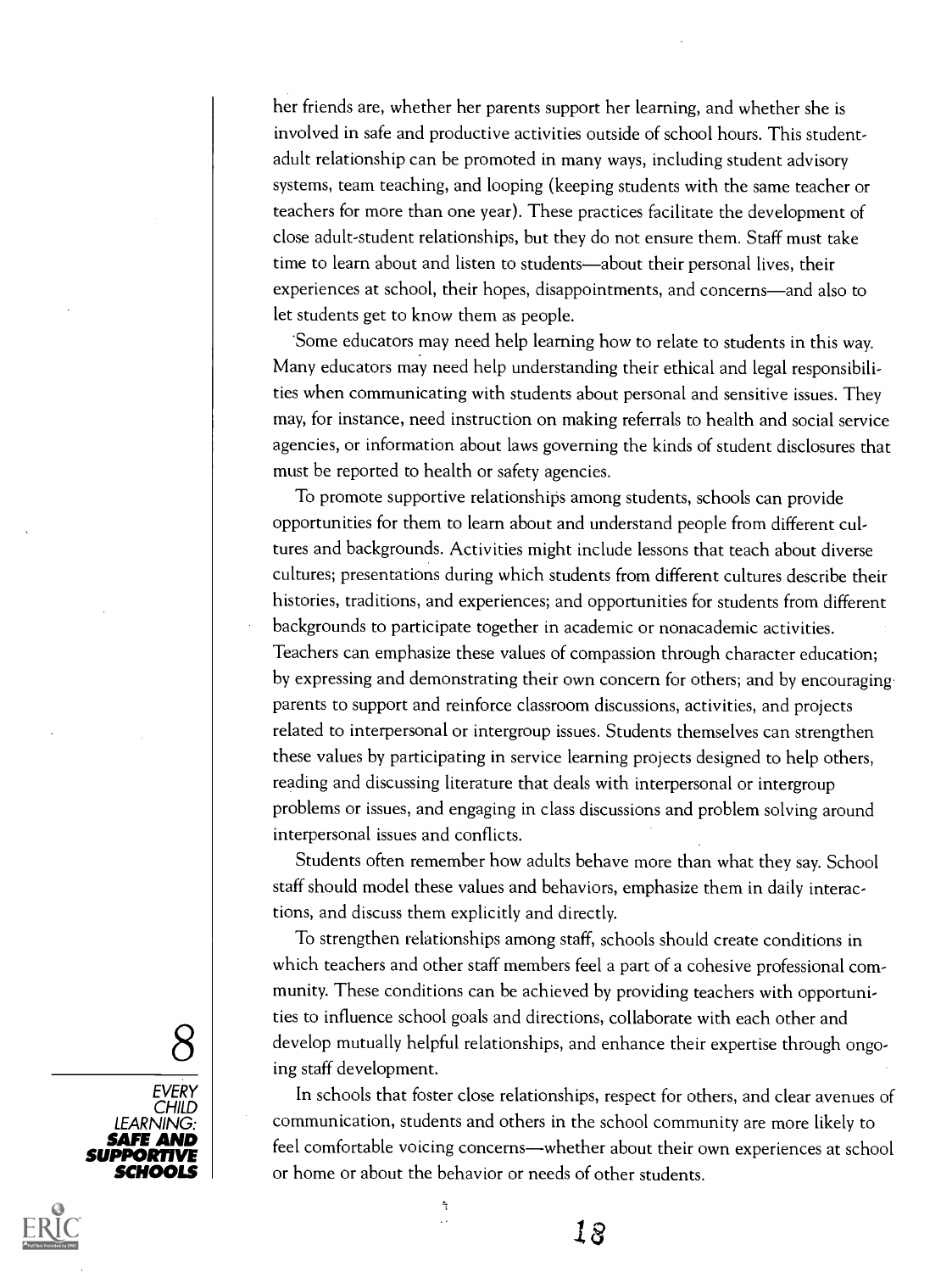Supporting evidence. Many studies substantiate the importance of belonging and support for students (Goodenow, 1993a, 1993b; Resnick et al., 1997; Wentzel, 1997; Werner & Smith, 1989; McLaughlin, Irby, & Langman, 1994; see also Institute for Education in Transformation, 1992).

Research shows that teacher satisfaction and effectiveness is related to their sense of the school as a community (McLaughlin, 1993; Bryk & Driscoll, 1988; Lee, Dedrick, & Smith, 1991). Research on the separate components of teachers' sense of community has verified the importance of teacher collaboration (Lee, Bryk, & Smith, 1993), teacher influence on school decisions (Smylie, 1994), and commonality of teacher goals (McLaughlin & Yee, 1988; Rosenholtz, 1989).

There is also evidence that teachers who themselves experience the school as a community try to provide parallel experiences for their students: "When teachers are active participants in professional learning communities with a strong sense of voice and authority, they create a similar learning context for their students" (Becker & Riel, 1999).

Evidence shows that small schools help promote positive administrator and teacher attitudes and collaboration. Among students, they contribute to positive interpersonal relations, attitudes, and behavior; a greater sense of belonging; participation in extracurricular activities; enhanced school attendance; and lowered dropout rates (Wasley, 2000; Cotton, 1998). According to Lee and Smith (1997), achievement was highest in schools of 600-900 students and was most equally distributed (across SES groups) in very small schools. The study also found that the effects of school size on learning were greatest in schools with many low SES or minority students. In a comparison of large (over 1500) and small (under 500) schools, Lee, Smerdon, Alfeld, and Brown (2000) found that there was more support and caring in the small schools (although some students felt there was too much closeness), and that while small schools had a more limited curriculum, they offered more personalized counseling and guidance of students.

A review of the research on class size by the U.S. Department of Education (1999) concludes that reduced class size has positive effects on achievement in the early grades, with effects beginning to appear when class size is reduced to 15-20 and increasing with further reductions; that the positive effects are greater for disadvantaged and minority students than for others; and that it improves the quality of classroom activity. The review cites changes directly attributable to the smaller sizes that may help explain the achievement gains: a better classroom atmosphere, more opportunity for individual attention, more flexibility for teachers, more space, fewer distractions, more time for each student to speak, less noise, a friendlier atmosphere with better student-student and student-teacher relations, and increased student engagement.

Although only a few studies of looping—i.e., keeping students with the same teacher for more than one year—have been reported, their findings include increased student achievement; a more positive student attitude toward school; and, on the teacher's part, a more positive approach to classroom management (Yang, 1999; Burke, 1997).

"Now when I have problems with kids, I pull in the family, pull in the whole community, and ask, 'How can we help this child learn these skills?' Instead of, 'This child is being bad,' I ask, 'How can we help this child be successful and feel la sense ofl belonging to this group?"

> -Elementary school teacher

9

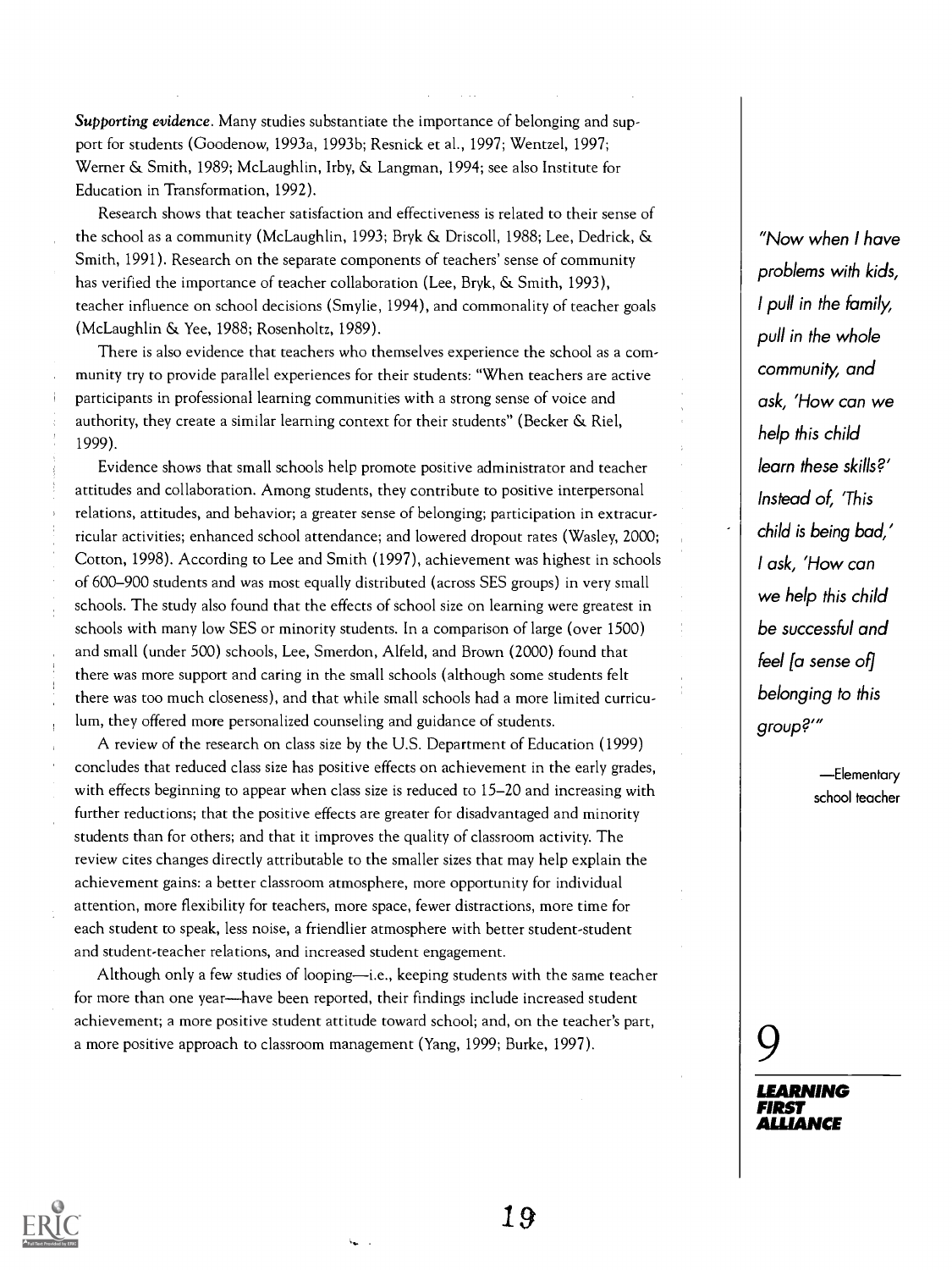#### Frequent opportunities for student participation, collaboration, service, and self-direction.

In safe and supportive learning communities, the values of respect, cooperation, responsibility, leadership, helpfulness, and obligation to others are integral to the daily school routine and are taught and reinforced in a variety of ways. Frequent opportunities to collaborate and to reflect on their interactions with others allow students to learn such cooperative skills as listening carefully, disagreeing respectfully, and compromising, as well as to develop wider and richer networks of interpersonal relationships.



Moreover, by taking responsibility individually and in groups, students can experience the many benefits of making individual contributions to the well-being of the school and of participating on productive collaborative teams. Routine involvement in service activities, both in the school and in the wider community, can help students develop both long-lasting cooperative dispositions and a sense of contributing in progressively larger venues. In addition, character education can deepen these values.

 $\mathcal{I} \cup$  goes about one's own learning, along with some voice in shaping the goals, norms, **SAFE AND** the school as "theirs"—and prepare for the demanding role of productive citizen-SCHOOLS ship in our democracy. When student learning is coupled with opportunities for self-direction and influence, these principles are further reinforced. Students are often an untapped resource in schools—the passive objects of reform rather than active forces in shaping and improving the school community. A degree of choice as to how one and activities at school, is intrinsically rewarding and affirming. Having "voice and choice," in turn, strengthens students' bonds and commitment to the school community. By helping to define the school's goals and plan its activities, students see





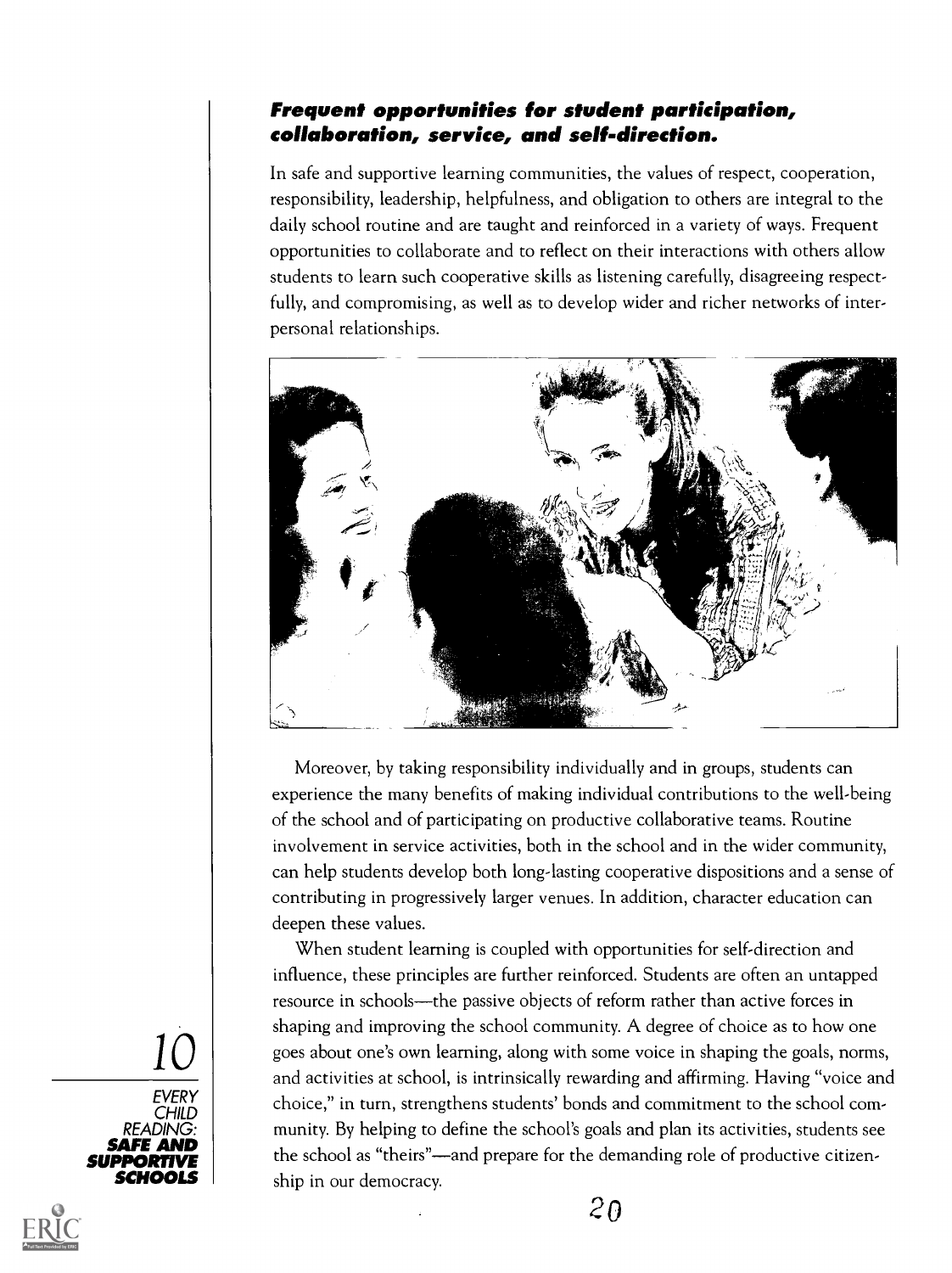The benefits and lessons of participation, collaboration, service to others, and self-direction can be learned only through experience. Educators should provide structured as well as informal opportunities for students to collaborate with each other in academic and nonacademic activities. Educators can nurture collaboration across classrooms through activities in which students from different classes work, play, or take field trips together, and through schoolwide activities that celebrate the accomplishments of the school as a whole. Schools should provide an array of opportunities for service, including ongoing individual activities, periodic collaborations among students on school projects, and community service projects.

Schools can foster students' emerging capacities for self-direction and influence by encouraging them to participate in classroom and school goal setting and decision making. Student participation in school governance is one traditional method of engaging students. Class meetings also enable students to shape the goals and ground rules of the classroom, and to help identify and address problems as they arise. Student advisory committees can draw on students from every grade so that older students are in close, regular contact with younger ones and are able to advise them. Older students may also be paired one-on-one with younger students as mentors or "buddies."

Opportunities for student participation, collaboration, service, and self-direction should be available not only during the academic day, but also in after-school and extracurricular activities such as sports, student clubs, and publications. Students who participate in structured activities in their nonschool hours are less likely to engage in negative and risky behavior. Moreover, after-school hours can be a time when students experience emotional, social, and academic growth; improved physical skills; and enhanced connections to caring adults, school, and other meaningful community institutions such as youth centers and faith-based organizations. Extracurricular and after-school activities should be designed to promote high levels of participation from all students, regardless of skill level (e.g., do not limit sports teams and orchestras to the most talented students).

Finally, paying continuous attention to the hopes, concerns, desires, and fears of students is essential for engaging them. Staff members must make this a part of their daily interactions with each student. In addition, school district and state administrators and policymakers should establish formal mechanisms for hearing student views.

Supporting evidence. Autonomy, self-direction, and influence are important to students, according to a variety of studies (deCharms, 1976, 1984; Pittman & Wright, 1991; Ryan & Grolnick, 1984; Ryan, Connell, & Deci, 1985; Solomon et al., 1996; Carnegie Council on Adolescent Development, 1989).

Johnson and Johnson (1989), Sharan (1990), and Slavin (1990) show that cooperative learning promotes students' enjoyment of school and interpersonal relations, development of social skills, sense of the classroom as a community, and academic achievement.



 $\mathbf{b}$  .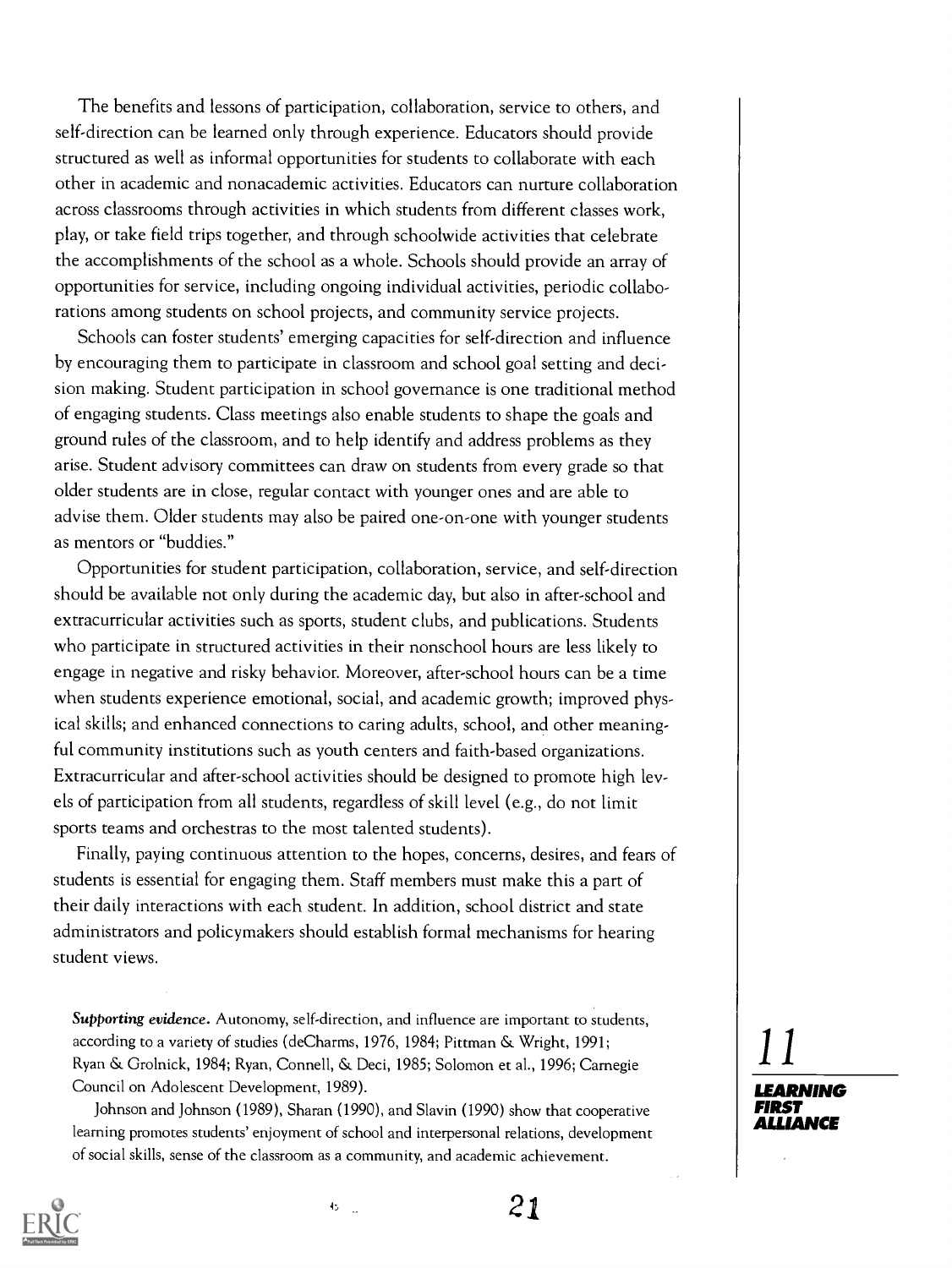Experimental (Staub, 1975) and cross-cultural (Whiting & Whiting, 1975) research show that participating in helpful activities or being given responsibility to perform a helpful role for extended periods of time can promote individual dispositions to be helpful to others. Staub (1979) describes this process as "natural socialization," in that subjects do not learn a desired behavior directly from socializing agents, but rather by participating in the activity.

These principles have been applied to education through community service programs, particularly in high schools. A recent research review suggests that positive findings are converging with respect to improved personal and social development, social and interpersonal development, a sense of social and civic responsibility, academic progress, career exploration and aspirations, school climate and youth-community relations, and decreased risk-taking behaviors. According to Billing (2000), programs appear to be most effective when they involve high levels of student responsibility, autonomy and choice, direct contact with service recipients, reflection activities, and wellprepared teachers.

Research shows that students who participate in extracurricular activities have better attendance, lower dropout rates, lower rates of drug use, higher academic achievement, and higher aspirations than nonparticipants, presumably because such participation reflects and enhances student connection with and attachment to the school (Brown & Theobald, 1998; Camp, 1990; Jenkins, 1996; Gerber, 1996; Mahoney, 2000; Nettles, Mucherah, & Jones, 2000; National Center for Education Statistics, 1995; U.S. Department of Health and Human Services, 1995).

#### A physical plant that promotes safety and community.

While a safe and supportive learning community can be created in a dilapidated, poorly designed school, creating an environment in which students thrive is more easily accomplished in a physical plant that promotes safety and community. Unfortunately, three in four U.S. schools need some kind of repair. About onethird of all schools—serving 14 million students—need extensive repair or replacement. More than 11 million students attend schools that lack proper ventilation and other environmental controls. In addition, more than 20 percent of all public school students attend overcrowded classrooms (U.S. General Accounting Office, 1996; National Center for Education Statistics, 1999).

 $|12|$  ful and caring school community.<br>The poor condition of many school Students can read the message on the walls. When their school has peeling paint, clogged toilets, a leaky roof, dark hallways, littered playgrounds, and poor air quality, the message is that these students and their education are not respected or valued. This concrete evidence of disregard undermines efforts to create a respect-

**SAFE AND** students' health and hinder their learning. The poor condition of many school buildings also has a demonstrable effect on student health, which can in turn affect achievement. Toxic physical conditions such as poor ventilation, environmental contaminants, and lack of daylight harm

When designing new schools and evaluating or renovating existing schools,



SCHOOLS **Night**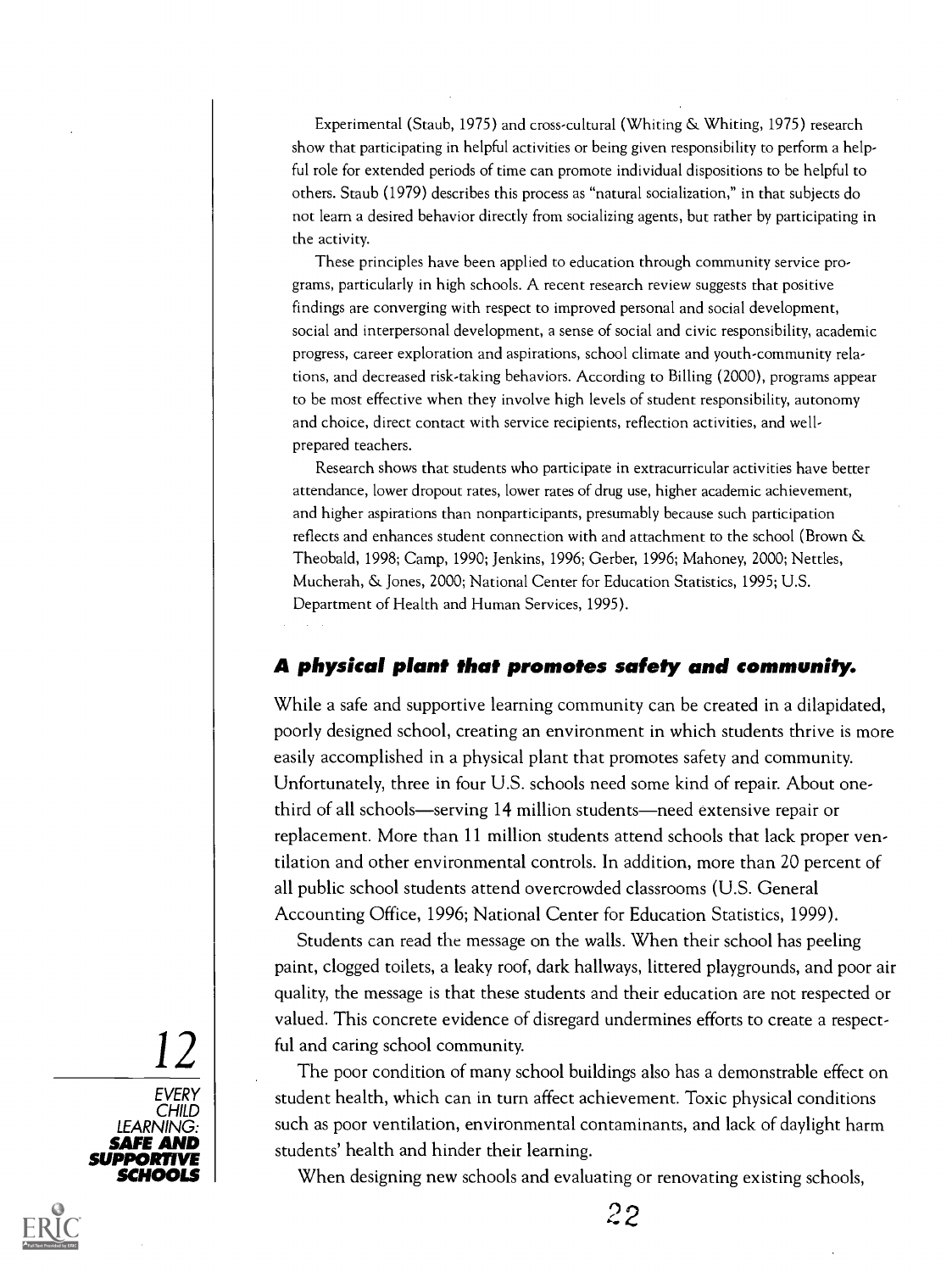safety, community, and learning should be considered together. Building design and security technology can either support or undermine the school's vision and goals. Thus, communities should consider their goals comprehensively and identify designs that promote both learning and safety. For example, cooperative learning, team teaching, student advisories, and after-school activities each have distinctive space and design needs.

It is possible to design schools that are safe and also feel like places of learning rather than prisons. As communities make decisions about new construction and renovation, one of the key design issues they must consider is size. We have already stressed the importance of smaller schools, which not only promote learning and community, but also are safer. Other critical design issues include natural surveillance, traffic flow, and classroom placement.

The more easily adults and students can see what is happening on school grounds, the easier it is to ensure safety. Windows, clear sightlines within the building and to outside grounds, and good lighting are important. Avoid blind spots, secluded areas, and out-of-the-way bathrooms. Locating the offices at school entrances increases natural surveillance. Traffic flow also affects safety, so halls and stairs should be wide to reduce jostling and friction, and access to the school campus should be limited. Placing classrooms for younger students in a separate area of the school can ensure better supervision and create a sense of community; examples of this are 6th and 9th grade "houses," which create a special area for students entering middle or high school.

Technology such as surveillance cameras, door alarms, and access control can supplement building design and help compensate for design flaws in older buildings. So long as guns are readily available to our children—800,000 guns are brought to school each year, according to the U.S. Departments of Education and Justice (2000)—the need for metal detectors at some schools will continue.

Investing in physical plant and safety-related technology is an enormous commitment with long-term consequences. States and districts play an important role in providing information, policies, and support for effective facilities planning. However, building design and hardware alone cannot ensure safety, build community, or improve learning. We achieve those goals only by paying attention to the other core elements addressed in this paper.

Supporting evidence. A growing body of evidence shows that the physical environment, including ventilation, day lighting, and indoor environmental contaminants, can have a profound effect on the health of children and on their ability to learn efficiently (Loisos, 1999; Daisey & Angell, 1998).

Schneider, Walker, and Sprague (2000) and the National School Boards Association (1996) synthesize research-based guidance on safe school design.

"I've realized that we fail to give children their due. At 9:15 on the first day of school this year I asked children in my first class what they wanted their norms to be for treating each other. At 9:15 on that first day of school they talked about wanting to be kind, responsible, honest, like a family."

> -Elementary school teacher



 $23$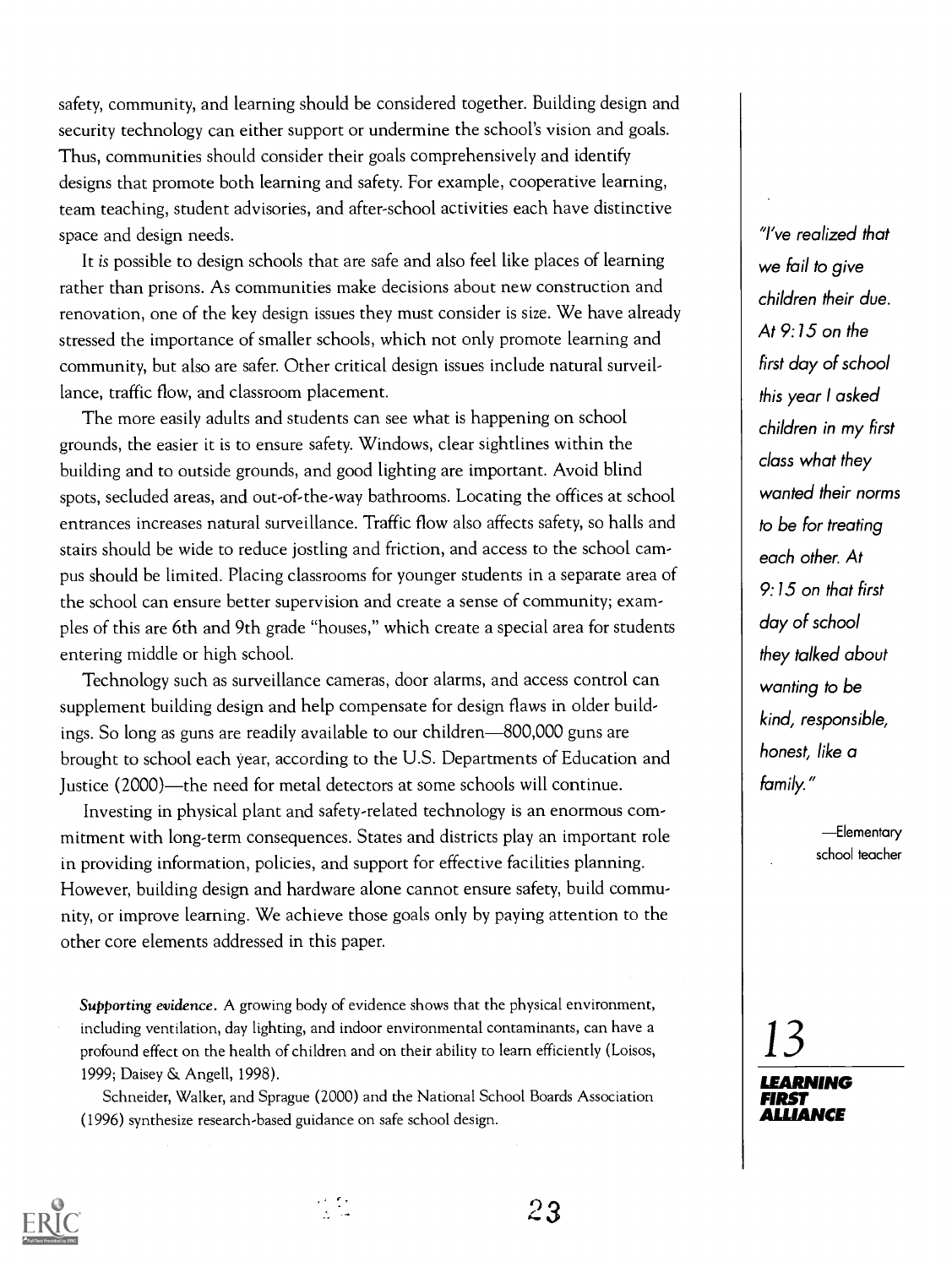### Core Element 2: Systematic Approaches to Supporting Safety and Positive Behavior

On average, 80 percent of a school's students come to school able to learn, conform to rules, and follow ordinary social conventions. Another 15 percent, on average, are able to fit in and succeed with modest additional assistance, such as conflict resolution or emotion-management training. The remaining 5 percent or so engage in severe and chronic problem behaviors and need more intensive and ongoing help, such as regular individual counseling or placement in alternative programs that provide greater supervision, structure, and support.

In light of these realities, safe and supportive schools develop comprehensive and systematic plans for promoting positive student behavior, including both general measures for all students and graduated or tailored services to meet the needs of small groups and individual students. Some of these measures are initiated schoolwide or in the classroom; others are offered one-on-one or to small groups. The goal, of course, is to offer a range of supports that help all students become good and contributing citizens of their school community.

#### Schoolwide approaches to improving school climate, safety, and discipline.

One basic way to improve school climate, safety, and discipline is to communicate a clear, simple, positive message about what students must do to be successful, contributing members of the school. The message can be as simple as "Be respectful, be safe, be kind," or "Respect yourself, respect others, respect property." Rules that support this message need to be few in number so they can be easily remembered, should be concisely stated, and should include a clear rationale with clear consequences for violations. The rules should be revisited and revised as needed. Such a discipline code helps create common ground as well as a basis for dealing consistently and fairly with transgressions when they occur. These rules do not apply to students alone. Staff members have a reciprocal obligation to abide by school rules such as "Be respectful," "Be fair," and "Be on time."

14 morms and rules, helping students understand what they mean in terms of concrete<br>behaviors. This emphasis on rules and norms is particularly important at the **SAFE AND** alternative behaviors. Staff then can help students display and encourage positive In every part of the school—classroom, cafeteria, hallways, playground—and throughout every part of the school day—including recess and extracurricular activities-it is important to create an atmosphere in which civility, order, and decorum are the norms and antisocial behavior such as bullying, intimidation, and taunting are clearly unacceptable. School staff must model and reinforce norms and rules, helping students understand what they mean in terms of concrete beginning of the school year, when staff and students can focus systematically on identifying common behavioral problems and helping students identify appropriate behavior throughout the school year.

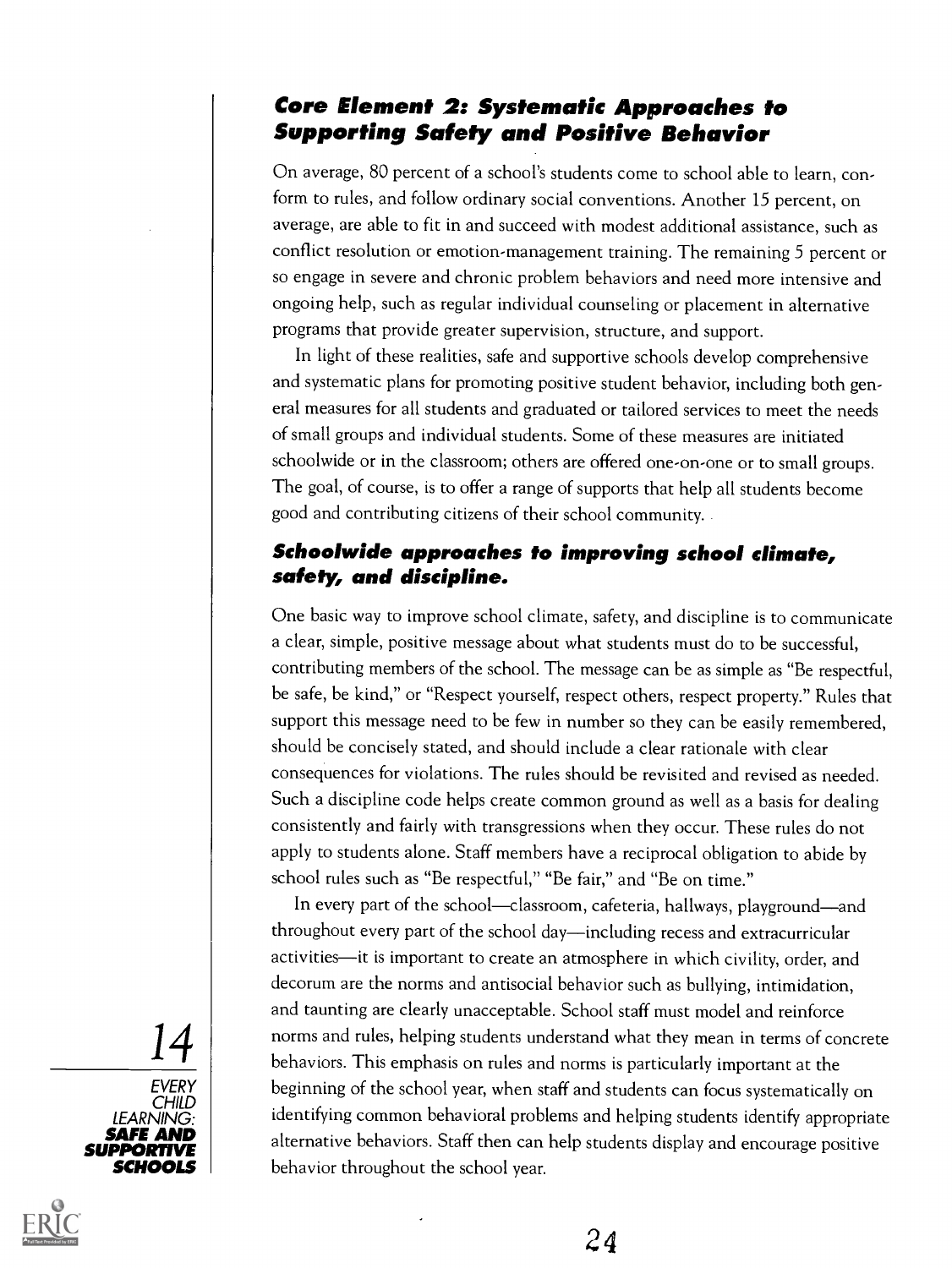Rules must also be fairly and consistently enforced according to clearly communicated guidelines and without regard to the class, race, gender, or other demographic characteristics of students. Students need opportunities to learn from and correct mistakes. Punishment for violations should be delivered in the context of a clearly articulated educational message.

To enhance the effectiveness of discipline policies and procedures, a consistent schoolwide system must be in place to support individual staff efforts. School administrators must



have a consistent vision and exhibit through their actions their support and reinforcement of teachers' discipline practices.

Students and families should play a central role in determining school rules and how they are communicated and enforced. Schools should solicit input from representative parents when formulating school rules and then provide all parents with a clear explanation of the rules—including associated rewards and penalties along with the process for working with school staff when discipline problems arise. Students should also have opportunities to help determine, discuss, suggest changes to, and enforce rules during the school year.

Another essential element of an orderly and focused school environment is the opportunity for all students to learn and practice sound decision making and positive approaches for getting along with others. While schools often teach skills such as anger management and conflict resolution and values such as tolerance through a short-term, focused curriculum unit or supplemental activity, it is even more important, as we stressed earlier, to incorporate desired skills and values into the daily life of the entire school, including pedagogical approaches to instruction, service learning, the discipline code, and classroom management.

Finally, an effective schoolwide approach includes systems for introducing new students into the norms and culture of the school. All schools—particularly schools with highly mobile populations—should have programs and practices that support new students who transfer into the school. In addition, middle and high schools need solid transition practices that ease the entry of every new group of students into their larger, more complex, and more demanding learning environments. Asking older students to take significant responsibility in the orientation process for incoming students is an obvious opportunity for students to play an active and important role in transmitting the school's culture and facilitating the adjustment of new students.

15



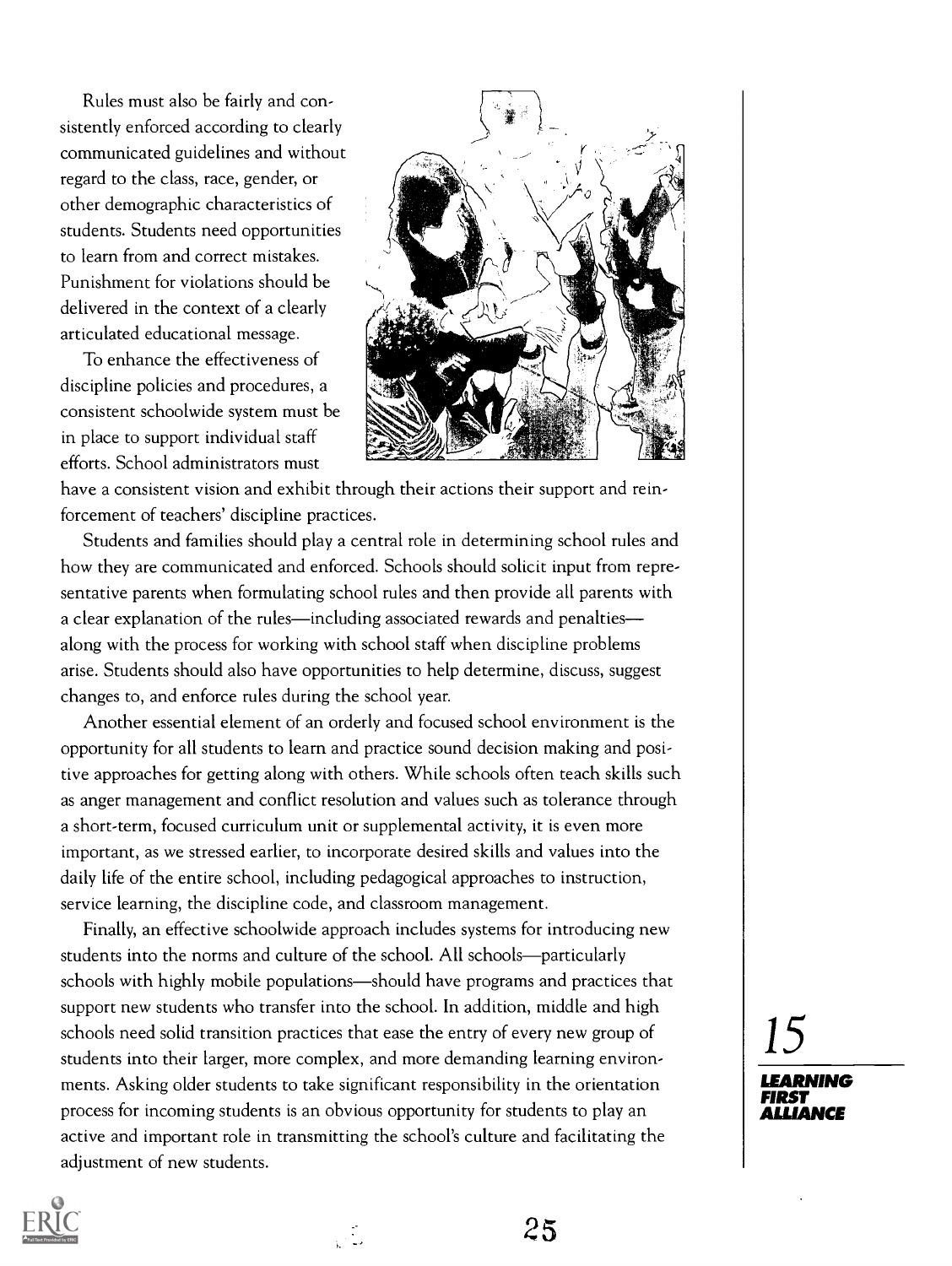Supporting evidence. Research suggests that on average, 80 percent of children respond to good schoolwide programs, 15 percent need some additional behavior support, and up to 5 percent need intensive help or alternative placement programs (Sugai, Homer, & Gresham, 2001).

Two comprehensive reviews of systemic approaches to supporting safety and positive behavior are Early Warning, Timely Response: A Guide to Safe Schools (1998) from the U.S. Departments of Education and Justice and Strategies that Work (2000a) by Richard Verdugo.

Gottfredson (2001) lists the following models or approaches derived from programs that have shown evidence of effectiveness:

Setting rules, communicating clear expectations for behavior, consistently enforcing rules, and providing rewards for rule compliance and punishments for rule infractions.

Organizing the delivery of instruction in ways that promote maximum learning and that encourage a sense of community.

Improving general management functions such as coordination, resource allocation, and communication, and establishing and maintaining clear goals for the organization.

Increasing social control through an extended network of caring adults who interact regularly with the students and who share norms and expectations about their students (communal social organizations).

**Providing behavior management interventions.** 

Providing instruction, training, and coaching in the development of social competency skills for the general population.

Providing instruction, training, and coaching in the development of social competency skills for high-risk populations.

Similarly, separate research suggests that comprehensive approaches to school discipline emphasize teaching appropriate behavior (not just punishing), matching the level of intervention to the level of behavioral challenge posed by each student, and designing integrated systems that deal with a full range of discipline challenges (Sugai, Homer, & Gresham, 2001).

Derzon and Wilson (1999) found evidence that three general types of programs reduced youth antisocial behavior: programs focusing on *anger control*, those emphasizing administrative techniques (including classroom management, schoolwide norms and rules, school organization, etc.), and those providing social skills training.

 $\begin{array}{c|c|c|c|c} \hline \multicolumn{3}{c|}{\text{Department of Education, 2000b; Johnson & Johnson, 1996). In addition, a number of  
programs have successfully incorporated "pro-social" emphases and training as part of the\n}\hline \end{array}$ Many of the school discipline programs that have been developed are "packaged" and many are "home-grown." A recent nationwide survey found that the quality of implementation varies greatly, with home-grown programs, on the whole, somewhat more consistently implemented than the packaged programs (Gottfredson et al., 2000). Research on programs emphasizing schoolwide conflict resolution, peer mediation, and direct teaching of social skills and self-management strategies has shown positive effects (U.S. programs have successfully incorporated "pro-social" emphases and training as part of the basic school curriculum, including the Child Development Project (Solomon et al., 2000; Battistich et al., 2000), the Social Development Project (Hawkins et al., 1999), and the Responsive Classroom (Wood, 1994). Each of these showed positive effects on indicators of students' social skills and problem behaviors.



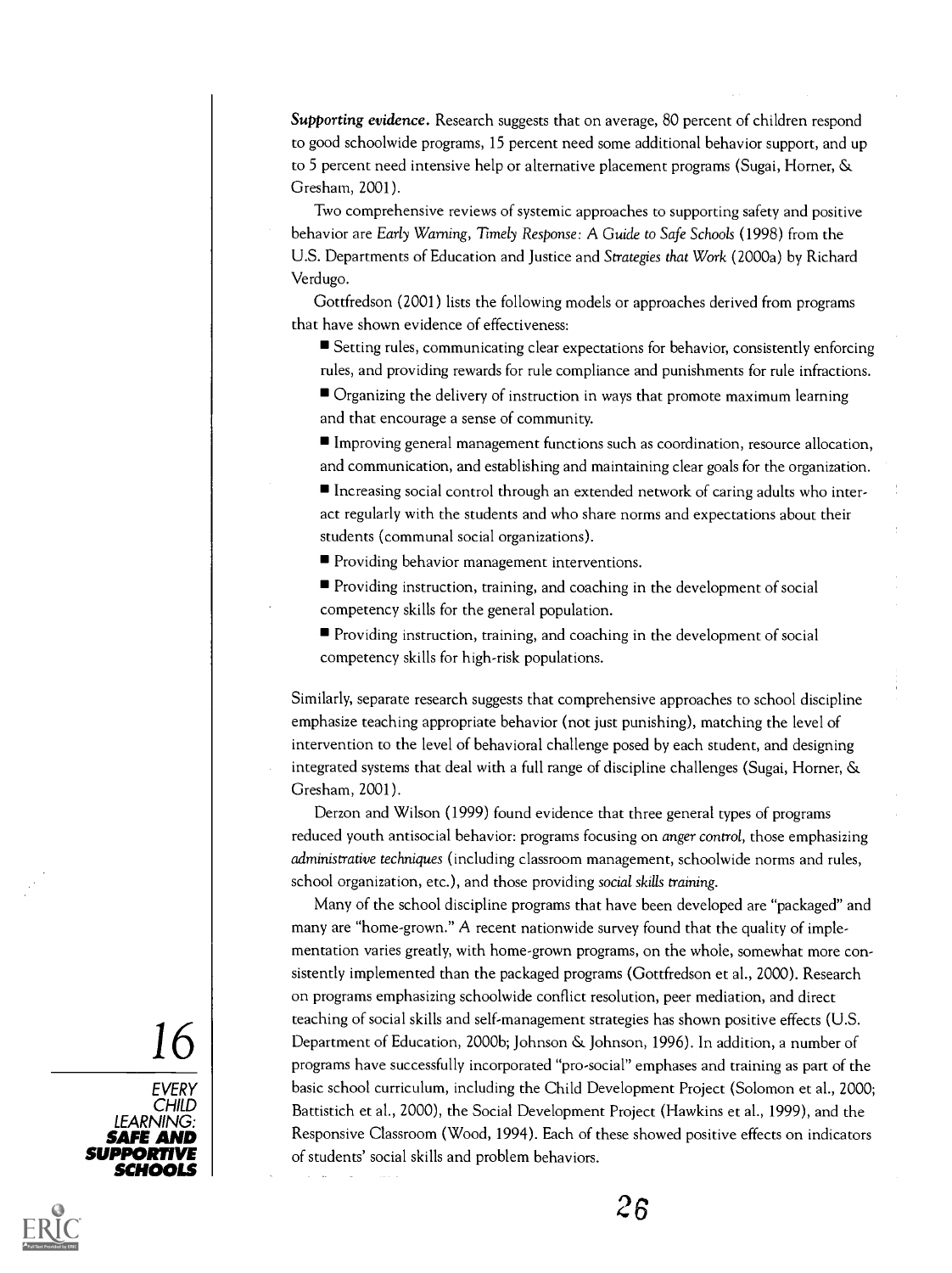Many researchers have documented the difficulties associated with the transition to secondary schools, particularly junior high schools. Studies have shown that the transition from elementary schools to the restrictive and impersonal environments of many middle schools and junior high schools has negative effects on student achievement (Alspaugh, 1998), motivation and feelings of competence (Harter, Whitesell, & Kowalski, 1992; Wigfield & Eccles, 1994), and self-esteem (Wigfield & Eccles, 1994).

School staff can ease these transitions by meeting students before they enter the secondary school, organizing visits to the new school for student and families before the school year begins, and establishing buddy systems that pair a new student with an "upper classman." Other programs that have shown some success include interdisciplinary teaming (Alspaugh & Harting, 1997), "schools-within-schools," small, stable groups of students for homework and academic subjects, and teacher roles that include counseling and guidance (Felner, Brand, Adan, & Mulhall, 1993).

#### Orderly and focused classrooms.

Creating orderly and focused classrooms is a key element in improving student achievement and developing student competencies. Creating such classrooms is best achieved by actively nurturing students' emerging ability to manage themselves. Classroom teachers support the growth of self-management by developing and explicitly teaching clear routines and behavioral expectations, including students as participants in the management of the class, and celebrating the success of students who meet behavioral expectations.

At the beginning of the school year, teachers who are expert in effective classroom management take time to develop specific classroom routines and rules, including routines for taking attendance, setting schedules, dealing with visitors, and distributing papers. They also establish student routines for starting and ending work, asking questions, and going to the restroom, and tend to the arrangements of the physical environment, such as classroom seating and traffic patterns.

These classroom rules should build on and be consistent with school rules. In addition to developing daily routines and rules, teachers need to decide how they will handle less frequent, more extreme misbehavior. Clear rules must be coupled with clear and consistent consequences for violating those rules. Students should be able to anticipate and understand the consequences of breaking the rules; thus, teachers should never ignore inappropriate behavior. Students-particularly older students-can and should help develop classroom rules and consequences for violations.

Although identifying and imposing consequences for misbehavior is an essential element of effective classroom management, students' classroom experiences should be as positive and supportive as possible. Harsh and punitive discipline styles tend to elicit student resentment and resistance and damage relationships, whereas those styles that include careful explanation of the reasons for rules, consider the sources of behavior problems, and engage students in solving problems

"All my teachers show respect to all of the students in the classes, and so we show respect to them."

-7<sup>th</sup> grade student

17



2 7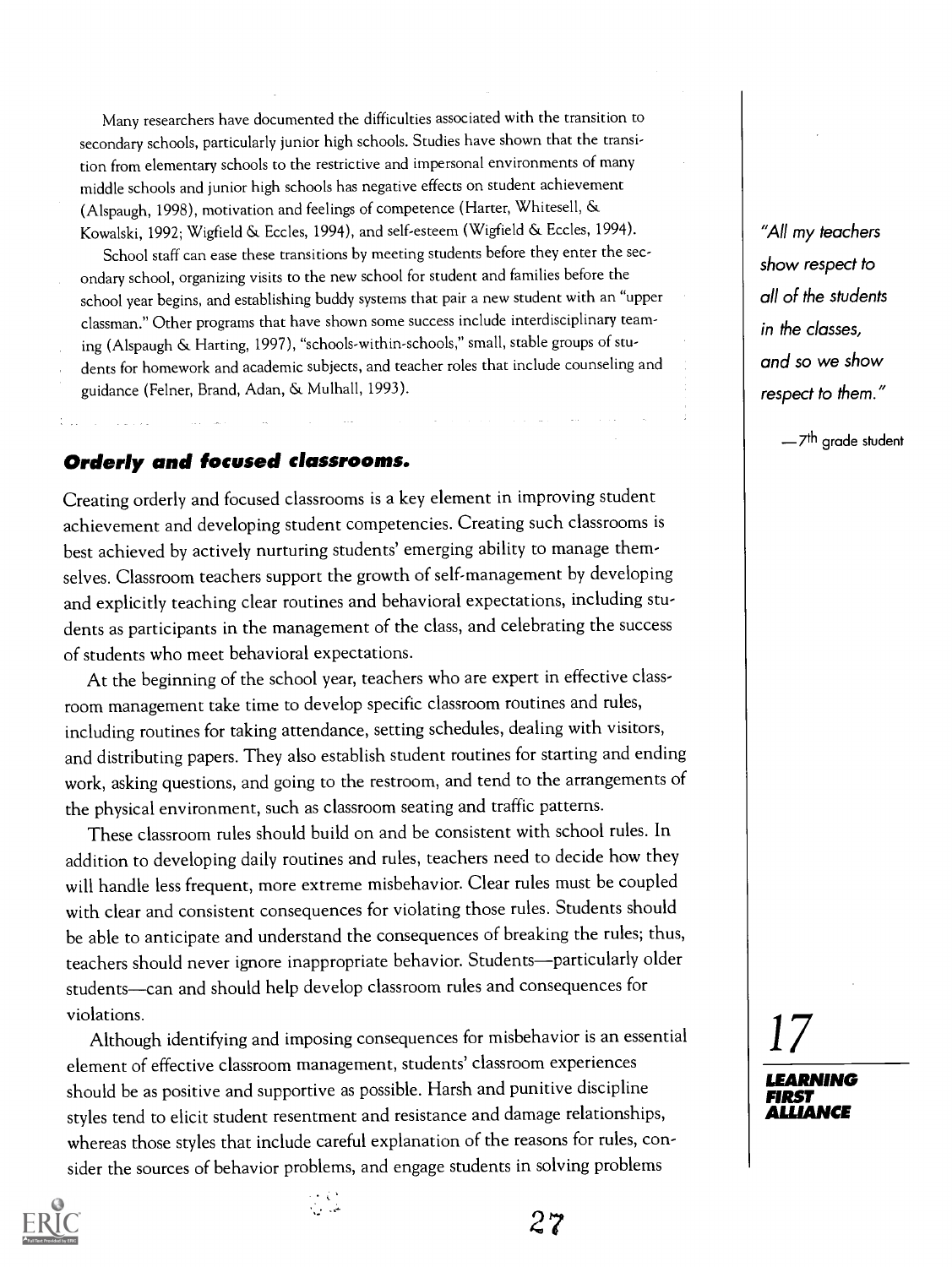can foster relationships and maintain and enhance the sense of community in the classroom and school. Excessive punishment focuses the child on the punishment itself and ways to escape it, rather than on recognizing the behavior that evoked the punishment and understanding why the behavior was inappropriate or harmful. Whenever possible, teachers and other staff should focus on recognizing, celebrating, and rewarding appropriate behavior.

Supporting evidence. The Los Angeles County Office of Education (2000), U.S. Department of Education (2000), and Sugai, Horner, & Gresham (2001) synthesize the research and provide guidance on effective classroom management strategies.

Research suggests that effective classroom management can improve student learning by increasing time devoted to instruction (as opposed to discipline), decreasing discipline referrals, promoting more active teaching strategies, and improving classroom climate (Wang, Haertel, & Walberg, 1993; Opuni, 1998; Freiberg, Connell, & Lorentz, 2001.)

#### A continuum of supports for the few students who need them.

Most students thrive in schools that offer a strong curriculum, a supportive climate, a clear and consistently applied discipline code, and basic safety measures. But as mentioned earlier, roughly 15 percent of students need moderate levels of extra support and an additional 5 percent or so may need intensive help or alternative placement programs. All schools should have in place mechanisms for early identification, quick and appropriate early interventions, and intensive interventions for troubled or violent students. Moreover, schools should continually monitor the effectiveness of these interventions.

Schools should offer a range of services for improving the behavior of students who consistently and significantly misbehave. Central to these services are longterm, comprehensive, well-structured programs that teach expected behaviors, recognize and reward good behavior, and, as needed, administer consequences for misbehavior. These programs may teach anger management, conflict resolution, social problem solving, or decision-making skills, and may also provide counseling services to students and their families. To the degree possible, parents and students should be enlisted as active participants in a process of correcting and changing behavior, and programs should help parents learn how to help their children develop pro-social attitudes, values, and skills.

 $18<sup>18</sup>$  In some severe cases, providing targeted supports is insufficient and placement EVERY | T CHILD | **Antique Child** in an alternative setting within the school or in a separate alternative school is necessary to enable more intensive interventions for the misbehaving student and to preserve the learning environment for other students.

**SCHOOLS** I drugs to school, or who commit serious, violent assaults against others, should be To preserve school safety and order, students who bring lethal weapons or illegal



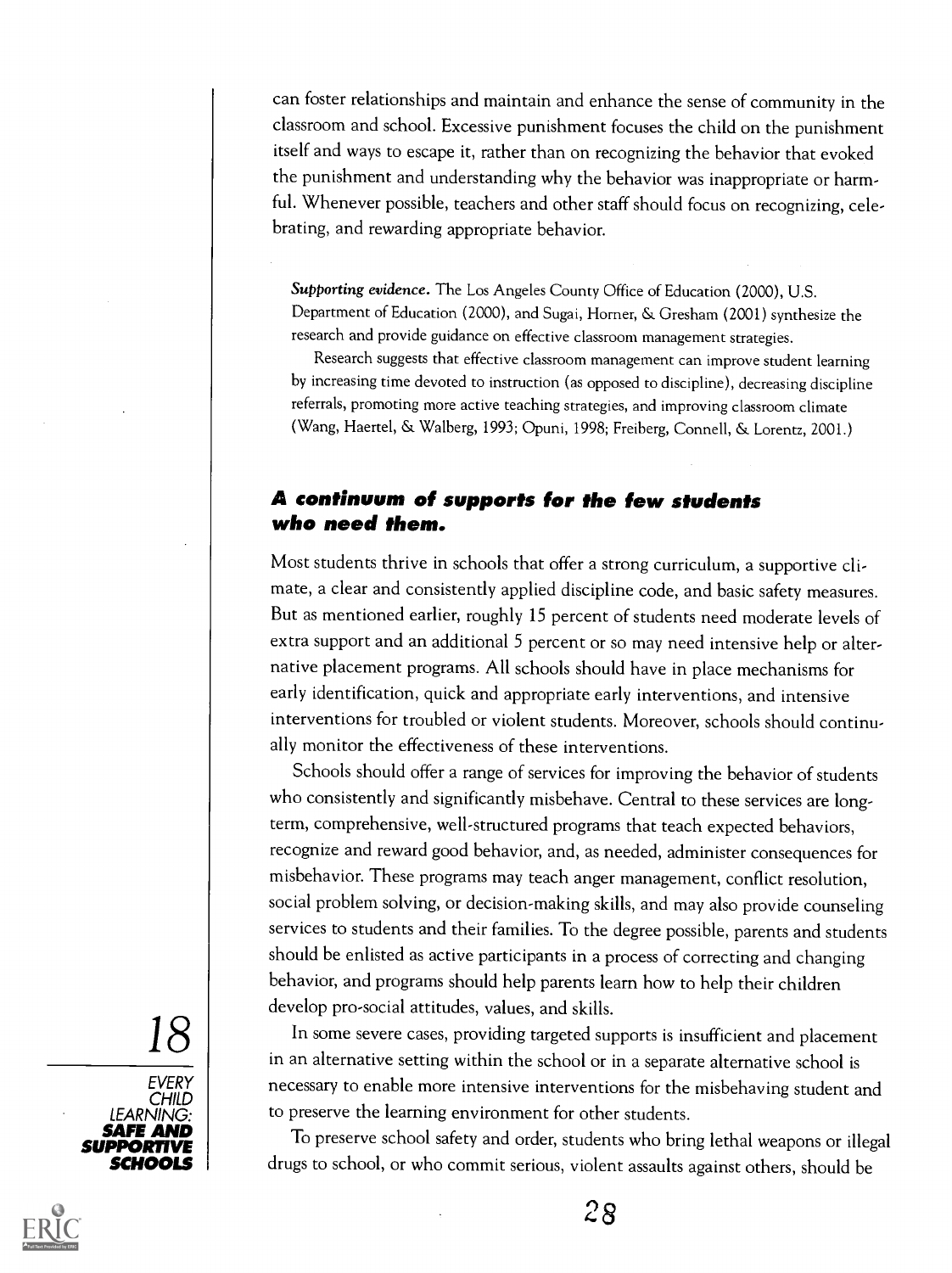suspended or expelled. Schools rules should clearly delineate the behaviors that will lead to suspension or expulsion. The entire school community should be aware of these rules, and they should be enforced fairly.

It is up to individual states, districts, and schools to determine the length of a student's suspension for specific offenses, as well as the kinds of academic and intervention services offered to students during this period. However, no student should be suspended or expelled to the streets. States and districts should provide a continuum of quality short-, medium-, and long-term alternative settings in which chronically disruptive or violent students can be placed. These should run the gamut from in-school suspension rooms where unruly students can be sent to calm down to long-term facilities for troubled youth operated in close conjunction with mental health and social service providers.

Effective alternative programs include positive behavioral supports, caring staff, mental health services, active family involvement, and the involvement of relevant community agencies. Students must know when and under what circumstances they will return to a regular classroom. Because persistent misbehavior is often a sign of academic distress, it is imperative that staff provide all students assigned to alternative settings with an appropriate academic program that includes credit-earning course work.

States, districts, and schools must consistently monitor the number and length of suspensions, expulsions, and placements in alternative settings to ensure that rates are not too high and that particular groups of students, especially minority students, are not disproportionately disciplined. Generally, if rates are greater than 5 percent, behavioral supports in the classroom and the schoolwide program are insufficient.

Supporting evidence. The U.S. Department of Education (2000) summarizes the characteristics of effective alternative programs and schools. In addition, opportunities for student influence and a caring orientation have been identified as important factors in studies of effective "alternative schools" (summarized in Duke, 1990). See also Gottfredson et al. (2000), which summarizes characteristics of effective school programs related to delinquency prevention.

Although research on the effects of suspension and expulsion is limited, the research that does exist does not show positive effects on the suspended or expelled students (Toby & Scrupsky, 1990). Verdugo (2000b) reviews evidence that expelled or suspended students are more likely to become further alienated and to drop out of school. There is also evidence that suspension and expulsion are disproportionately meted out to minority students (Gregory, 1997; McFadden, Marsh, Price, & Hwang, 1992; Skiba & Reece, 1997; Townsend, 2000), even when controlling for differences in the rate of actual misbehavior (McCarthy & Hoge, 1987; Wu, 1982).

19 **LEADNING** 

ALLIANCE

FIRST

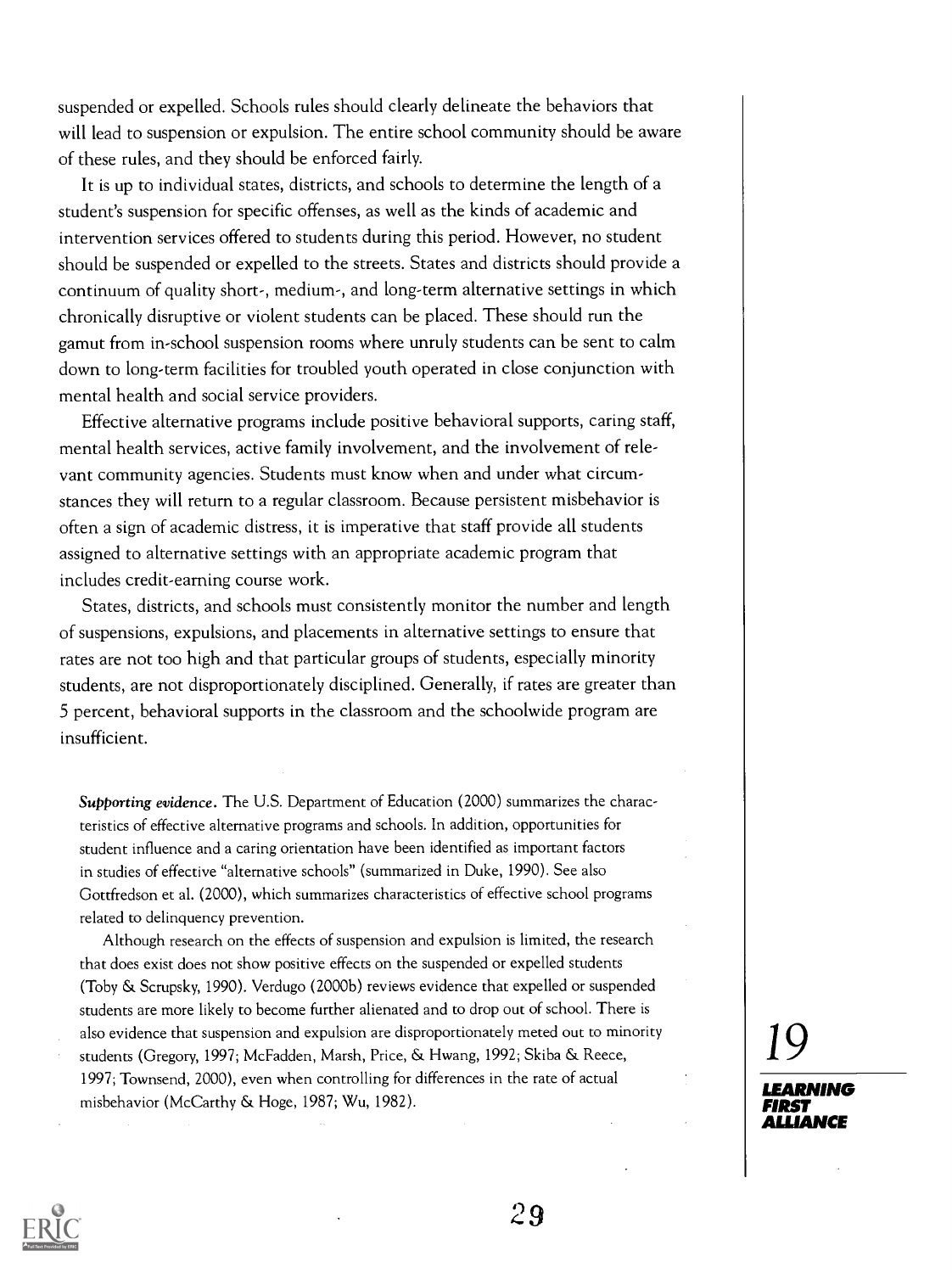### Core Element 3: Involvement of Families, Students, School Staff, and the Surrounding Community

Students are more likely to feel safe and supported and are more likely to achieve academically when there is a positive and respectful relationship between their families and their school. While every school staff has strong relationships with some parents, schools should strive to partner with the families of every single student in the school. In our increasingly diverse society, achieving these schoolfamily partnerships often requires bridging differences of race, income, educational background, culture, and expectations.

To foster meaningful family involvement, both students and parents should be actively involved in determining the school's basic values, goals, rules, and safety measures. They should have regular opportunities to assess the working relations between school and family and devise ways to strengthen them. They should also regularly receive data on student and school performance, presented in a way that they understand.

Schools should also encourage parents to visit the school frequently; participate in school activities, school planning, and school events; make presentations to the students and faculty; and develop mutually supportive relationships with school staff and administrators. Parents can be called on to communicate discipline policies and procedures and help the school maintain discipline.

A school can encourage parent involvement by scheduling activities so they fit into parent work schedules, taking advantage of parent skills and knowledge, and offering a variety of projects that meet the needs of both parents and school staff. In addition, a school should provide opportunities for parents to learn how they can help their children, such as workshops on parenting skills and homework assistance. Active outreach efforts such as home visits reinforce the staff's commitment to nurturing students and engaging families in their children's education.

Many teachers and administrators are not trained in relating to parents and promoting parent involvement. Such training is essential, because when educators treat parents as partners and put them at ease, parents often put aside their hesitations about getting involved. One step educators can take is to increase the frequency of their communication with parents by focusing, whenever appropriate, on students' strengths and not just on weaknesses. Educators can also make it easier for parents to initiate contact by inviting and encouraging them to write, call, or visit whenever they have concerns.

 $20$  Involving the community is also essential. Families and schools often need<br>complementary community resources to create a strong web of boalthy opportuni **SAFE AND** organizations, faith-based organizations, parks and recreation departments, local **SCHOOLS** I law enforcement agencies, health and social services, and businesses are valuable complementary community resources to create a strong web of healthy opportunities and support to help students become competent, caring, ethical, and healthy adults. Links with other members of the community, including youth-serving





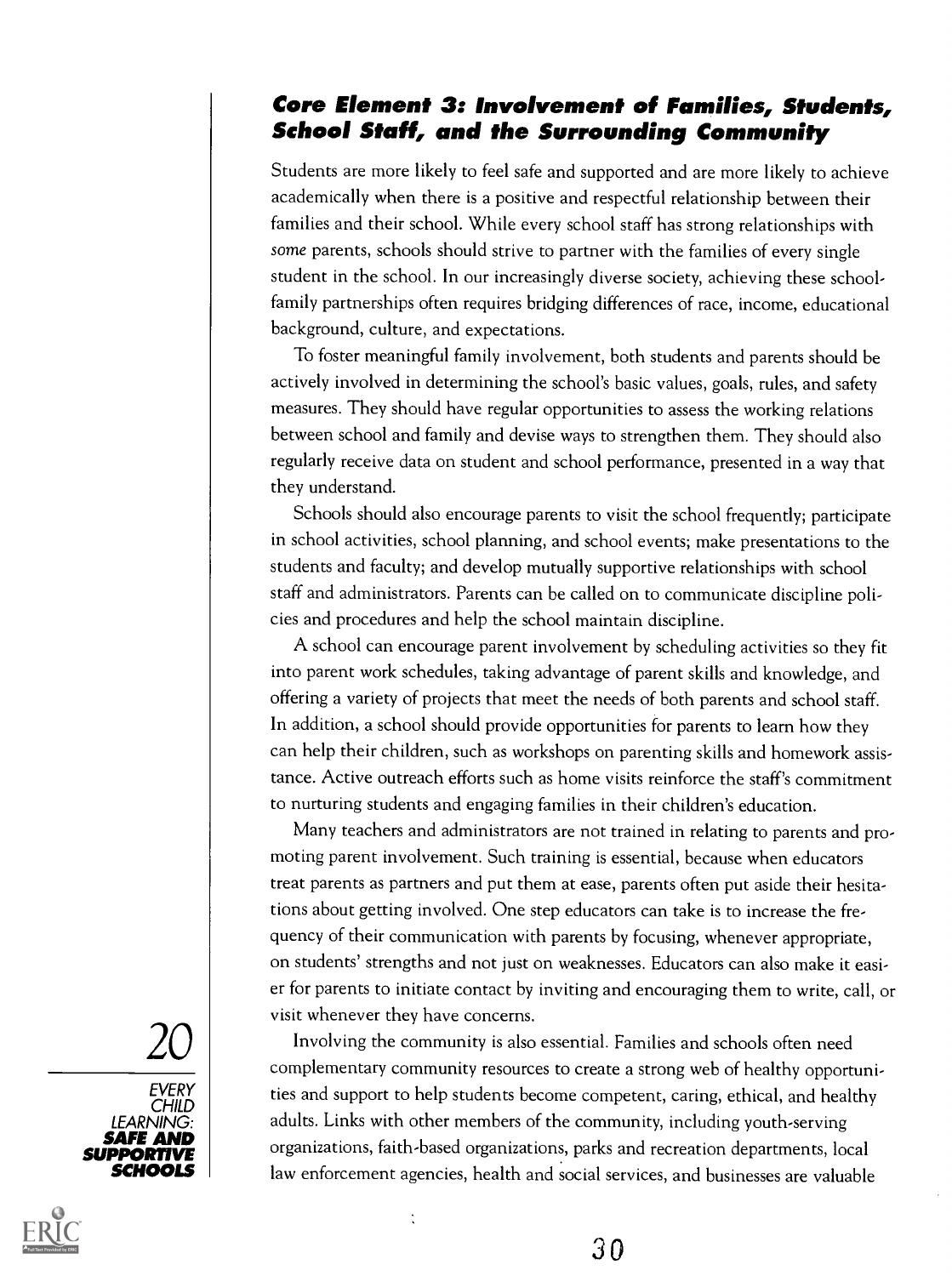for all schools, but especially for schools whose families have few outside resources or whose neighborhoods have high rates of violence and crime. The entire community has a stake in ensuring a bright future for young people, and schools should rely on and work with other community institutions toward that end. Schools should not be expected to manage or coordinate these supports alone; community partners must play a vital role as well.

When a school is warm and welcoming—sponsoring book fairs, welcoming community groups for after-school student activities or civic meetings, inviting neighborhood children to use the playground—it becomes a center of the community, viewed by residents as an important resource and meeting place and as an institution that "belongs" to the neighborhood and can help promote its goals and values. When the school becomes a vital part of the community, families are more engaged and residents of the community work with the school to see that the school is a safe place for students to learn in.

When external resources are brought together strategically, the school has access to additional outside supports for students that need them. These additional supports can range from after-school activities to internships to health and social services. When students need special supports and interventions in order to succeed in school, the school refers them and their families to appropriate community resources. Additional benefits of these school-community collaborations include real-world examples of the connections between schooling and the workplace as well as opportunities for student service learning activities.

Supporting evidence. Many studies show that family involvement in children's learning is a critical element of student success. Henderson and Berla (1987, 1994) and Epstein (1991, 1996) cite numerous studies showing that the participation of parents and other family members in children's schooling has broad positive effects for students, families, and schools. When families are involved at school, not just at home, children do better in school and stay in school longer (Henderson & Berla, 1994).

Several studies have provided qualitative evidence showing the positive effects of community involvement (Comer, 1986; Haynes & Comer, 1996; Wehlage, Rutter, Smith, Lesko, & Fernandez, 1989). A special example of school-family-community partnerships are community schools, which generally are open to students, families, and community members before, during, and after school; provide a variety of opportunities and supports; and are operated by partnerships of school systems and community agencies. A review of community school evaluations found evidence of improvements in one or more of the following areas: academic achievement, school attendance, suspension rates, family involvement, family functioning, access to services, and neighborhood safety (Dryfoos, 2000).

For a general discussion of the importance of school-family-community connections and descriptions of strategies for enhancing them, see U.S. Department of Education (1994) and Epstein (1996).

"You have to start with the students. If you can somehow make them feel like they have a place in the world, then they want to learn more about how to live in that world."

-High school student

21

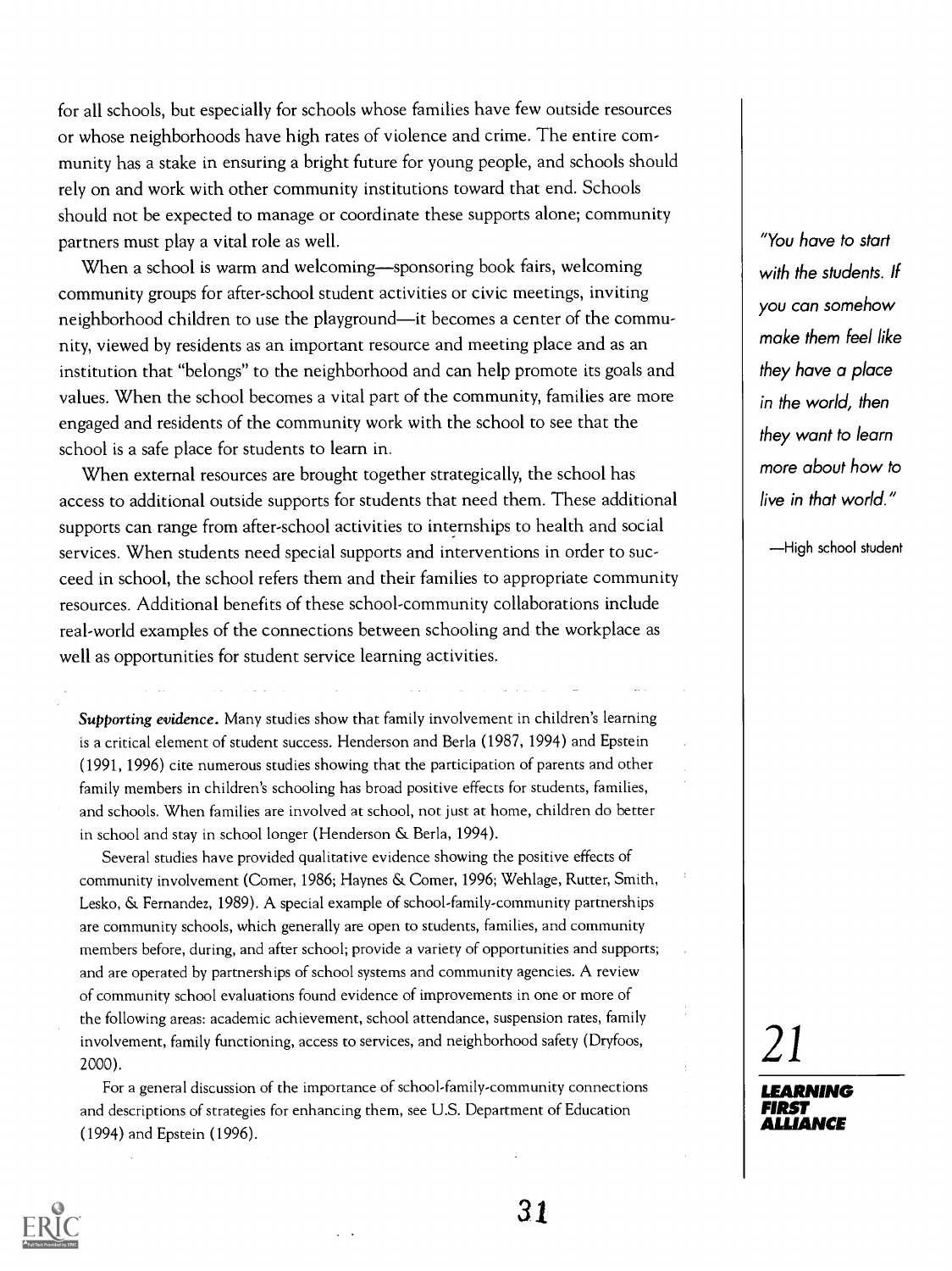### Core Element 4: Standards and Measures to Support Continuous Improvement Based on Data

Our central premise is that schools that are safe and supportive learning communities help students grow academically while also fostering their social, emotional, and ethical growth. These schools help students avoid problem behaviors such as truancy, violence, and drug use, and help them gain the competence and independence to be responsible and contributing members of their school and their



larger community.

The decade-long effort to improve student performance has rightly focused on setting academic standards, measuring progress toward meeting those standards, and providing the resources and supports to make attainment of high standards possible. The same approach, which has been effective in advancing academic achievement, should be used to foster safe and supportive school communities that enable

students to thrive socially, psychologically, ethically, and academically.

For states, districts, and schools to achieve safe and supportive learning communities, they must make a long-term, public commitment to this goal and develop standards that give it substance. As in other areas, though, standards alone cannot assure improvement. Resources and supports must be available to help schools meet these standards; progress toward this end must be measured, and the results used, in order to ensure continuous improvement.

States can, of course, set relevant standards at several levels: for school systems, schools, and students. While there are many approaches to developing such standards, we suggest that they address the core elements identified in this action plan. Districts and schools can add to these core standards in ways that meet their particular needs. Care should be taken at the state, district, and school levels to involve representative students, parents, and community leaders in setting standards.

22 making appropriate corrections. At the school level, information about school **SAFE AND** (in the classroom, the hallways, the cafeterias, etc.), key indicators should assess SCHOOLS *\* sti Maintaining a safe and supportive school requires a solid sense of the current school climate and a continuous improvement process for measuring progress and atmosphere and safety issues should be collected periodically, ensuring that the perspectives of various community members are represented. To track whether a safe, supportive learning community is being provided to all students all of the time strengths (opportunities for every child to participate in extracurricular or other



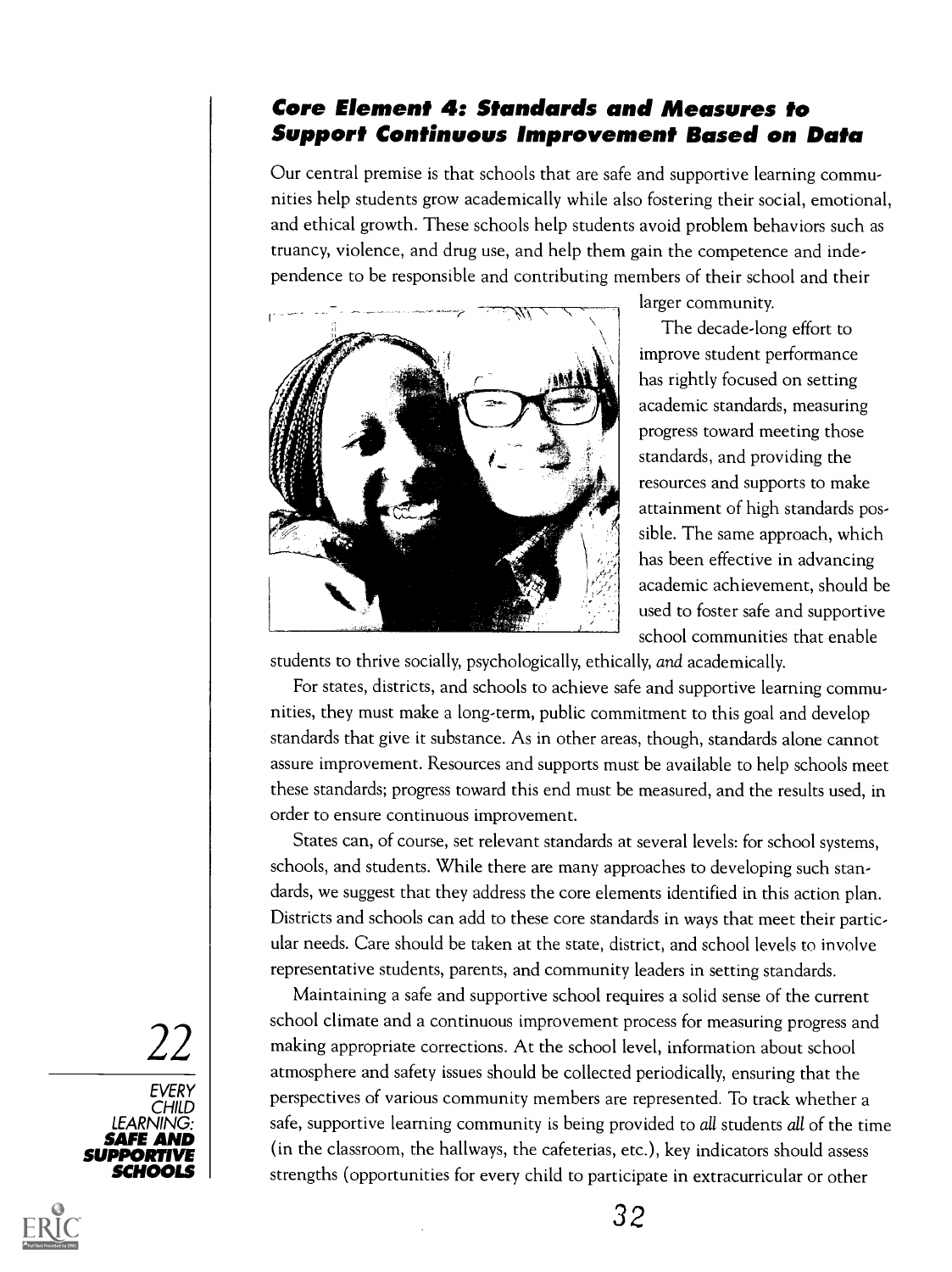after-school activities, availability of high-quality alternative placements) as well as deficits (rates of disciplinary action, rates of truancy).

Indicator data on safety and the school's social environment should be gathered from teachers, other school staff, students, and parents. These same stakeholders should be involved in analyzing the data and in the decision making that follows. Schools routinely keep some types of data, such as the number of discipline referrals per unit of time. Other information (for example, levels of school connectedness) may need to be gathered through periodic surveys of students, teachers, and others. Gathered data should then be systematically reported and used to identify and guide needed improvements.

Survey questionnaires for teachers, principals, students, and parents are among the self-study tools currently available to schools, districts, and states. These questionnaires can be used to collect information about classroom practices, instructional and curricular integration, decision-making practices, parent and community involvement, climate and attitudes, professional development needs, educational expectations, school safety, student health behaviors, and student well-being. Other sources of relevant information include attendance and vandalism records, discipline referrals, and suspension and expulsion reports.

Results of the self-study should then be used to identify needs and gaps and to document the impact of changes that have been undertaken. Performance on key measures should be publicly reported and results should be disaggregated to show the relative performance of schools with varying percentages of low-income and minority students and, within a school, to show the relative performance of various groups of students.

An important challenge here is to recognize that some data are subjective in that they reflect the personal perceptions of students, parents, and staff. Such measures should not be used as accountability tools designed to reward or punish schools. Instead, they should provide a way of channeling assistance to schools and helping states, schools, and districts align curriculum, deliver professional development and resources, and pursue continuous improvement.

At the school level, a schoolwide team charged with setting goals in relation to state and district standards and designing and implementing a comprehensive plan promoting achievement, safety, and community should oversee this process. For a continuous improvement process to be effective, districts and schools should ensure that teams are adequately trained in data analysis, including basic techniques for summarizing and interpreting data and identifying trends. The training should be provided to teams before they set goals, select indicators and measures, and collect data relevant to achievement, climate, and safety standards.

The topics addressed in a continuous improvement process can range widely, and could include strengthening the sense of school community; assessing the general impact of various instructional approaches, school and class activities, opportunities for service, and discipline codes; assessing the specific interventions for



LEARNING FIRST ALLIANCE



 $\mathbb{R}^n$ 

33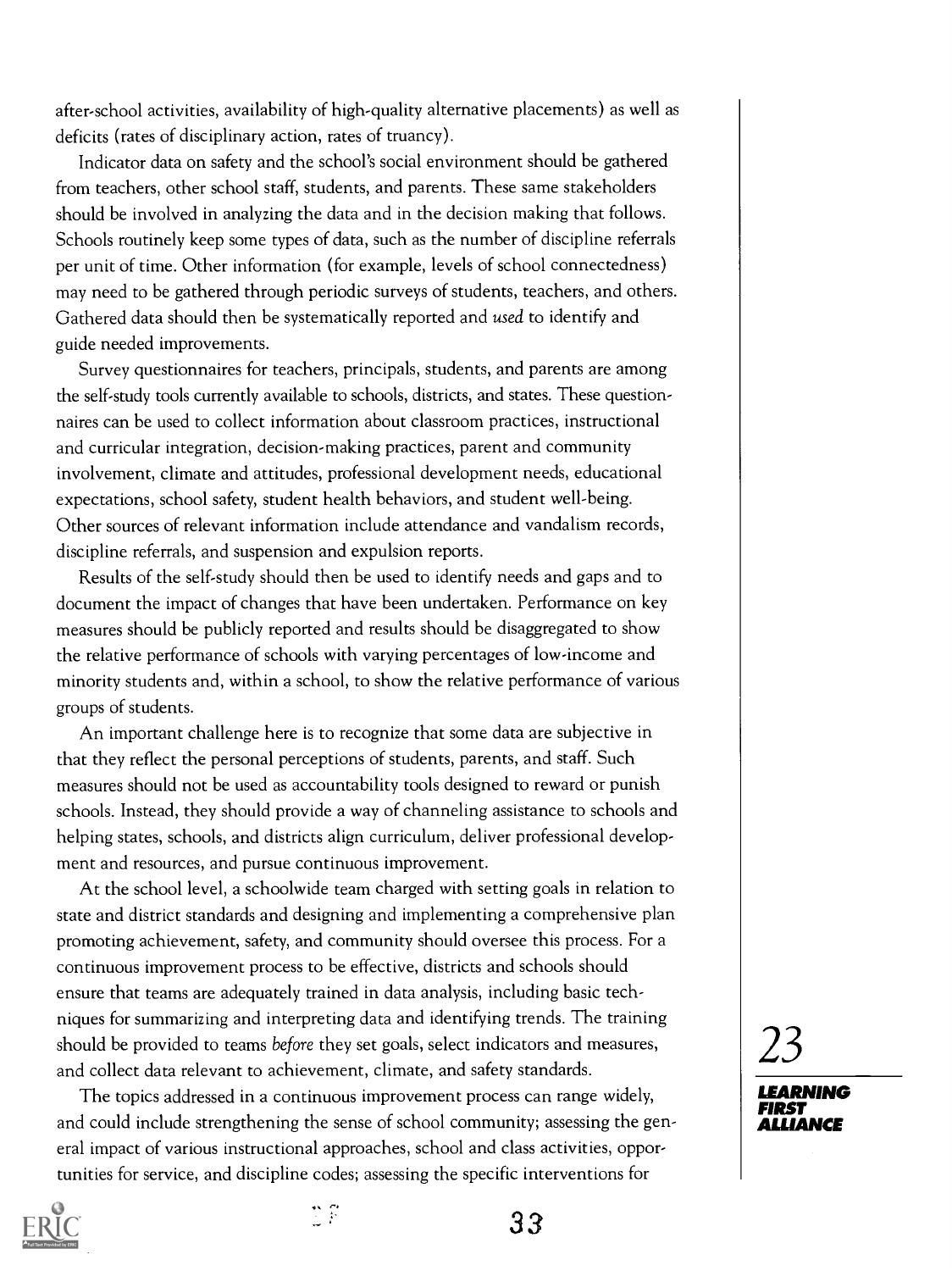students with persistent behavior problems; appraising parent and community outreach activities; evaluating physical aspects of the school environment that have implications for safety and climate (e.g., lighting, exits, design and location of bathrooms, traffic patterns, noise levels in cafeteria); and evaluating more traditional security measures (locked doors, alarm systems, identification procedures, metal detectors) intended to protect the school from outside risks.

Supporting evidence. A wide variety of tools have been developed to assist schools in collecting and analyzing data from students, teachers, families, school records, and other sources in their efforts to foster safe and supportive learning communities including:

The Search Institute Profiles of Student Life, which creates a portrait of the developmental assets and deficits that affect young people's behavior based on an inventory of 40 assets that the Search Institute has identified as contributing to healthy youth development (www.search-institute.org).

■ The School Improvement Self-Study, developed by the Center for Prevention Research and Development at the University of Illinois and the Illinois Middle School Association, which surveys classroom practices, integration of instruction and curricula, decision-making practices, parent and community involvement, climate and attitudes, professional development needs, educational expectations, school safety, student health behaviors, and student well-being (www.cprd.uiuc.edu).

■ The Communities That Care Youth Survey, created by Developmental Research and Programs Inc., which measures alcohol and drug abuse, delinquency, gang involvement, and risk and protective factors impacting a community's adolescent population (www.drp.org).

The Child Development Project, created by the Developmental Studies Center, which surveys levels of classroom and school community and supportiveness (www.devstu.org).

The Effective School Battery, which measures and reports on school safety, staff morale, administrative leadership, fairness and clarity of school rules, respect for students, classroom orderliness, academic climate, school rewards, student educational expectations, attachment to school, and other aspects of school climate as reflected in teachers' and students' perceptions, behavior, and attitudes (www.gottfredson.com).

The Schoolwide Information System, developed at the University of Oregon, which tracks and analyzes information about school discipline events (www.swis.org).

24 While most of these tools are used by individual schools. the whole most of these tools are used by individual schools, the For further descriptions regarding the use of school discipline data see Sugai, Sprague, Horner, and Walker (2000) and Lewis-Palmer, Sugai, and Larson (1999). In addition, individual schools can adapt instruments that have been developed to assess school violence and other problems from national surveys (Kingery, Coggeshall, & Alford, 1998) in

While most of these tools are used by individual schools, the state of Rhode Island uses a survey called the School Accountability for Learning and Teaching to collect school data on such categories as classroom practice, parent and community involvement, climate and attitudes, school safety, and overall student well-being as part of a mandated, comprehensive statewide school improvement process (www.ridoe.net).





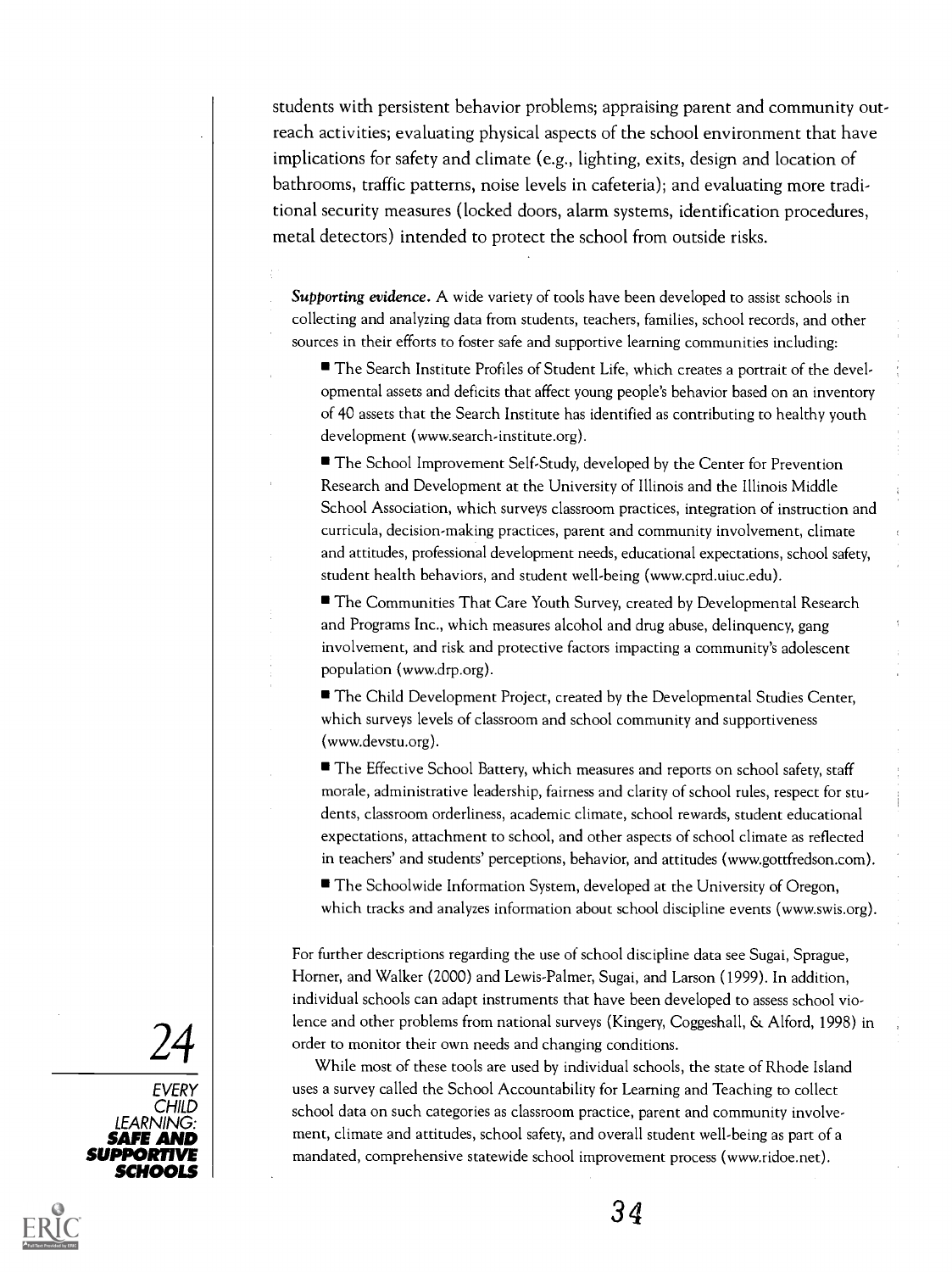# Recommendations



nsuring that all students experience their schools as safe and supportive communities is an enormous undertaking. The Learning First Alliance

suggests that four core elements are essential to creating safe and supportive school communities that foster high academic achievement. We propose a series of actions that teachers, administrators, parents, students, policymakers, and other stakeholders might take to support the creation of a safe and supportive learning community. We believe that these recommendations are applicable to every school and community, although how they are implemented will vary, as will the resources and intensity of supports necessary to implement them, depending on the needs and strengths of each community. We also stress that these recommendations are not mere "add-ons." Rather, they are essential to holistic, systemic improvement of student learning.

Our first overarching recommendation is simply to recognize that there is an essential connection between efforts to improve student achievement and efforts to create safe and supportive school communities. Most of the

recommendations that follow focus specifically on building safe and supportive school communities, but throughout, we assume that districts and schools have in place standards that embody high expectations in the core content areas, coupled with a challenging and engaging curriculum for all students. The metaphor of the three-legged stool applies here: high expectations, an engaging and challenging curriculum, and a safe and supportive context are all essential to school effectiveness and student success.

Our remaining recommendations fall into five categories:

- **Engaging students, school staff, and** the surrounding community.
- Standards and measures to support continuous improvement.
- **Professional development for all** school staff.
- Structures and supports.
- Research and development.

Finally, we outline specific steps that the Learning First Alliance will take to help carry out these recommendations.

"I wouldn't want to bring any of my problems up with the teachers at my school. It feels as though I'm just one more person in the assembly line going through the classes. The teachers don't really stop to get to know you."

> Chris, high school student

25



35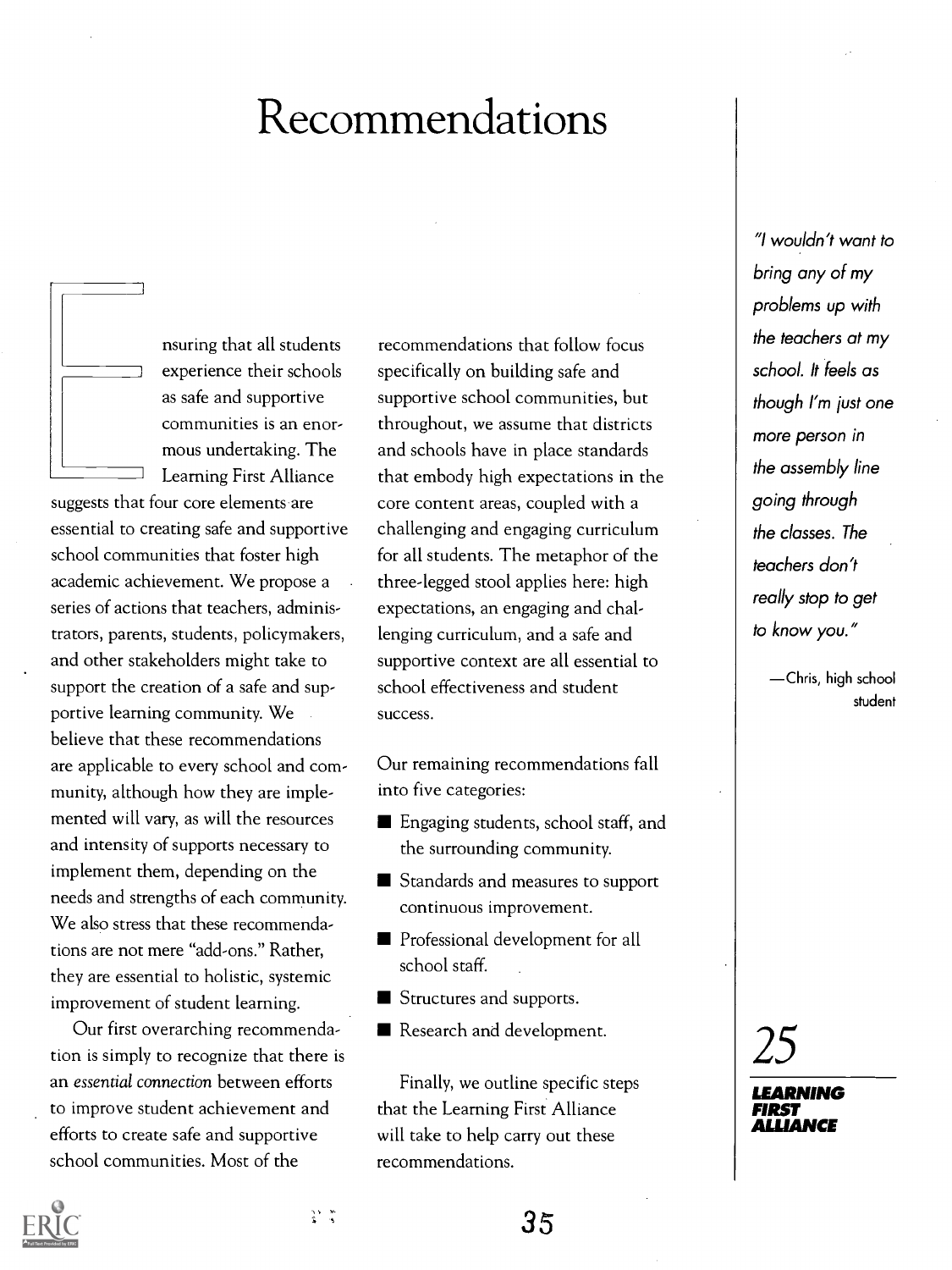### Engaging Students, Families, School Staff, and the Surrounding Community

Fully engaging the entire school community is essential to creating and maintaining schools in which students feel connected, respected, safe, and supported.

To achieve this objective, we must

- Strive to establish a supportive and respectful relationship between schools and every family in the school community and establish and implement state, district, and school policies and practices that support this goal.
- $26$   $\mid$  law enforcement. Particular care<br>should be taken to solicit input from ■ Foster communitywide and schoolwide conversations about what kind of school the community wants to have and how they would know it if they saw it. These conversations should set goals, indicators, and strategies for both students and schools in relationship to state standards. While participants in these conversations will vary by community, they generally should include students, parents, school staff, administrators, school board members, and some representatives from higher education, business, community-based organizations, the faith community, mental health and social service providers, and should be taken to solicit input from students and parents whose voices are not always recognized in these conversations.
- Use school teams to oversee comprehensive schoolwide approaches and to ensure appropriate supports for students who need them. With district support, schools should have in place two teams: a schoolwide team and a student support team. The school should ensure that these teams coordinate with each other and with any other existing teams.
	- The schoolwide support team should analyze data relevant to achievement, climate, and safety; set goals and indicators in relationship to state and district standards; and design and implement a comprehensive and consistent plan to promote a safe and supportive learning community. The schoolwide team should include the principal, teachers, school counselor and/or mental health professional, parents, and students. To ensure effective use and coordination of community resources, the team should, whenever possible, involve representatives from important partners such as higher education, business, community-based organizations, the faith community, mental health and social service providers, and law enforcement.
	- The student support team should oversee consultation, evaluation, referral, and/or intervention for students with behavioral and academic difficulties. The student support team should include the principal, at least one teacher and mental health professional who also participate in the

EVERY | CHILD | **National State** LEARNING: | SAFE AND SUPPORTIVE SCHOOLS **Notes**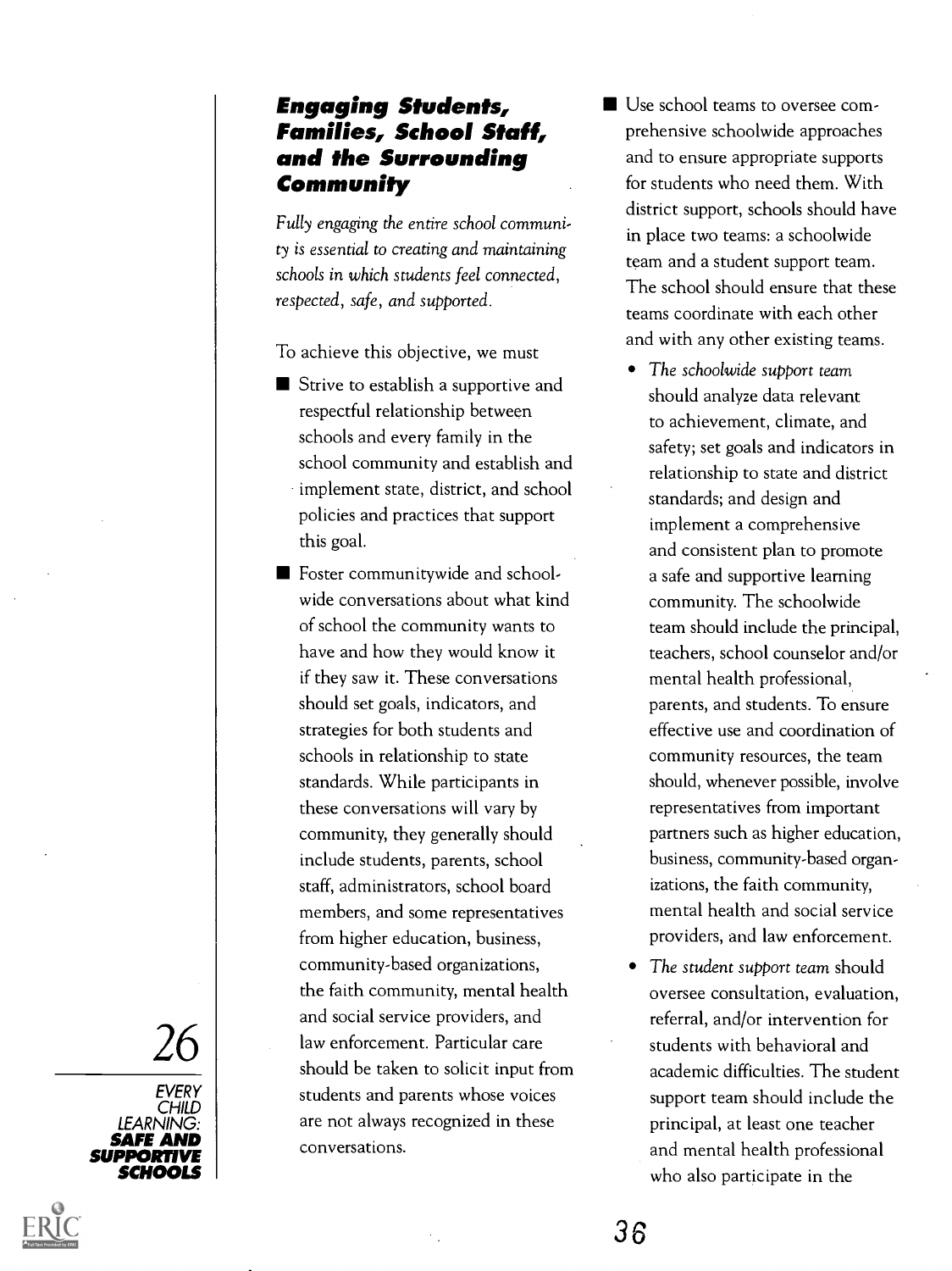schoolwide support team, classroom teachers, parents, special educators, and health and social service agency providers.

**Implement the National Standards** for Parent/Family Involvement Programs, which provide standards and performance indicators in communicating, parenting, student learning, volunteering, school decision making and advocacy, and collaborating with community.

### Standards and Measures to Support Continuous Improvement

The decade-long effort to raise academic standards has rightly focused the nation on measuring and boosting achievement. However, as a result, insufficient attention is often paid to developing the safe and supportive learning communities that help high academic achievement flourish. Thus, we must

- Set state and district standards for school systems, schools, and students that identify communities' goals and vision of safe and supportive learning communities. While there are many approaches to developing such standards, we suggest that they reflect the core elements identified in this action plan: a safe and supportive learning community, systematic approaches to supporting positive behavior, and involvement of families, students, school staff, and the surrounding community.
- Align curriculum, student supports, professional development, policies,

 $\Delta$ 

and resources to these standards.

- Use data to focus and monitor school and district improvement efforts. The measures should assess strengths (such as levels of connectedness, opportunities for every child to participate in extracurricular or other after-school activities, availability of high-quality alternative placements) as well as deficits (rates of disciplinary action, rates of truancy).
- Publicly report performance on key measures and disaggregate data to show the relative performance of schools with varying percentages of low-income and minority students and to show the relative performance of various subgroups of students within a school.
- **E** Ensure that schoolwide support teams have adequate training to collect and analyze data gathered on key measures in order to use in guiding schools' continuous improvement efforts.

Creating standards for, and measures of, safe and supportive learning communities is a complex and challenging task. Just 10 years ago, states and districts began learning how to develop academic standards and aligned, high-quality assessments of student performance. We are just learning how to develop standards and measures for safe and supportive learning communities. Thus, at this early stage, relevant data should only be used for program design and improvement purposes, and not to rank, reward, or punish schools and districts.

27

LEARNING FIRST ALLIANCE

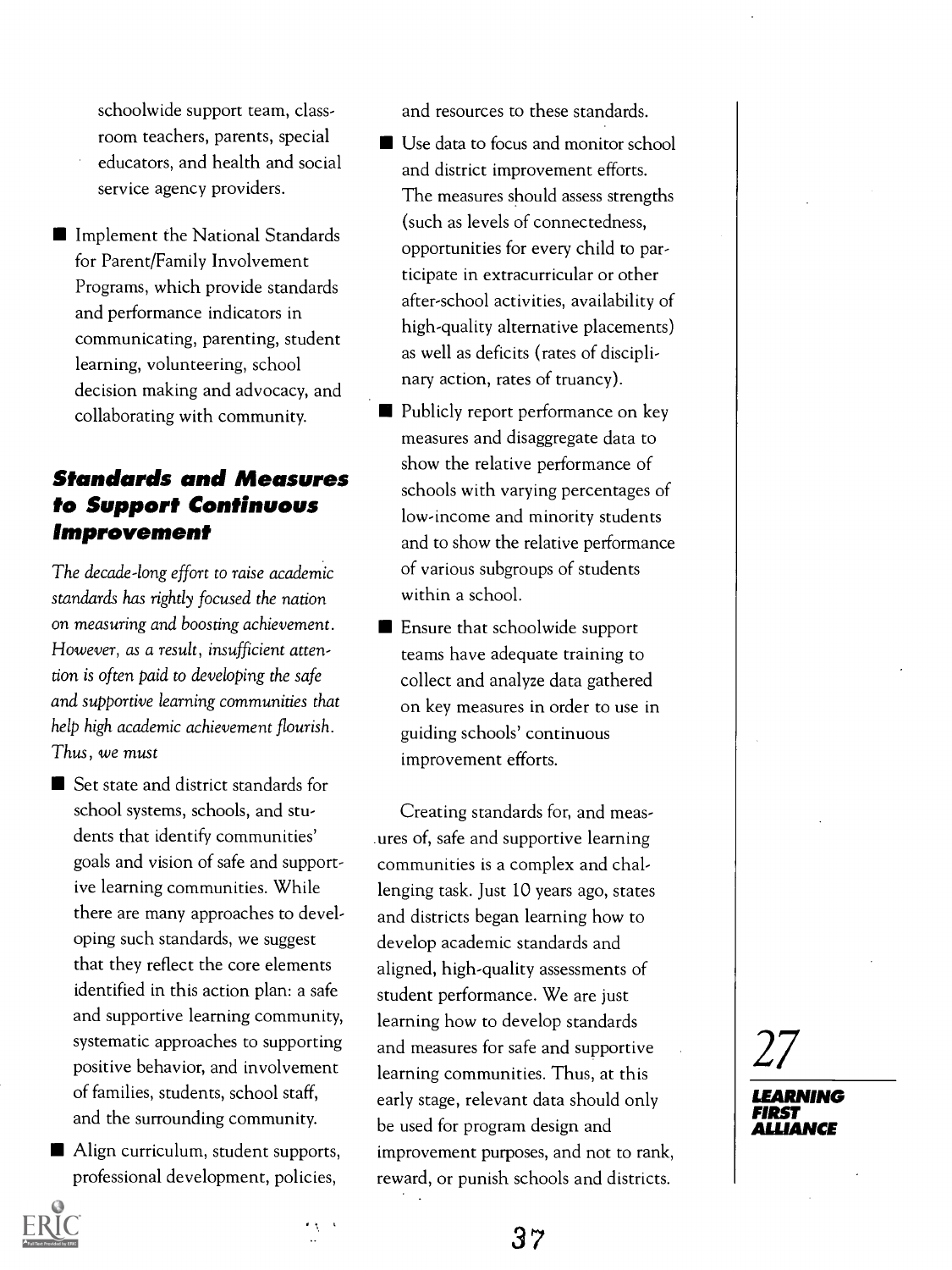### Professional Development for All School Staff

Students will not experience schools as safe and supportive learning communities unless both beginning and experienced teachers are skilled in providing students with strong academic programs and are able to manage the classroom in ways that promote instruction and learning and result in student cooperation and engagement. A principal who functions as an effective instructional and community leader is critical to developing and maintaining consistent, schoolwide approaches to creating a safe and supportive learning community. Moreover, other school staff, including counselors , coaches, aides, security personnel, bus drivers, and custodial workers are important resources for creating safe and supportive learning communities in every location and during every hour of the school day. We must

- **E** Ensure that the state and professional standards, to which pre-service and continuing education programs (including alternative certification programs) must adhere, emphasize that teachers, principals, and other school staff have expertise in creating and maintaining a safe and supportive learning community, including
- $28$   $\mid$  Consortium (INTASC) standards<br>for beginning school personnel: • State licensure standards and/or the proposed Interstate New Teacher Assessment and Support for beginning school personnel;
	- State program standards used by state agencies to regulate pre-service and continuing education programs;
- Professional certification standards for teachers, specifically those used by the National Board for Professional Teaching Standards (NBPTS), that govern the continuing education of teachers; and
- Professional accreditation standards used by the National Council for Accreditation of Teacher Education (NCATE) for units that prepare school personnel and provide continuing education.
- Facilitate the efforts of the university-based faculty, with their K-12 school partners, to revise preservice and continuing education programs so these efforts align with state and professional standards for both safe and supportive learning communities and the contribution of school staff to creating and sustaining such schools.
- **E** Ensure that teacher preparation (including alternative certification pathways) and ongoing staff development emphasize the following strategies, methods, and understandings:
	- Techniques that promote student responsibility, decision making, and self discipline, including specific strategies for establishing and enforcing classroom rules and resolving student conflicts;
	- Strategies to work effectively with students from diverse backgrounds;
	- Instructional methods that foster high expectations, self-direction,

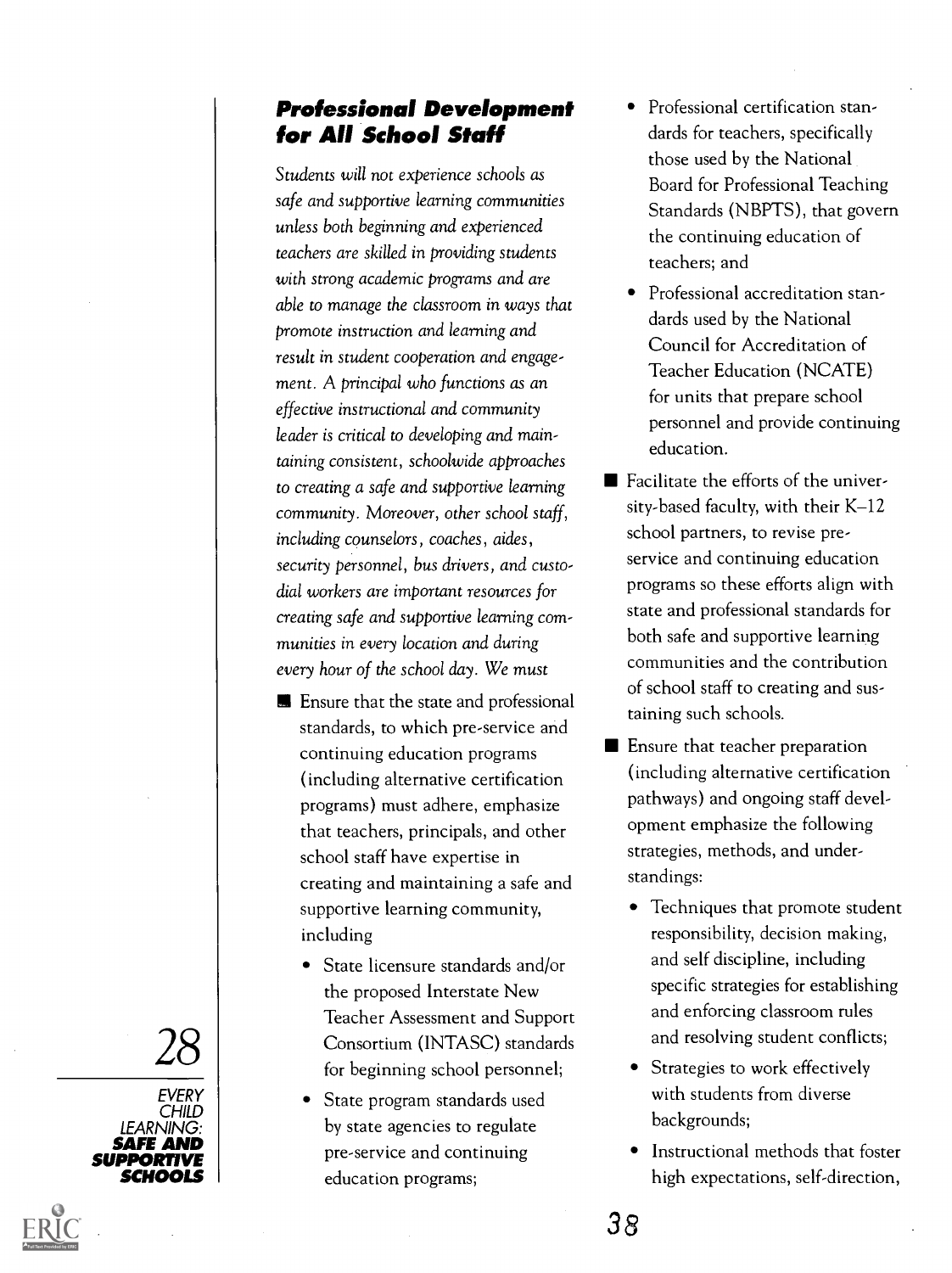autonomy, collaboration, respect, and mutually supportive relationships in the classroom;

- Effective methods for identifying students at risk of behavioral problems and appropriate avenues for making referrals and designing additional supports;
- Strategies to communicate and work in partnership with parents;
- Ways to effectively use data to improve programs and instruction; and
- Ways to work across the school to implement and maintain consistent approaches to create safe and supportive learning communities.

### Structures and Supports

Creating and maintaining safe and supportive learning communities requires attention to social relations, physical setting, supports and services, and resources. Guidelines for each of these areas are as follows.

#### Social relations.

■ Put in place policies and programs to create and support smaller, more personal learning communities in which all students are known well by at least one adult. Important strategies to consider include classsize reduction, team teaching, student advisories, and looping (in which students have the same teacher or teachers for several years). In addition, all staff should

be charged with forging strong connections with students and getting to know them personally.

- Foster respectful, supportive relationships among students, teachers, and community and clear avenues for communication that create an environment in which students are comfortable reporting concerns and needs about their own lives and about the behavior of others in the school community at the classroom, school building, district, and state levels.
- Create policies and budgets to ensure that all new schools built are significantly smaller than the current- norm. For larger existing schools, create schools-withinschools or other types of self-contained units to achieve the goal of smaller schools.

#### Physical setting.

- **E** Ensure that when building or remodeling schools, the physical layout promotes safety and community, including consideration of classroom layout, hallways, sight lines, locker placement, entrances, and communal spaces.
- Increase support for school construction to ensure that no child attends a crumbling, hazardous school.

#### Services and supports.

**Design and fund districtwide or** cross-district approaches to providing a continuum of high-quality intensive support services and

29

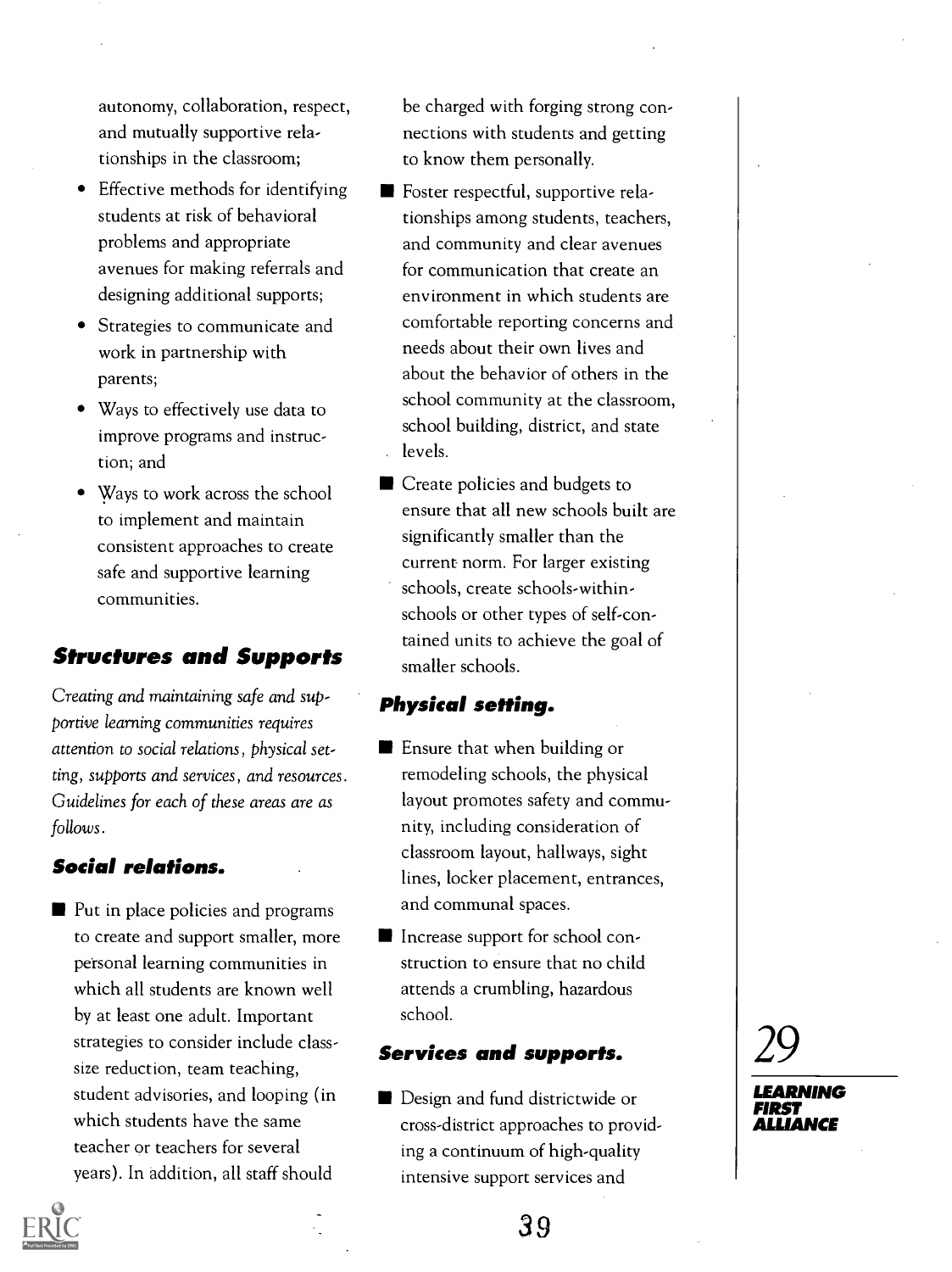alternative placements for the small number of students who need them. While alternatives to suspension and expulsion are costly, states and districts must fund them to ensure that students with significant behavioral problems do not disrupt the learning of other students and receive the necessary support to improve their behavior and graduate from school as able and productive members of society.

**Establish state and district poli**cies that foster effective services for children and families through cooperative arrangements among the local public and private agencies that work with children and families.

#### Resources.

- **Provide funding for research-based,** comprehensive approaches to promoting safe and supportive learning communities. This should include use of funds from the federal Safe and Drug Free Schools and Communities Act in support of proven schoolwide improvement strategies.
- $30$  local K–12 school partners, to the design new and/or revise existing a ■ Put in place federal funding that enables higher education-based teacher and principal preparation programs, in collaboration with design new and/or revise existing programs so that candidates acquire skills and understandings necessary to create and sustain safe and supportive learning environments.



### Research and Development

Large-scale changes in belief and practice should be based on a body of sound research that convinces us that changes will promote improved outcomes for students. In the area of safe and supportive learning communities, much of the current research focuses on specific, narrow interventions for particular student populations. We must substantially increase funding for a long-term, comprehensive program of research and development of effective practices. Priorities for increased attention include:

Research on the four core elements identified in this paper, with particular attention to how specific strategies for creating and maintain-





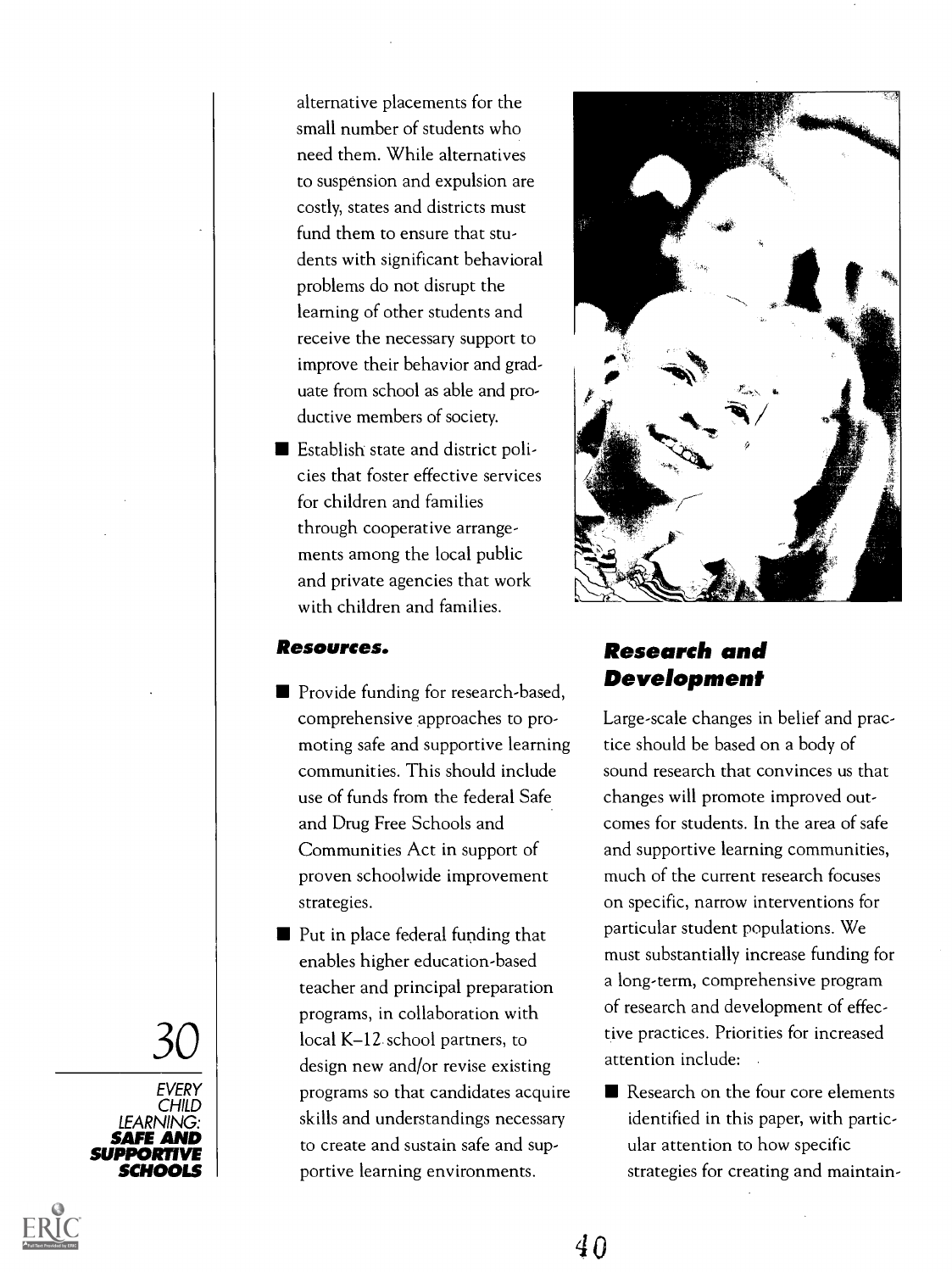ing a safe and supportive learning community interact and contribute to a comprehensive, whole-school improvement effort;

- Development and field-testing of standards and measures that states, districts, and schools can use to monitor progress; and
- **The Translation of research into forms** usable and accessible by educators, policymakers, students, and families seeking to improve their schools.

# Role of the Learning First Alliance

To help ensure these recommendations are implemented, the Learning First Alliance and its members will work diligently to help schools create safe, supportive learning communities by

- **Providing guidance on how to inte**grate efforts to create and maintain safe and supportive learning communities with systemic efforts to improve student achievement.
- Analyzing and disseminating existing standards, indicators, measures, and associated materials that promote safe and supportive learning communities and help states, districts, and schools monitor

progress in creating such schools. Working with the federal government, states, districts, researchers, and other relevant partners, encourage the creation of effective model standards, indicators, and measures.

- **Providing educators, policymakers** and parents with information and guidance on model programs and research-based best practices for creating safe and supportive learning communities.
- **Promoting efforts by state Learning** First Alliances to establish effective state policies and programs related to safe and supportive learning communities.
- Incorporating the core elements of safe and supportive learning communities in all of the Alliance's future work, including effective professional practice.
- **Disseminating the information** in this action plan broadly, in appropriate format, to educators, policymakers, parents, and the public. As part of this commitment, member organizations will focus on the issue of safe and supportive learning communities through their meetings, publications, and policymaking activities.

31 LEARNING FIRST

ALLIANCE

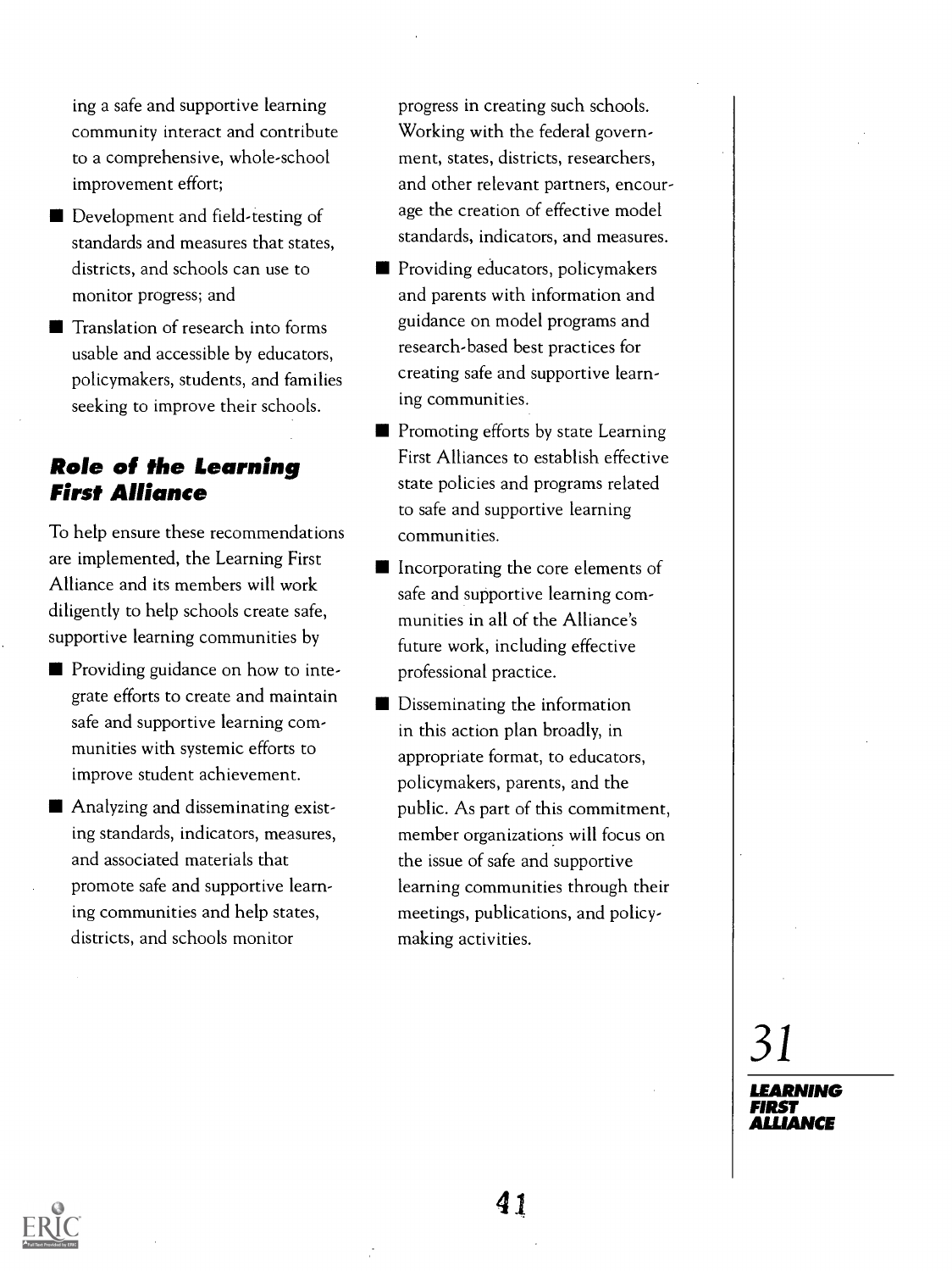# References

- Alspaugh, J. W. (1998). Achievement loss associated with the transition to middle school and high school. Journal of Educational Research, 92(1), 20-25.
- Alspaugh, J. W., & Harting, R. D. (1997). Effects of team teaching on the transition to middle school. ERS Spectrum, 15(1).
- Battistich, V., & Hom, A. (1997). The relationship between students' sense of their school as a community and their involvement in problem behaviors. American Journal of Public Health, 87(12).
- Battistich, V., Schaps, E., Watson, M., Solomon, D., & Lewis, C. (2000). Effects of the Child Development Project on students' drug use and other problem behaviors. Journal of Primary Prevention, 21(1), 75-99.
- Battistich, V., Solomon, D., Kim, D., Watson, M., & Schaps, E. (1995). Schools as communities, poverty levels of student populations, and students' attitudes, motives, and performance: A multilevel analysis. American Educational Research Journal, 32(3), 627-658.
- Becker, H. J., & Riel, M. M. (1999). Teacher professionalism, school work culture and the emergence of constructivist-compatible pedagogies. Presented at annual meeting of the American Educational Research Association, Montreal.
- Billing, S. H. (2000). Research on K-12 school-based service learning: The evidence builds. Phi Delta Kappan, 81(9), 658-664.
- Blum, R. W., Beuhring, T., &. Rinehard, P. M. (2000). Protecting teens: Beyond race, income and family structure. Minneapolis, MN: Center for Adolescent Health, University of Minnesota.
- Brown, A. L. (1997). Transforming schools into communities of thinking and learning about serious matters. American Psychologist, 52(4), 399-413.
- 32 Chicago, IL: The National Society for the Study of Education. Brown, B. B., & Theobald, W. (1998). Learning contexts beyond the classroom: Extracurricular activities, community organizations, and peer groups. In K. Borman & B. Schneider (Eds.), The adolescent years: Social influences and educational challenges: Ninety-seventh yearbook of the National Society for the Study of Education (Part 1).
	- Bryk, A. S., & Driscoll, M. E. (1988). The school as community: Theoretical foundations, contextual influences, and consequences for students and teachers. Madison, WI: National Center on Effective Secondary Schools, University of Wisconsin.
- SUPPORTIVE Burke, D. L. (1997). Looping: Adding time, strengthening relationships. ERIC Digest (Document Reproduction Service No. ED 414 098).

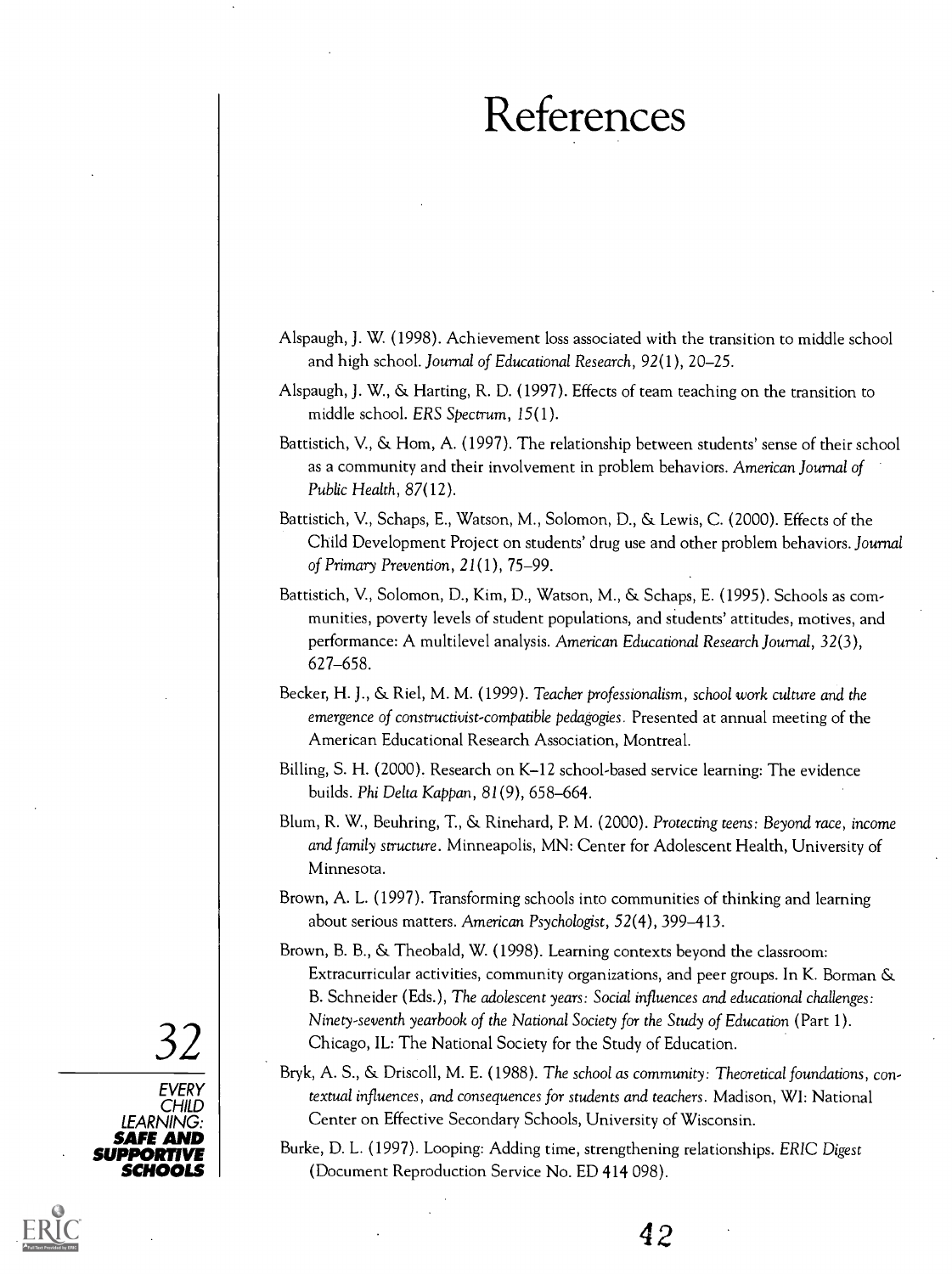- Burns, S., Farris, E., Heaviside, S., McArthur, E., Rowand, C., & Williams, C. (1998). Violence and discipline problems in U.S. public schools: 1996-97 (Report No. 98-030). Washington, DC: National Center for Education Statistics.
- Camp, W. G. (1990). Participation in student activities and achievement: A covariance structural analysis. Journal of Educational Research, 83(5), 272-278.
- Carnegie Council on Adolescent Development. (1989). Turning points: Preparing American youth for the 21st century: The report of the Task Force on Education of Young Adolescents. Washington, DC: Carnegie Council on Adolescent Development.
- Comer, J. P. (1986). Parent participation in the schools. Phi Delta Kappan, 67, 442–446.
- Connell, J. P., St Wellborn, J. G. (1991). Competence, autonomy, and relatedness: A motivational analysis of self-system processes. In M. Gunnar & A. Sroufe (Eds.), Minnesota symposium on child psychology (Vol. 22, pp. 43-77). Hillsdale, NJ: Erlbaum.
- Cook, T. D., Murphy, R. F., & Hunt, H. D. (2000). Comer's school development program in Chicago: A theory-based evaluation. American Educational Research Journal, 37(2), 535-597.
- Cotton, K. (1998). The academic and social effectiveness of small-scale schooling. Journal of Early Education and Family Review, 6(1), 25-28.
- Daisey, J. M., & Angell, W. J. (1998). A survey and critical review of the literature on indoor air quality, ventilation and health symptoms in schools, indoor environment program (Report No. LBNL 41517). Prepared for the Office of Environmental Health Hazard Assessment, Lawrence Berkeley National Laboratory, Berkeley, CA.
- deCharms, R. (1976). Enhancing motivation: Change in the classroom. New York: Irvington.
- deCharms, R. (1984). Motivation enhancement in educational settings. In R. E. Ames & C. Ames (Eds.), Motivation in education (Vol. 1). New York: Academic Press.
- Deci, E. L., & Ryan, R. M. (1985). Intrinsic motivation and self-determination in human behavior. New York: Plenum.
- Deci, E. L., Vallerand, R. J., Pelletier, L. G., & Ryan, R. M. (1991). Motivation and education: The self-determination perspective. Educational Psychologist, 26(3-4), 325-346.
- Derzon, J. H., & Wilson, S. J. (1999, November). An empirical review of school-based programs to reduce violence. Paper presented at annual meeting of American Society of Criminology, Toronto, Canada.
- Dryfoos, J. (2000). Evaluations of community schools: Findings to date. Washington, DC: Coalition of Community Schools. Available online at: www.communityschools.org/evaluation.
- Duke, D. L. (1990). School organization, leadership, and student behavior. In 0. C. Moles (Ed.), Student discipline strategies: Research and practice (pp. 19-62). Albany: State University of New York Press.
- Epstein, J. L. (1991). Effects on student achievement of teachers' practices of parent involvement. Advances in Reading/Language Research, 5,261-276.
- Epstein, J. L. (1996). Perspectives and previews on research and policy for school, family, and community partnerships. In A. Booth & J. F Dunn (Eds.), Family-school links: How do they affect educational outcomes? (pp. 209-246). Mahway, NJ: Lawrence Erlbaum Associates.



33

43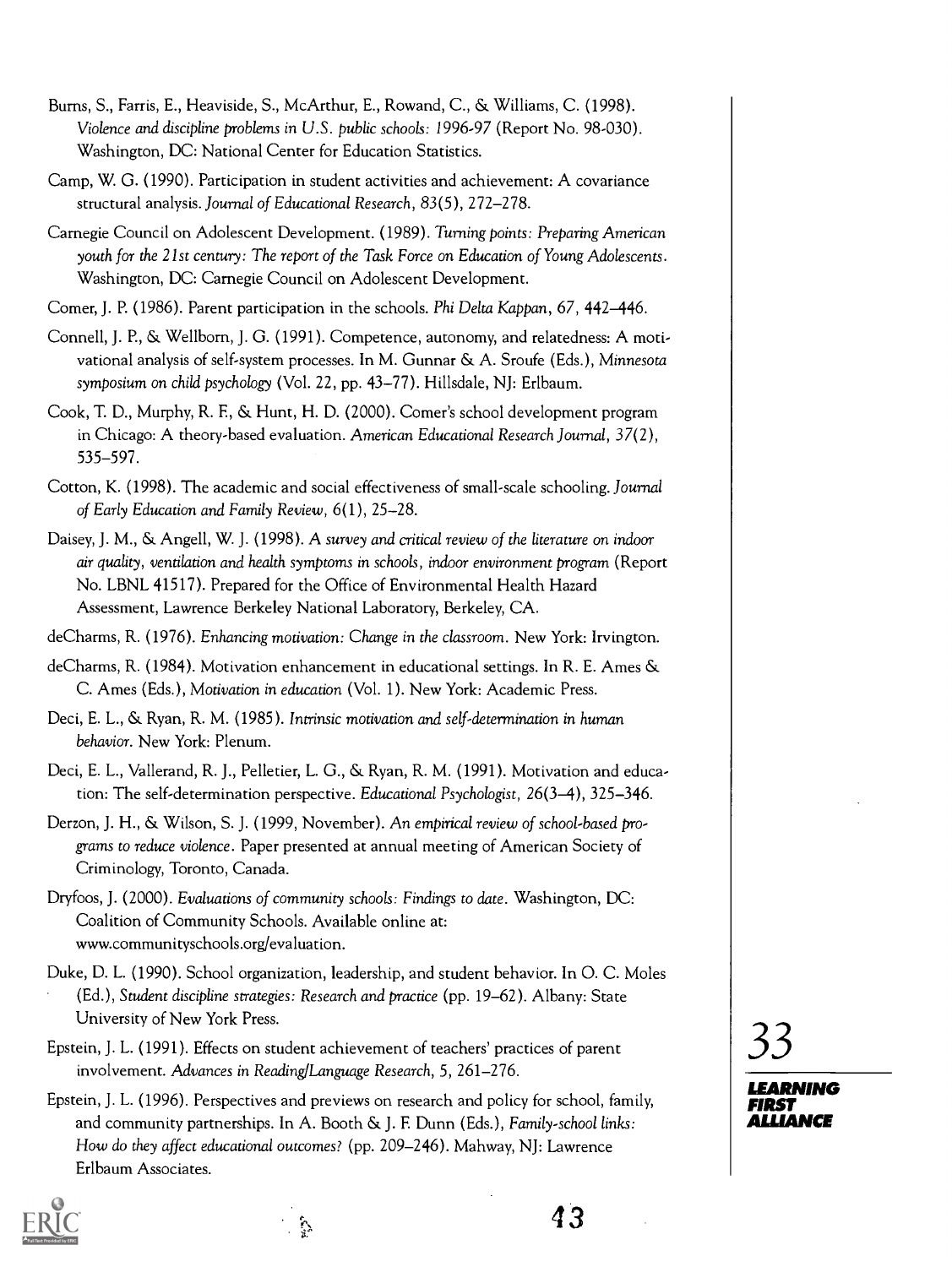- Felner, R. D., Brand, S., Adan, A. M., & Mulhall, P. E (1993). Restructuring the ecology of the school as an approach to prevention during school transitions: Longitudinal follow-ups and extensions of the School Transitional Environment Project (STEP). Prevention in Human Services, 10(2), 103-136.
- Finn, J. D. (1989). Withdrawing from school. Review of Educational Research, 59, 117-142.
- Finn, J. D. (1992). Participation among 8th grade students at risk. Paper presented at annual meeting of American Educational Research Association, San Francisco, CA.
- Freiberg, H. J., Connell, M. L., & Lorentz, J. (2001). Effects of Consistency Management™ on student mathematics achievement in seven Chapter I elementary schools. The Journal of Education for Students Placed at Risk, 6(3), 249-270.
- Gerber, S. B. (1996). Extracurricular activities and academic achievement. Journal of Research and Development in Education, 30(1), 42-50.

Goodenow, C. (1993a). Classroom belonging among early adolescent students: Relationships to motivation and achievement. Journal of Early Adolescence, 13, 21-43.

Goodenow, C. (1993b). The psychological sense of school membership among adolescents: Scale development and educational correlates. Psychology in the Schools, 30, 79-90.

- Gottfredson, D. C. (2001). Schools and delinquency. Cambridge, UK: Cambridge University Press.
- Gottfredson, G. D., Gottfredson, D. C., Czeh, E. R., Cantor, D., Crosse, S. B., & Hantman, I. (2000). A national study of delinquency prevention in schools (Final Report, Grant No. 96-MU-MU-0008). Ellicott City, MD: Gottfredson Associates, Inc.
- Gregory, J. F. (1997). Three strikes and they're out: African American boys and American schools' responses to misbehavior. International Journal of Adolescence and Youth, 7(1), 25-34.
- Harter, S. (1978). Pleasure derived from challenge and the effects of receiving grades on children's difficulty level choices. Child Development, 49(3), 788-799.
- Harter, S., Whitesell, N. R., & Kowalski, P. S. (1992). Individual differences in the effects of educational transitions on young adolescents' perceptions of competence and motivational orientation. American Educational Research Journal, 29(4).
- Hawkins, J. D., Catalano, R. F., Kosterman, R., Abbott, R., & Hill, K. G. (1999). Preventing adolescent health-risk behaviors by strengthening protection during childhood. Archives of Pediatric and Adolescent Medicine, 153, 226-234.
- Haynes, N. M., & Comer, J. P. (1996). Integrating schools, families, and communities through successful school reform: The school development program. School Psychology Review, 25(4), 501-506.
- Heinzen, T. E. (1989). Moderate challenge increases ideational fluency. Creativity Research Journal, 2(3), 223-226.
- $\left\{\text{34}\atop \right\}$  Henderson, A. T., & Berla, N. (1987). The evidence continues to grow. Columbia, MD:<br>National Committee for Citizens in Education. National Committee for Citizens in Education.
	- Henderson, A. T., & Berla, N. (1994). A new generation of evidence: The family is critical to student achievement. Washington, DC: Center for Law and Education.
- **SAFE AND**<br>**IDDOPTIVE** Institute for Education in Transformation. (1992). Voices from the inside: A report on schooling from inside the classroom. Claremont, CA: The Claremont Graduate School.



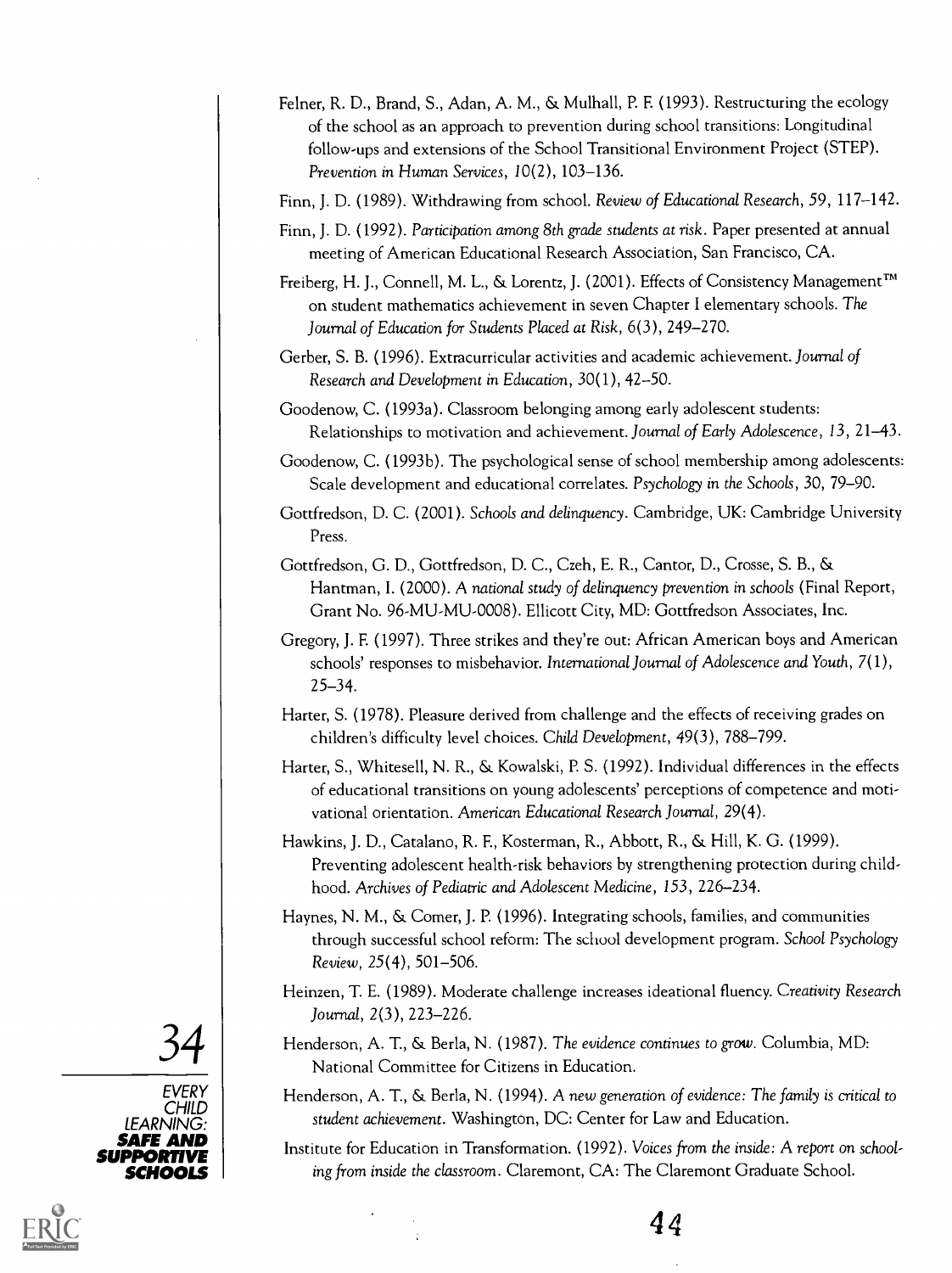- Jenkins, J. E. (1996). The influence of peer affiliation and student activities on adolescent drug involvement. Adolescence, 31,297-306.
- Johnson, D. W., & Johnson, R. T. (1989). Cooperation and competition: Theory and research. Edina, MN: Interaction Book Company.
- Johnson, D. W., & Johnson, R. T. (1996). Conflict resolution and peer mediation programs in elementary and secondary schools: A review of the research. Review of Educational Research, 66(4), 459-506.
- Kingery, P. M., Coggeshall, M. B., & Alford, A. A. (1998). Violence at school: Recent evidence from four national surveys. Psychology in the Schools, 35(3), 247-258.
- Knapp, M. S., & Associates. (1995). Teaching for meaning in high poverty classrooms. New York: Teachers College Press.
- Lee, V. E., Bryk, A. S., & Smith, J. B. (1993). The organization of effective secondary schools. In L. Darling-Hammond (Ed.), Review of research in education (Vol. 19, pp. 171-267). Washington, DC: American Educational Research Association.
- Lee, V. E., Dedrick, R. E, & Smith, J. B. (1991). The effect of the social organization of schools on teachers' efficacy and satisfaction. Sociology of Education, 64(3), 190-208.
- Lee, V. E., Smerdon, B. A., Alfeld, C., & Brown, S. L. (2000). Inside large and small high schools: Curriculum and social relations. Educational Evaluation and Policy Analysis, 22(2), 147-171.
- Lee, V. E., & Smith, J. B. (1997). High school size: Which works best for whom? Educational Evaluation and Policy Analysis, 19(3), 205-228
- Lee, V. E., & Smith, J. B. (1999). Social support and achievement for young adolescents in Chicago: The role of school academic press. American Educational Research Journal, 36, 907-945.
- Lewis-Palmer, T., Sugai, G., & Larson, S. (1999). Using data to guide decisions about program implementation and effectiveness: An overview and applied example. Effective School Practices, 17(4), 47-53.
- Loisos, G. (1999). Day lighting in schools: An investigation of the relationship between day lighting and human performance, submitted to the Pacific Gas and Electric Company on behalf of the California Board for Energy Efficiency Third Party Program. Fair Oaks, CA: Heschong Mahone Group.
- Los Angeles County Office of Education. (2000). Classroom management: A California resource guide. Los Angeles: Los Angeles County Office of Education.
- Mahoney, J. L. (2000). School extracurricular activity participation as a moderator in the development of antisocial patterns. Child Development, 71(2), 502-516.
- McCarthy, J. D., & Hoge, D. R. (1987). The social construction of school punishment: Racial disadvantage out of universalistic process. Social Forces, 65, 1101-1120.
- McFadden, A. C., Marsh, G. E., Price, B. J., & Hwang, Y. (1992). A study of race and gender bias in the punishment of school children. Education and Treatment of Children, 15(2), 140-146.
- McLaughlin, M. W. (1993). What matters most in teachers' workplace context? In J. W. Little & M. W. McLaughlin (Eds.), Teachers' work: Individuals, colleagues, and contexts (pp. 79-100). New York: Teachers College Press.



 $\sim$   $2$ 

35

LEARNING

FIRST ALLIANCE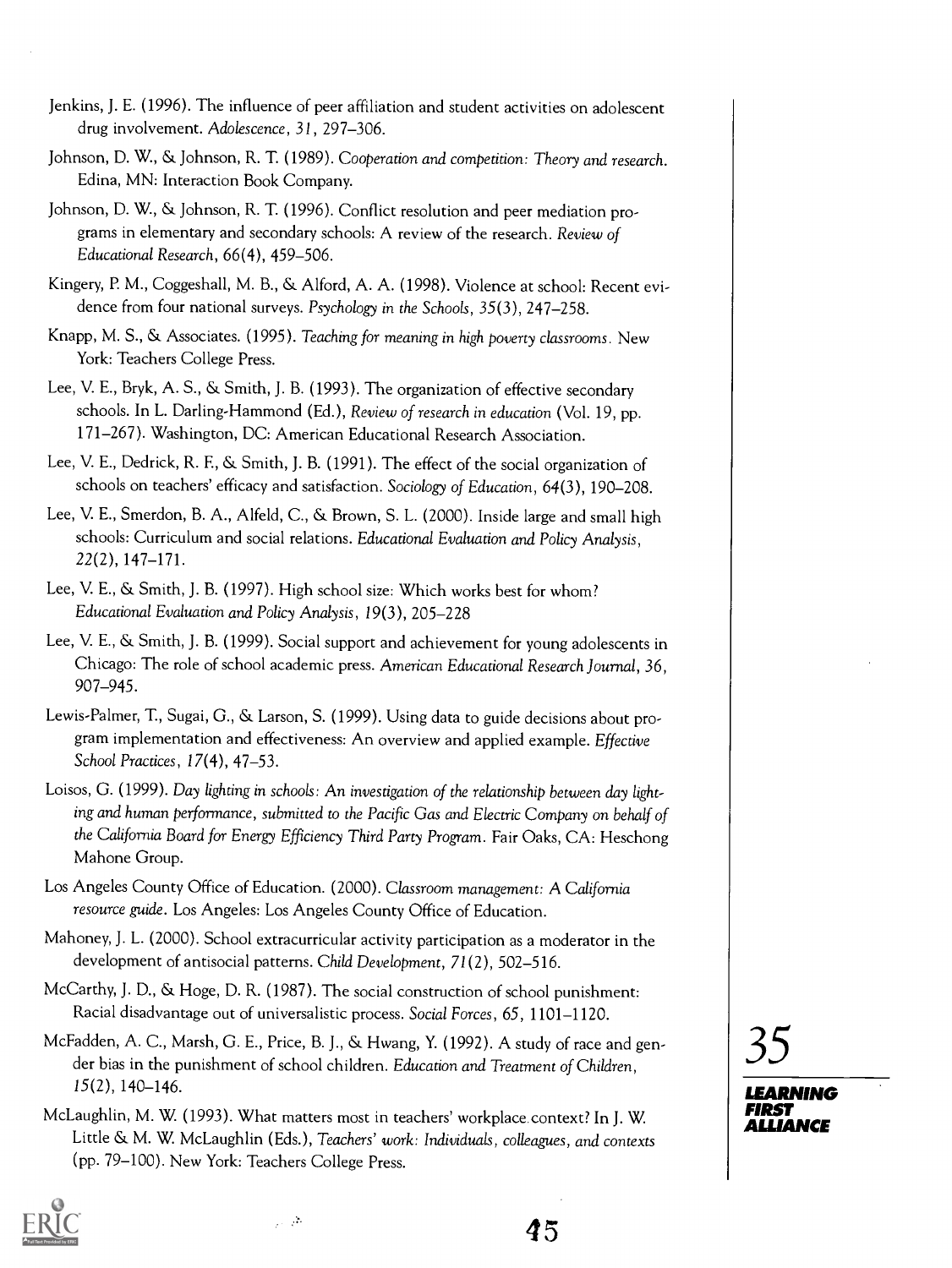- McLaughlin, M. W., Irby, M. A., & Langman, J. (1994). Urban sanctuaries: Neighborhood organizations in the lives and futures of inner city youth. San Francisco, CA: Jossey-Bass.
- McLaughlin, M. W., & Yee, S. M. (1988). School as a place to have a career. In A. Lieberman (Ed.), Building a Professional Culture in Schools (pp. 23-44). New York: Teachers College Press.
- Nansel, T. R., Overpeck, M., Pilla, R. S., Ruan, W. J. Simons-Morton, B., & Scheidt, P. (2001, April 25). Bullying behaviors among U.S. youth: Prevalence and association with psychosocial adjustment. Journal of the American Medical Association, 285(16), 2094-2100.
- National Center for Education Statistics. (1995, June). Extracurricular participation and student engagement (NCES Report No. 95-741). Washington, DC: National Center for Education Statistics.
- National Center for Education Statistics. (1999). Condition of America's public school facilities. Washington, DC: Author.

National School Boards Association. (1996). Learning by design: A school leader's guide to architectural services. Alexandria, VA: National School Boards Association.

- Nettles, S. M., Mucherah, W., & Jones, D. S. (2000). Understanding resilience: The role of social resources. Journal of Education for Students Placed at Risk, 5(1-2), 47-60.
- Newmann, F. M., & Wehlage, G. G. (1995). Successful school restructuring: A report to the public and educators by the Center on Organization and Restructuring of Schools. Madison, WI: Board of Regents of the University of Wisconsin System.
- O'Donnell, J., Hawkins, J. D., Catalano, R. F., Abbot, R. D., & Day, L. E. (1995). Preventing school failure, drug use, and delinquency among low-income children: Long-term intervention in elementary schools. American Journal of Orthopsychiatry, 65(1), 87-100.
- Opuni, K. A. (1996-1998). Project GRAD Evaluation. Houston: Houston Independent School District.
- Paris, S. G., & Turner, J. C. (1994). Situated motivation. In P. R. Pintrich & D. R. Brown (Eds.), Student motivation, cognition, and learning: Essays in honor of Wilbert J . McKeachie (pp. 213-237). Hillsdale, NJ: Lawrence Erlbaum Associates.
- Pittman, K. J., & Wright, M. (1991). Bridging the gap: A rationale for enhancing the role of community organizations in promoting youth development. Washington, DC: Center for Youth Development and Policy Research, Academy for Educational Development.
- Ragland, M. A., Asera, R., & Johnson, J. F. (1999). Urgency, responsibility, efficacy: Preliminary findings of a study of high-performing Texas school districts. Austin: The Charles A. Dana Center, University of Texas at Austin.
- $36$  Resinct, M. D., b CHILD | **North State** Resnick, M. D., Bearman, P. S., Blum, R. W., Bauman, K. E., Harris, K. M., Jones, J., Tabor, J., Beuhring, T., Sieving, R. E., Shew, M., Ireland, M., Bearinger, L. H., & Udry, J. R. (1997). Protecting adolescents from harm: Findings from the National Longitudinal Study on Adolescent Health. Journal of the American Medical Association, 278(10), 823-832.
- **SAFE AND** Rosenholtz, S. (1989). Teacher's workplace: The social organization of schools. New York: **SUPPORTIVE** SCHOOLS **Night** Longman.



EVERY

LEARNING: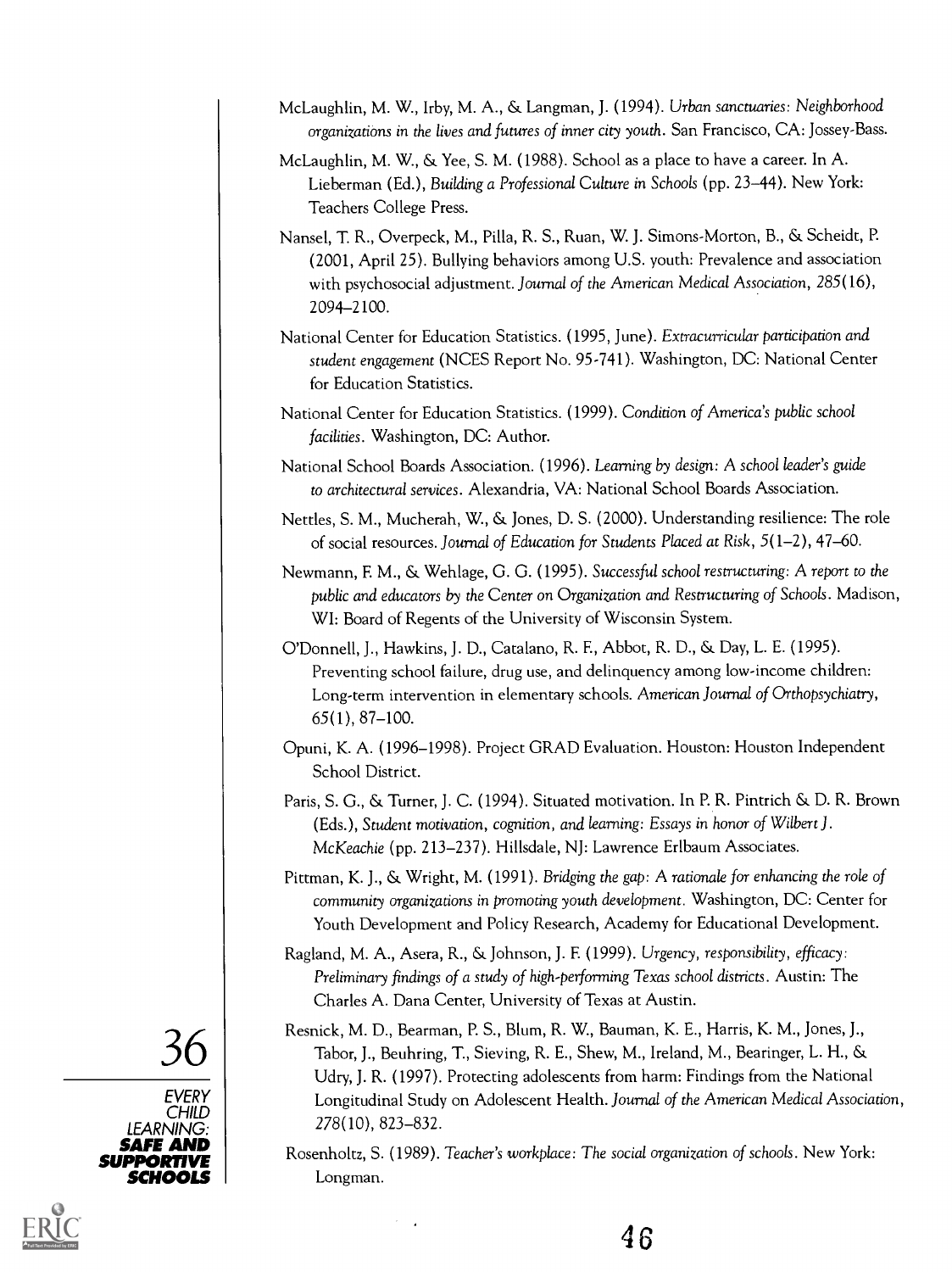- Ryan, R., & Grolnick, W. (1984). Origins and pawns in the classroom: Self-report and projective assessments of individual differences in children's perceptions. Journal of Personality and Social Psychology, 50,550-558.
- Ryan, R. M., Connell, J. P., & Deci, E. L. (1985). A motivational analysis of selfdetermination and self-regulation in education. In C. Ames & R. Ames (Eds.), Research on motivation in education (Vol. 2, pp. 13-51). San Diego, CA: Academic Press.
- Schlecty, P. C. (1997). Inventing better schools: An action plan for education reform. San Francisco: Jossey-Bass.
- Schneider, T., Walker, H., & Sprague, J. (2000). Safe school design: A handbook for educational leaders. Oregon: University of Oregon.
- Sharan, S. (Ed.). (1990). Cooperative learning: Theory and research. New York: Praeger.
- Shouse, R. C. (1996). Academic press and sense of community: Conflict, congruence, and implications for student achievement. Social Psychology of Education, 1, 47–68.
- Skiba, R. J., & Reece, L. P. (1997). Office referrals and suspensions: Disciplinary intervention in middle schools. Education and Treatment of Children, 20,295-315.
- Slavin, R. E. (1990). Cooperative learning: Theory, research, and practice. Englewood Cliffs, NJ: Prentice-Hall.
- Smylie, M. A. (1994). Redesigning teachers' work: Connections to the classroom. In L. Darling-Hammond (Ed.), Review of research in education (Vol. 20, pp. 129-177). Washington, DC: American Educational Research Association.
- Solomon, D., Battistich, V., Watson, M., Schaps, E., & Lewis, C. (2000). A six-district study of educational change: Direct and mediated effects of the child development project. Social Psychology of Education, 4(1), 3-51.
- Solomon, D., Watson, M., Battistich, V., Schaps, E., & Delucchi, K. (1992). Creating a caring community: Educational practices that promote children's prosocial development. In F. K. Oser, A. Dick, & J. L. Patry (Eds.), Effective and responsible teaching: The new synthesis (pp. 383-396). San Francisco: Jossey-Bass.
- Staub, E. (1975). To rear a prosocial child: Reasoning, learning by doing, and learning by teaching others. In D. J. DePalma & J. M. Foley (Eds.), Moral development: Current theory and research (pp. 113-135). Hillsdale, NJ: Lawrence Erlbaum Associates.
- Staub, E. (1979). Positive social behavior and morality: Socialization and development (Vol. 2). New York: Academic Press.
- Stigler, J. W., & Hiebert, J. (1999). The teaching gap: Best ideas from the world's teachers for improving education in the classroom. New York: The Free Press.
- Sugai, G., Horner, R., & Gresham, F. (2001). Behaviorally effective school environments. In M. R. Shinn, G. Slover, & H. M. Walker, (Eds.), Interventions for academic and behavior problems. Silver Spring, MD: National Association of School Psychologists.
- Sugai, G., Sprague, J. R., Homer, R. H., & Walker, H. M. (2000). Preventing school violence: The use of office discipline referrals to assess and monitor schoolwide discipline interventions. Journal of Emotional and Behavioral Disorders, 8(2), 94-101.
- Toby, J., & Scrupsky, A. (1990). Coerced community service as a school discipline strategy. In 0. C. Moles (Ed.), Student discipline strategies: Research and practice (pp. 267-282). Albany: State University of New York Press.



4 7

# 37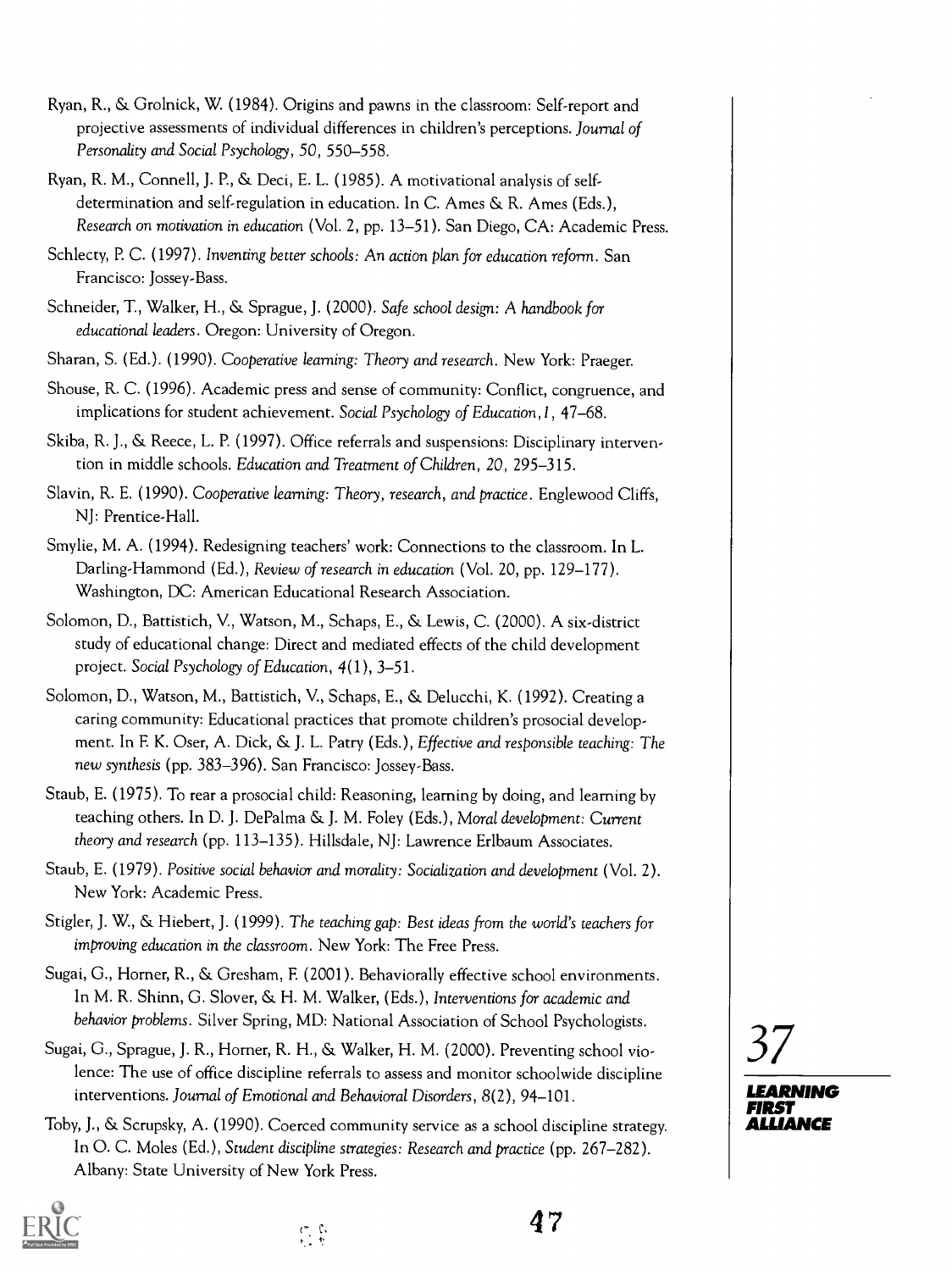- Townsend, B. L. (2000). The disproportionate discipline of African American learners: Reducing school suspensions and expulsions. Exceptional Children, 66(3), 381-391.
- Turner, J. C., Parkes, J., Cox, K. E., & Meyer, D. K. (1995). The role of optimal challenge in students' literacy engagement. In K. A. Hinchman & D. J. Leu (Eds.), Perspectives on literacy research and practice: Forty-fourth yearbook of the National Reading Conference (pp. 126-136). Chicago: National Reading Conference, Inc.
- U.S. Census Bureau. (1900). 12th Census of the United States. Washington, DC: U.S. Census Bureau.
- U.S. Department of Education. (1994). Strong families, strong schools. Washington, DC: U.S. Department of Education.
- U.S. Department of Education. (1999). Reducing class size: What do we know? Washington, DC: U.S. Department of Education.
- U.S. Department of Education. (2000). Safeguarding our children: An action guide. Washington, DC: U.S. Department of Education.
- U.S. Department of Health and Human Services. (1995). Adolescent time use, risky behavior, and outcomes. Washington, DC: U.S. Department of Health and Human Services.
- U.S. Departments of Education and Justice. (1998). Early warning, timely response: A guide to safe schools. Washington, DC: U.S. Departments of Education and Justice.
- U.S. Departments of Education and Justice. (2000). 2000 annual report on school safety. Washington, DC: U.S. Departments of Education and Justice.
- U.S. General Accounting Office. (1996). School facilities: America's schools report differing conditions. Washington, DC: U.S. General Accounting Office.
- Verdugo, R. R. (2000a). Strategies that work. Washington, DC: National Education Association.
- Verdugo, R. R. (2000b). Zero tolerance policies: A critical review. Washington, DC: National Education Association.
- Verdugo, R. R., & Schneider, J. M. (1999). Quality schools, safe schools: A theoretical and empirical discussion. Education and Urban Society, 41(3), 286-308.
- Wang, M. C., Haertel, G. D., & Walberg, H. J. (1993). Toward a knowledge base for school learning. Review of Educational Research, 63.
- Wasley, P. (2000). Small schools, great strides: A study of new small schools in Chicago. New York: Bank Street College of Education.
- Wehlage, G. G., Rutter, R. A., Smith, G. A., Lesko, N., & Fernandez, R. R. (1989). Reducing the risk: Schools as communities of support. New York: Falmer.
- $\mathcal{S}8$  sychological caring. Journal of Educational Psychology, 89, 411–419.<br>Werner, E. E., & Smith, R. S. (1989). Vulnerable but invincible: A longitudinal study of Wentzel, K. R. (1997). Student motivation in middle school: The role of perceived psychological caring. Journal of Educational Psychology, 89, 411-419.
	- resilient children and youth. New York: Adams-Bannister-Cox.
	- Whiting, B. B., & Whiting, J. W. M. (1975). Children of six cultures: A psycho-cultural analysis. Cambridge, MA: Harvard University Press.
- SCHOOLS Wigfield, A., & Ecctes, J. S. (1994). Children's competence benefits, achievement values,



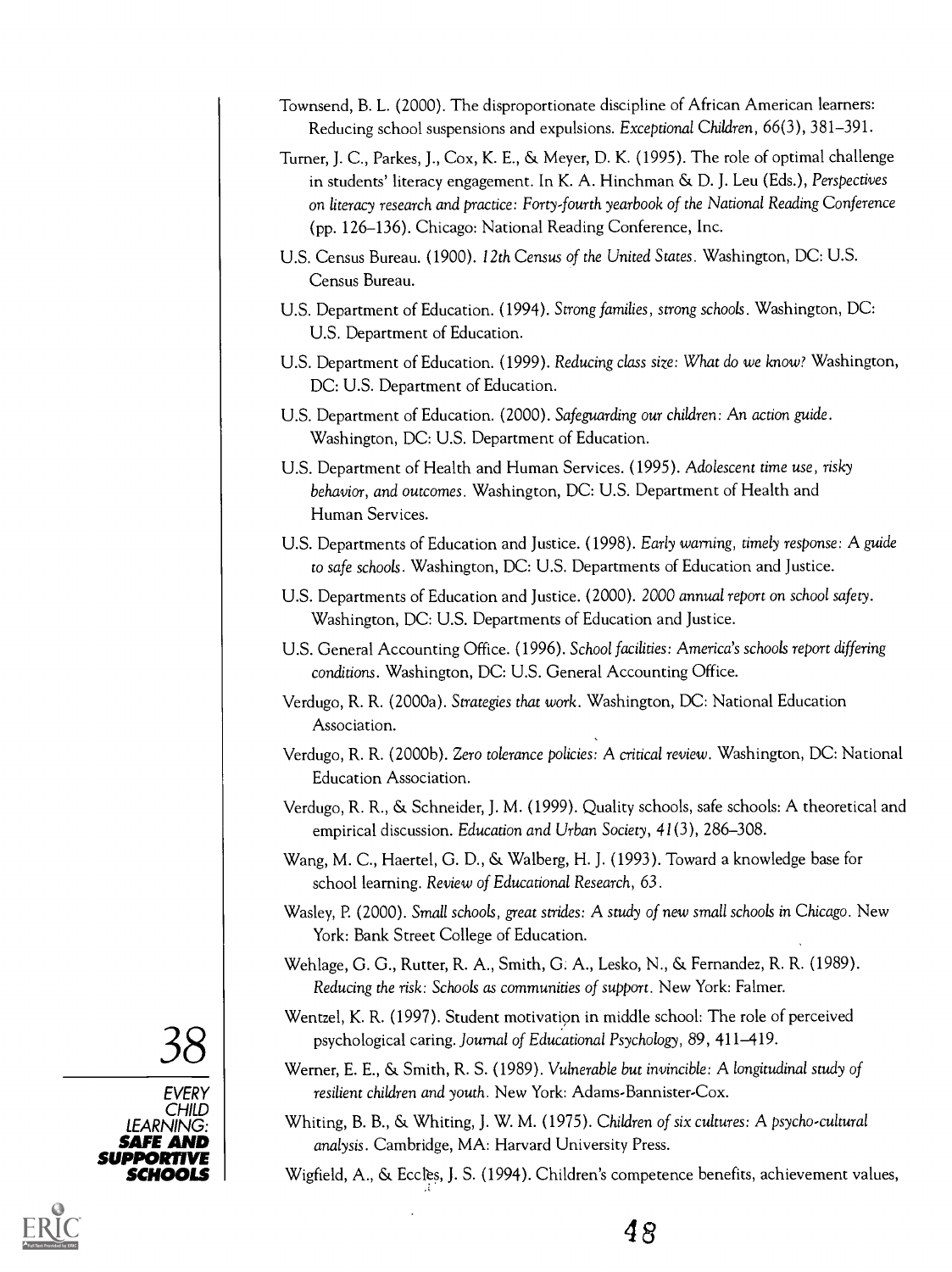and general self-esteem: Change across elementary and middle school. Journal of Early Adolescence, 14(2).

- Wood, C. (1994). Responsive teaching: Creating partnerships for systemic change. Young Children, 50(1), 21-28,
- Wu, S. C. (1982). Student suspensions: A critical reappraisal. Urban Review, 14, 245-303.
- Yang, X. (1999). Educational benefits in elementary school through looping and Friday inservices. Part 2: Benefits of looping. Paper presented at the annual seminar of the National Association for Year-Round Education, San Diego.

#### Sidebar Quotes

- Pages 5 and 25: Council of Chief State School Officers and the Forum for Youth Investment. (2001, April). Students continually learning: A report of presentations, student, voices, and state actions. Washington, DC: Council of Chief State School Officers.
- Pages 9 and 13: Developmental Studies Center. (n.d.). [Unpublished interviews.]
- Pages 1, 17, and 21: Rogers, C., & Freiberg, H. J. (1994). Freedom to learn (3rd ed.). Upper Saddle River, NJ: Prentice Hall, Inc.



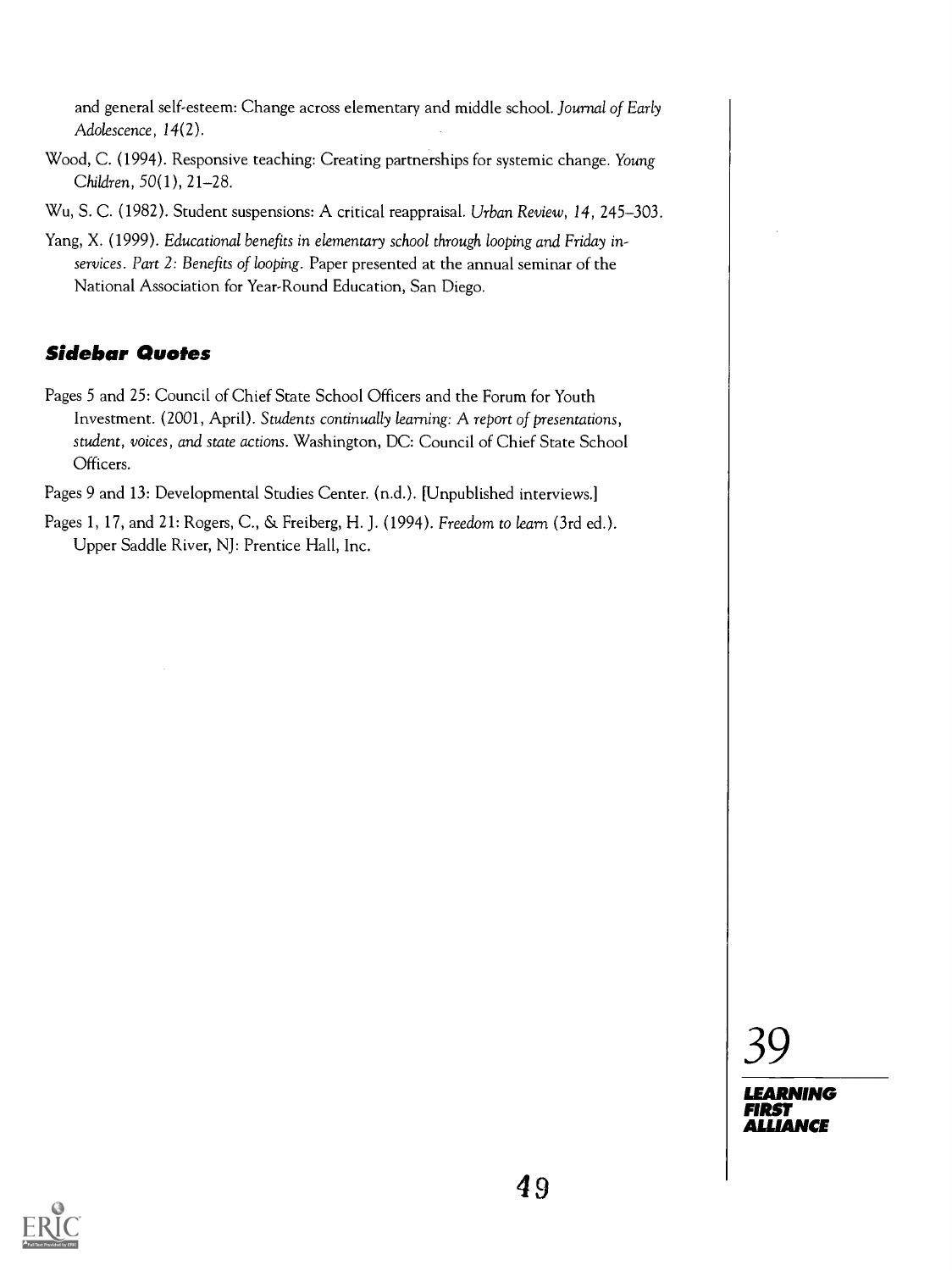### The Learning First Alliance

The Learning First Alliance is a permanent partnership of 12 leading educational associations that have come together to improve student learning in America's public elementary and secondary schools. Members of the Alliance represent more than 10 million Americans engaged in providing, governing, and improving public education.

Our nation's public schools are the key to our future. They are an essential vehicle for ensuring that young people enter adulthood with the knowledge, skills, and moral character to be productive members of our diverse and democratic society.

The Alliance is an unprecedented, self-initiated commitment to develop and deliver a common message to all parts of the education system, align priorities, share and disseminate success stories, encourage collaboration at every level, and work toward the continual and long-term improvement of public education based on solid research.

The Learning First Alliance works with and through its member organizations to achieve the following three goals. We commit our 12 organizations to these interrelated goals, which are central to our mission of improving student learning in America's public elementary and secondary schools.

First, the Alliance works to ensure that high academic expectations are held for all students. States and school districts should have high academic standards for their core subjects. These standards should lay out clearly and specifically what students should know and be able to do by the end of each grade level, sequence of grade levels, or other specific checkpoints. This specificity will ensure that educators, students, parents, policymakers, school board members, and the public all share an understanding of, and commitment to, what is expected of students. The standards of local school districts should be consistent with those set by states, but need not be limited to them.

 $\left. \mathbf{40} \; \right| \;$  learning and enable all stakeholders to know whether students are meeting the standards. To provide all students the opportunity to achieve these standards, policies, curriculum, instruction, materials, facilities, technologies, educator preparation, continuing professional development, assessment, school structures, and delivery systems must be in alignment. Students who need extra help should receive timely and intensive interventions, and students should not be promoted to higher levels of schooling without meeting the standards. Student assessments should enhance standards.

**SAFE AND**  $\begin{bmatrix} \bullet & \bullet & \bullet \end{bmatrix}$  the extent to which students are meeting the standards, diagnose student needs, SCHOOLS and provide particular interventions so that all students may succeed. Educators must be prepared in the specific subjects they teach. In addition, teachers and other school personnel should be equipped to make judgments about







 $50$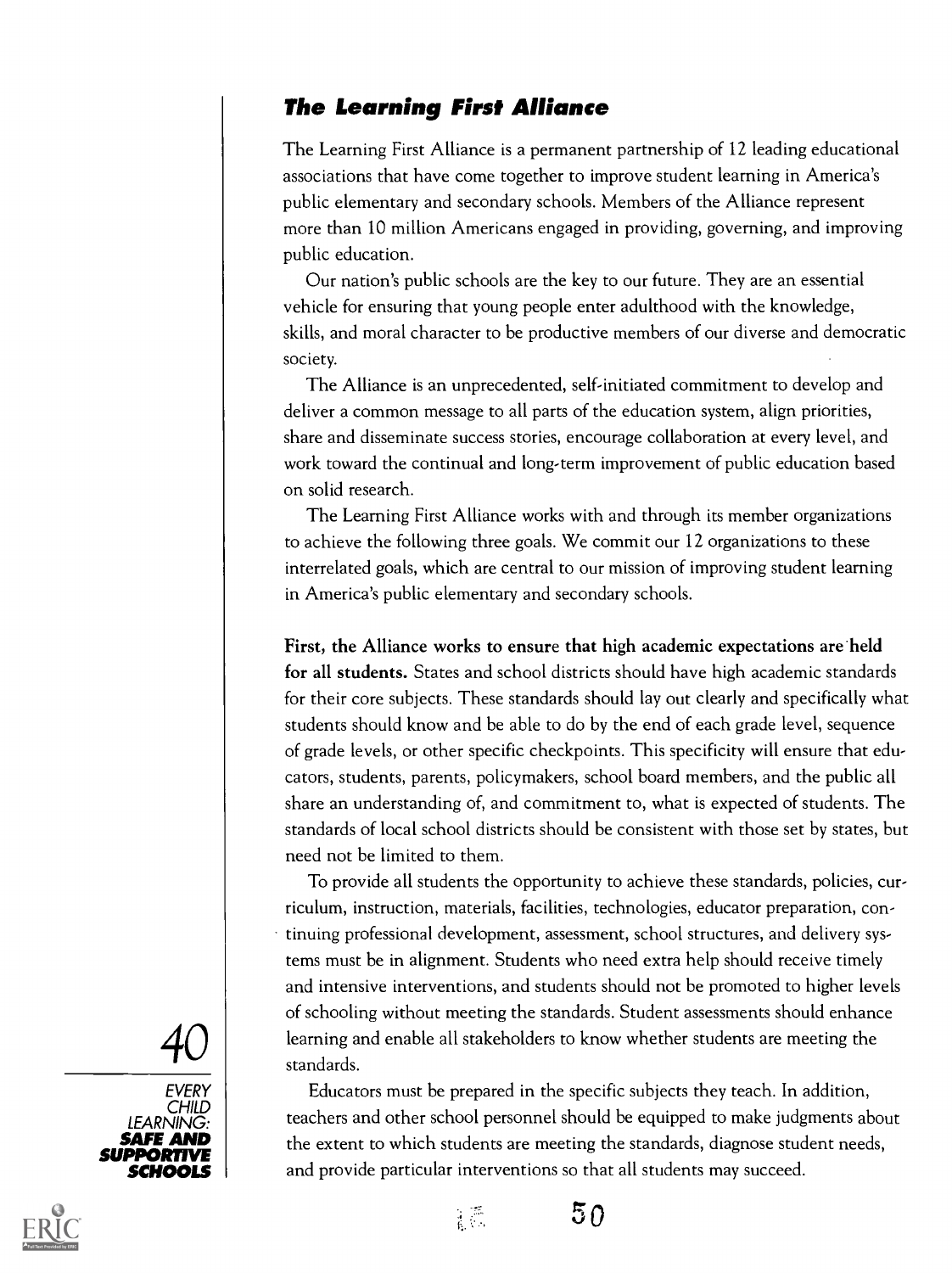Second, the Alliance works to ensure a safe and supportive place of learning for all students. Schools should be fair, caring, and effective learning communities that are free from intimidation or fear. All students should be able to attend schools in which they are known and valued, their overall progress is monitored and supported by at least one adult, they are provided clear and rigorous expectations of behavior and academic performance, and they feel connected to their school community. Individual schools and school districts should address the ways that students learn best and accommodate children with special needs. Moreover, appropriate and rigorous alternative placements should be available to address the needs of students whose behavior is disruptive to the education of other students.

All adults within schools should work together to create safe and supportive learning communities by modeling behaviors that demonstrate the highest levels of respect, responsibility, character, and civility. Further, school districts and individuals should adopt and enforce clear codes of conduct for all students so that school personnel, students, and parents will share an understanding of the behavior that is expected of students and the consequences for not meeting those expectations. Teachers and other school personnel should receive training in the knowledge and skills necessary to create safe and supportive learning environments, including effective classroom management practices.

In addition, teachers, principals, superintendents, school board members, and other school leaders should put in place policies that reflect the best research on creating safe and supportive learning environments. Finally, all those involved with the delivery of public education should become advocates on behalf of youth to promote safe, healthy, orderly, and supportive communities beyond the walls of the school.

Third, the Alliance works to engage parents and other community members in helping students achieve high academic expectations. States and local school districts should maximize the ways that parents and community members can participate in schools. For example, community members and parents should participate in the development of standards, programs, and assessments that affect students' academic performance. Families should be encouraged to participate in all facets of the child's education. Public schools should develop partnerships with businesses, civic organizations, and other community groups to promote adult participation in children's education and to maximize the resources available to support learning. Teachers and other school personnel should be trained in effective practices that support parenting and parent involvement.

The Alliance believes that communities should hold schools accountable for the achievement of these three goals. To achieve these goals, the Alliance is committed to working with local and state members to organize collaborative action at the state and local levels, providing concrete and useful tools for educators, and articulating to the education community and to policymakers important new developments in the improvement of the American education enterprise.

41

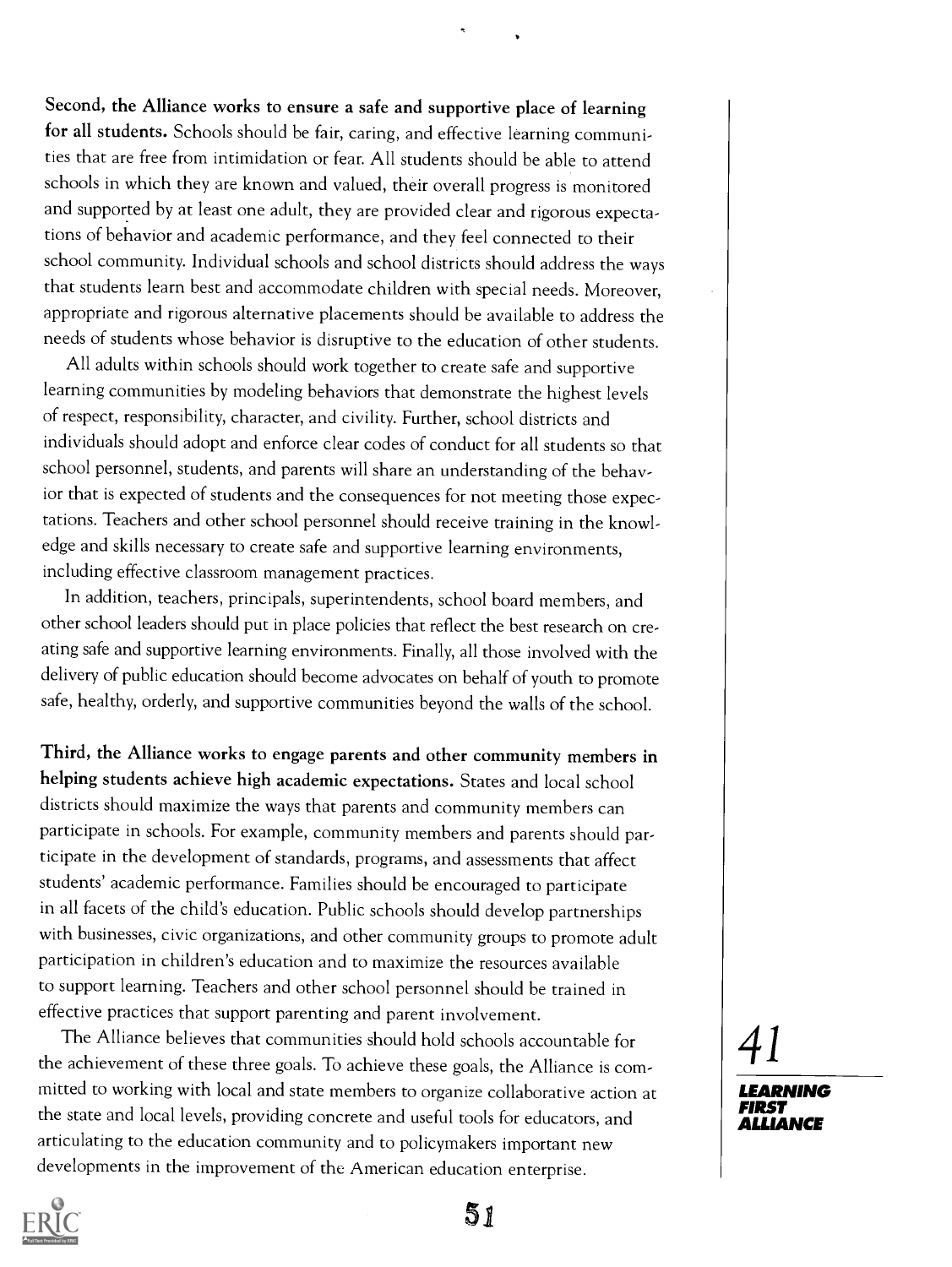

1001 Connecticut Avenue, N.W. Suite 335 Washington, DC 20036 202-296-5220 www.learningfirst.org



 $\sim 2\%$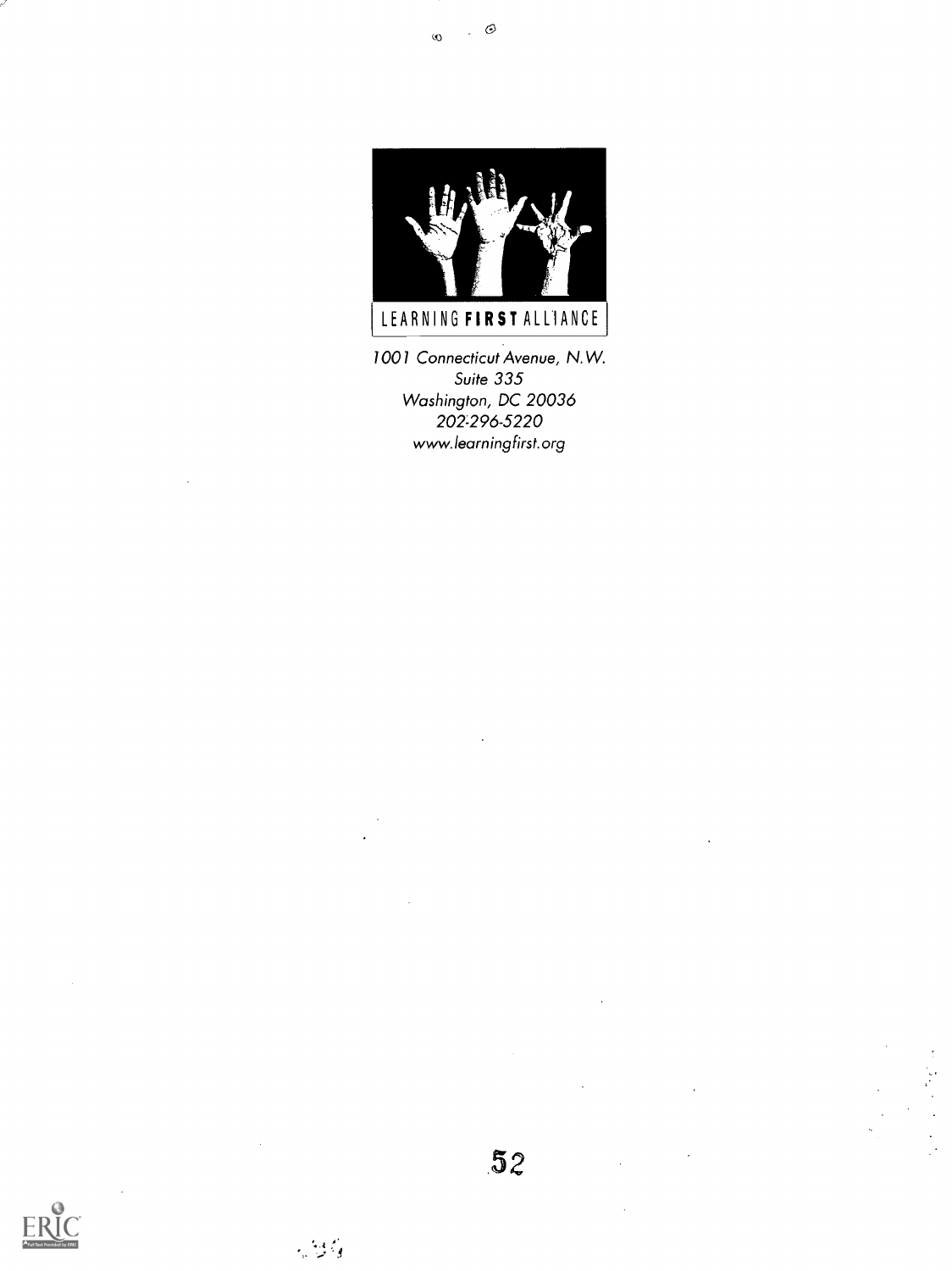

U.S. Department of Education

Office of Educational Research and Improvement (OERI) National library of Education (NLE) Educational Resources Information Center (ERIC)



### REPRODUCTION RELEASE.

(Speciftc Document)

| I. UUUUMENT IVENTIFIVATIVIII<br>Trie: Every Child Learning, Safe and Supportive Schools |                                           |  |  |  |  |
|-----------------------------------------------------------------------------------------|-------------------------------------------|--|--|--|--|
| Learning First Alliance<br>Author(s):<br>Corporate Source: Learning First Alliance      | <b>Publication Date:</b><br>November 2001 |  |  |  |  |

#### U. REPRODUCTION RELEASE:

**JUITE** 

L DOCUMENT IDENTIFICATION:

In order to disseminate as widely as possible timely and significant materials of Interest to the educational corrrnunity, documents announced in the monthly abstract journal of the ERIC system, Resources in Education (RIE), are usually made available to users in microfiche, reproduced paper copy, and electronic media, and sold through the ERIC Document Reproduction Service (EDRS). Credit is given to the source of each document. and, if reproduction release is granted, one of the following notices is affixed to the document.

permission is granted to reproduce end disseminate the identified document, pleaseCHECK ONE of the following three options and sign at the bottom of the page.